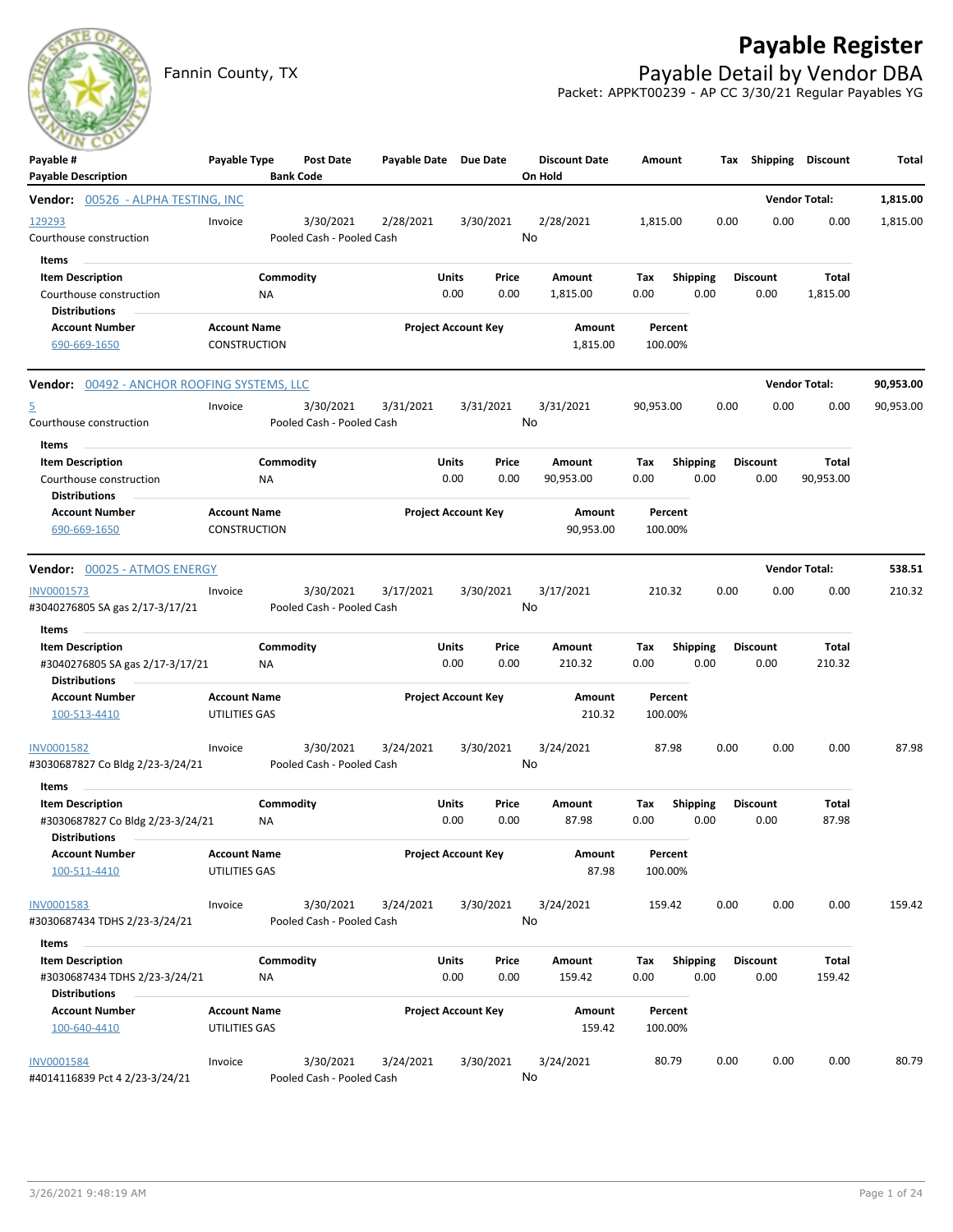| <b>Payable Register</b>                                |                     |                                      |                       |              |                            |                                 |        |                 |      |                       | Packet: APPKT00239 - AP CC 3/30/21 Regular Payables YG |        |
|--------------------------------------------------------|---------------------|--------------------------------------|-----------------------|--------------|----------------------------|---------------------------------|--------|-----------------|------|-----------------------|--------------------------------------------------------|--------|
| Payable #<br><b>Payable Description</b>                | Payable Type        | <b>Post Date</b><br><b>Bank Code</b> | Payable Date Due Date |              |                            | <b>Discount Date</b><br>On Hold | Amount |                 |      | Tax Shipping Discount |                                                        | Total  |
| Items                                                  |                     |                                      |                       |              |                            |                                 |        |                 |      |                       |                                                        |        |
| <b>Item Description</b>                                |                     | Commodity                            |                       | Units        | Price                      | Amount                          | Tax    | Shipping        |      | <b>Discount</b>       | Total                                                  |        |
| #4014116839 Pct 4 2/23-3/24/21<br><b>Distributions</b> |                     | <b>NA</b>                            |                       | 0.00         | 0.00                       | 80.79                           | 0.00   | 0.00            |      | 0.00                  | 80.79                                                  |        |
| <b>Account Number</b>                                  | <b>Account Name</b> |                                      |                       |              | <b>Project Account Key</b> | Amount                          |        | Percent         |      |                       |                                                        |        |
| 240-624-4410                                           | UTILITY GAS         |                                      |                       |              |                            | 80.79                           |        | 100.00%         |      |                       |                                                        |        |
| Vendor: 00694 - BATTERY DISTRIBUTORS                   |                     |                                      |                       |              |                            |                                 |        |                 |      |                       | <b>Vendor Total:</b>                                   | 294.00 |
| 86706                                                  | Invoice             | 3/30/2021                            | 3/19/2021             |              | 3/30/2021                  | 3/19/2021                       |        | 294.00          | 0.00 | 0.00                  | 0.00                                                   | 294.00 |
| Pct 2 HD315 batteries                                  |                     | Pooled Cash - Pooled Cash            |                       |              |                            | No                              |        |                 |      |                       |                                                        |        |
| Items                                                  |                     |                                      |                       |              |                            |                                 |        |                 |      |                       |                                                        |        |
| <b>Item Description</b>                                |                     | Commodity                            |                       | Units        | Price                      | Amount                          | Tax    | <b>Shipping</b> |      | <b>Discount</b>       | Total                                                  |        |
| Pct 2 HD315 batteries                                  |                     | Goods                                |                       | 3.00         | 95.00                      | 285.00                          | 0.00   | 0.00            |      | 0.00                  | 285.00                                                 |        |
| <b>Distributions</b>                                   |                     |                                      |                       |              |                            |                                 |        |                 |      |                       |                                                        |        |
| <b>Account Number</b>                                  | <b>Account Name</b> |                                      |                       |              | <b>Project Account Key</b> | Amount                          |        | Percent         |      |                       |                                                        |        |
| 220-622-4580                                           |                     | <b>R&amp;M MACHINERY PARTS</b>       |                       |              |                            | 285.00                          |        | 100.00%         |      |                       |                                                        |        |
| Items                                                  |                     |                                      |                       |              |                            |                                 |        |                 |      |                       |                                                        |        |
| <b>Item Description</b>                                |                     | Commodity                            |                       | Units        | Price                      | Amount                          | Tax    | <b>Shipping</b> |      | Discount              | Total                                                  |        |
| Pct 2 HD315 batteries - EPA                            |                     | Goods                                |                       | 3.00         | 3.00                       | 9.00                            | 0.00   | 0.00            |      | 0.00                  | 9.00                                                   |        |
| <b>Distributions</b>                                   |                     |                                      |                       |              |                            |                                 |        |                 |      |                       |                                                        |        |
| <b>Account Number</b>                                  | <b>Account Name</b> |                                      |                       |              | <b>Project Account Key</b> | Amount                          |        | Percent         |      |                       |                                                        |        |
| 220-622-4580                                           |                     | <b>R&amp;M MACHINERY PARTS</b>       |                       |              |                            | 9.00                            |        | 100.00%         |      |                       |                                                        |        |
| Vendor: VEN02077 - Baxter, Leonard J                   |                     |                                      |                       |              |                            |                                 |        |                 |      |                       | <b>Vendor Total:</b>                                   | 40.00  |
| <b>INV0001528</b>                                      | Invoice             | 3/30/2021                            | 3/19/2021             |              | 3/30/2021                  | 3/19/2021                       |        | 40.00           | 0.00 | 0.00                  | 0.00                                                   | 40.00  |
| 3/12/21 transport meals                                |                     | Pooled Cash - Pooled Cash            |                       |              |                            | No                              |        |                 |      |                       |                                                        |        |
| Items                                                  |                     |                                      |                       |              |                            |                                 |        |                 |      |                       |                                                        |        |
| <b>Item Description</b>                                |                     | Commodity                            |                       | Units        | Price                      | Amount                          | Tax    | <b>Shipping</b> |      | <b>Discount</b>       | Total                                                  |        |
| 3/12/21 transport meals                                |                     | ΝA                                   |                       | 0.00         | 0.00                       | 40.00                           | 0.00   | 0.00            |      | 0.00                  | 40.00                                                  |        |
| <b>Distributions</b>                                   |                     |                                      |                       |              |                            |                                 |        |                 |      |                       |                                                        |        |
| <b>Account Number</b>                                  | <b>Account Name</b> |                                      |                       |              | <b>Project Account Key</b> | Amount                          |        | Percent         |      |                       |                                                        |        |
| 100-560-4280                                           | PRISONER TRANSPORT  |                                      |                       |              |                            | 40.00                           |        | 100.00%         |      |                       |                                                        |        |
| 00800 - Bonham Quick Lube<br>Vendor:                   |                     |                                      |                       |              |                            |                                 |        |                 |      |                       | <b>Vendor Total:</b>                                   | 34.00  |
| 103198                                                 | Invoice             | 3/30/2021                            | 3/16/2021             |              | 3/30/2021                  | 3/16/2021                       |        | 17.00           | 0.00 | 0.00                  | 0.00                                                   | 17.00  |
| Sheriff 2019 Ford Unit 5206 fix flat/insp<br>Items     |                     | Pooled Cash - Pooled Cash            |                       |              |                            | No                              |        |                 |      |                       |                                                        |        |
| <b>Item Description</b>                                |                     | Commodity                            |                       | Units        | Price                      | Amount                          | Tax    | <b>Shipping</b> |      | <b>Discount</b>       | Total                                                  |        |
| Sheriff 2019 Ford Unit 5206 fix flat/insp              |                     | ΝA                                   |                       | 0.00         | 0.00                       | 17.00                           | 0.00   | 0.00            |      | 0.00                  | 17.00                                                  |        |
| <b>Distributions</b>                                   |                     |                                      |                       |              |                            |                                 |        |                 |      |                       |                                                        |        |
| <b>Account Number</b>                                  | <b>Account Name</b> |                                      |                       |              | <b>Project Account Key</b> | Amount                          |        | Percent         |      |                       |                                                        |        |
| 100-560-4540                                           | R & M AUTOMOBILES   |                                      |                       |              |                            | 17.00                           |        | 100.00%         |      |                       |                                                        |        |
| 103527                                                 | Invoice             | 3/30/2021                            | 3/22/2021             |              | 3/30/2021                  | 3/22/2021                       |        | 7.00            | 0.00 | 0.00                  | 0.00                                                   | 7.00   |
| Pct 3 2017 Chev #318 inspection                        |                     | Pooled Cash - Pooled Cash            |                       |              |                            | No                              |        |                 |      |                       |                                                        |        |
|                                                        |                     |                                      |                       |              |                            |                                 |        |                 |      |                       |                                                        |        |
| Items<br><b>Item Description</b>                       |                     | Commodity                            |                       | <b>Units</b> | Price                      | Amount                          | Tax    | <b>Shipping</b> |      | <b>Discount</b>       | Total                                                  |        |
| Pct 3 2017 Chev #318 inspection                        |                     | ΝA                                   |                       | 0.00         | 0.00                       | 7.00                            | 0.00   | 0.00            |      | 0.00                  | 7.00                                                   |        |
| <b>Distributions</b>                                   |                     |                                      |                       |              |                            |                                 |        |                 |      |                       |                                                        |        |
| <b>Account Number</b>                                  | <b>Account Name</b> |                                      |                       |              | <b>Project Account Key</b> | Amount                          |        | Percent         |      |                       |                                                        |        |
| 230-623-4580                                           |                     | <b>R&amp;M MACHINERY PARTS</b>       |                       |              |                            | 7.00                            |        | 100.00%         |      |                       |                                                        |        |
|                                                        |                     |                                      |                       |              |                            |                                 |        |                 |      |                       |                                                        |        |
| 103683                                                 | Invoice             | 3/30/2021                            | 3/24/2021             |              | 3/30/2021                  | 3/24/2021<br>No                 |        | 10.00           | 0.00 | 0.00                  | 0.00                                                   | 10.00  |
| Sheriff 2020 Chev Unit 0342 flat repair                |                     | Pooled Cash - Pooled Cash            |                       |              |                            |                                 |        |                 |      |                       |                                                        |        |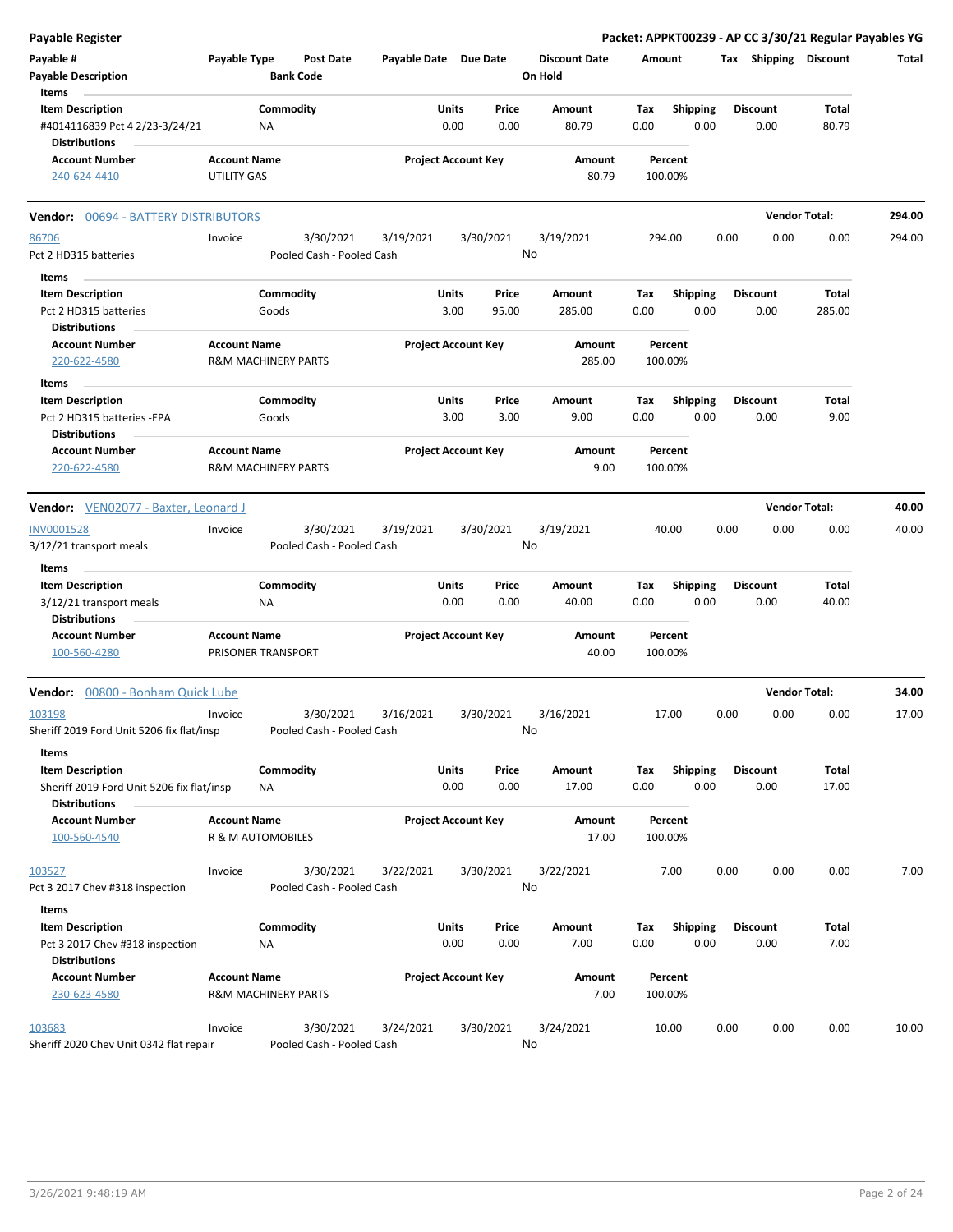| <b>Payable Register</b>                                                     |                                                 |                  |                                        |                       |               |                            |                                 |                    |                         |      |                         |                       | Packet: APPKT00239 - AP CC 3/30/21 Regular Payables YG |
|-----------------------------------------------------------------------------|-------------------------------------------------|------------------|----------------------------------------|-----------------------|---------------|----------------------------|---------------------------------|--------------------|-------------------------|------|-------------------------|-----------------------|--------------------------------------------------------|
| Payable #<br><b>Payable Description</b>                                     | Payable Type                                    | <b>Bank Code</b> | <b>Post Date</b>                       | Payable Date Due Date |               |                            | <b>Discount Date</b><br>On Hold | Amount             |                         |      |                         | Tax Shipping Discount | Total                                                  |
| Items<br><b>Item Description</b>                                            |                                                 | Commodity        |                                        |                       | Units         | Price                      | Amount                          | Tax                | <b>Shipping</b>         |      | <b>Discount</b>         | <b>Total</b>          |                                                        |
| Sheriff 2020 Chev Unit 0342 flat repair<br><b>Distributions</b>             |                                                 | ΝA               |                                        |                       | 0.00          | 0.00                       | 10.00                           | 0.00               | 0.00                    |      | 0.00                    | 10.00                 |                                                        |
| <b>Account Number</b><br>100-560-4540                                       | <b>Account Name</b><br>R & M AUTOMOBILES        |                  |                                        |                       |               | <b>Project Account Key</b> | Amount<br>10.00                 | Percent<br>100.00% |                         |      |                         |                       |                                                        |
| Vendor: 00046 - BONHAM, CITY OF                                             |                                                 |                  |                                        |                       |               |                            |                                 |                    |                         |      |                         | <b>Vendor Total:</b>  | 61,666.67                                              |
| <b>INV0001527</b>                                                           | Invoice                                         |                  | 3/30/2021                              | 3/22/2021             |               | 3/30/2021                  | 3/22/2021                       | 61,666.67          |                         | 0.00 | 0.00                    | 0.00                  | 61,666.67                                              |
| March 2021 EMS service                                                      |                                                 |                  | Pooled Cash - Pooled Cash              |                       |               | No                         |                                 |                    |                         |      |                         |                       |                                                        |
| Items                                                                       |                                                 |                  |                                        |                       |               |                            |                                 |                    |                         |      |                         |                       |                                                        |
| <b>Item Description</b><br>March 2021 EMS service<br><b>Distributions</b>   |                                                 | Commodity<br>ΝA  |                                        |                       | Units<br>0.00 | Price<br>0.00              | Amount<br>61,666.67             | Tax<br>0.00        | Shipping<br>0.00        |      | <b>Discount</b><br>0.00 | Total<br>61,666.67    |                                                        |
| <b>Account Number</b><br>100-540-4170                                       | <b>Account Name</b><br><b>EMS SERVICE</b>       |                  |                                        |                       |               | <b>Project Account Key</b> | Amount<br>61,666.67             | Percent<br>100.00% |                         |      |                         |                       |                                                        |
| Vendor: 00725 - BRANNAN, QUIENCY SMITH                                      |                                                 |                  |                                        |                       |               |                            |                                 |                    |                         |      |                         | <b>Vendor Total:</b>  | 2,848.00                                               |
| <b>INV0001536</b>                                                           | Invoice                                         |                  | 3/30/2021                              | 3/7/2021              |               | 3/30/2021                  | 3/7/2021                        | 40.00              |                         | 0.00 | 0.00                    | 0.00                  | 40.00                                                  |
| CR-20-27726 Nelms Dst Ct<br>Items                                           |                                                 |                  | Pooled Cash - Pooled Cash              |                       |               | No                         |                                 |                    |                         |      |                         |                       |                                                        |
| <b>Item Description</b>                                                     |                                                 | Commodity        |                                        |                       | Units         | Price                      | Amount                          | Tax                | <b>Shipping</b>         |      | <b>Discount</b>         | Total                 |                                                        |
| CR-20-27726 Nelms Dst Ct<br><b>Distributions</b>                            |                                                 | ΝA               |                                        |                       | 0.00          | 0.00                       | 40.00                           | 0.00               | 0.00                    |      | 0.00                    | 40.00                 |                                                        |
| <b>Account Number</b><br>100-435-4370                                       | <b>Account Name</b><br><b>ATTORNEY FEES</b>     |                  |                                        |                       |               | <b>Project Account Key</b> | Amount<br>40.00                 | Percent<br>100.00% |                         |      |                         |                       |                                                        |
| INV0001537<br>CR-20-27775 Garza Dst Ct                                      | Invoice                                         |                  | 3/30/2021<br>Pooled Cash - Pooled Cash | 3/7/2021              |               | 3/30/2021<br>No            | 3/7/2021                        | 192.00             |                         | 0.00 | 0.00                    | 0.00                  | 192.00                                                 |
| Items                                                                       |                                                 |                  |                                        |                       |               |                            |                                 |                    |                         |      |                         |                       |                                                        |
| <b>Item Description</b>                                                     |                                                 | Commodity        |                                        |                       | Units         | Price                      | Amount                          | Tax                | <b>Shipping</b>         |      | <b>Discount</b>         | Total                 |                                                        |
| CR-20-27775 Garza Dst Ct<br><b>Distributions</b>                            |                                                 | ΝA               |                                        |                       | 0.00          | 0.00                       | 192.00                          | 0.00               | 0.00                    |      | 0.00                    | 192.00                |                                                        |
| <b>Account Number</b><br>100-435-4370                                       | <b>Account Name</b><br><b>ATTORNEY FEES</b>     |                  |                                        |                       |               | <b>Project Account Key</b> | Amount<br>192.00                | Percent<br>100.00% |                         |      |                         |                       |                                                        |
| <b>INV0001538</b><br>FA-20-44740 FR Dst Ct                                  | Invoice                                         |                  | 3/30/2021<br>Pooled Cash - Pooled Cash | 2/23/2021             |               | 3/30/2021<br>No            | 2/23/2021                       | 168.00             |                         | 0.00 | 0.00                    | 0.00                  | 168.00                                                 |
|                                                                             |                                                 |                  |                                        |                       |               |                            |                                 |                    |                         |      |                         |                       |                                                        |
| Items<br><b>Item Description</b>                                            |                                                 | Commodity        |                                        |                       | <b>Units</b>  | Price                      | Amount                          | Tax                | Shipping                |      | <b>Discount</b>         | Total                 |                                                        |
| FA-20-44740 FR Dst Ct<br><b>Distributions</b>                               |                                                 | ΝA               |                                        |                       | 0.00          | 0.00                       | 168.00                          | 0.00               | 0.00                    |      | 0.00                    | 168.00                |                                                        |
| <b>Account Number</b><br>100-435-4360                                       | <b>Account Name</b><br>ATTORNEY FEES- CPS CASES |                  |                                        |                       |               | <b>Project Account Key</b> | Amount<br>168.00                | Percent<br>100.00% |                         |      |                         |                       |                                                        |
| INV0001539                                                                  | Invoice                                         |                  | 3/30/2021                              | 2/24/2021             |               | 3/30/2021                  | 2/24/2021                       | 120.00             |                         | 0.00 | 0.00                    | 0.00                  | 120.00                                                 |
| FA-16-42978 KM/KM Dst Ct                                                    |                                                 |                  | Pooled Cash - Pooled Cash              |                       |               | No                         |                                 |                    |                         |      |                         |                       |                                                        |
| Items                                                                       |                                                 |                  |                                        |                       |               |                            |                                 |                    |                         |      |                         |                       |                                                        |
| <b>Item Description</b><br>FA-16-42978 KM/KM Dst Ct<br><b>Distributions</b> |                                                 | Commodity<br>ΝA  |                                        |                       | Units<br>0.00 | Price<br>0.00              | Amount<br>120.00                | Тах<br>0.00        | <b>Shipping</b><br>0.00 |      | <b>Discount</b><br>0.00 | Total<br>120.00       |                                                        |
| <b>Account Number</b><br>100-435-4360                                       | <b>Account Name</b><br>ATTORNEY FEES- CPS CASES |                  |                                        |                       |               | <b>Project Account Key</b> | Amount<br>120.00                | Percent<br>100.00% |                         |      |                         |                       |                                                        |
| <b>INV0001540</b>                                                           | Invoice                                         |                  | 3/30/2021                              | 2/27/2021             |               | 3/30/2021                  | 2/27/2021                       | 160.00             |                         | 0.00 | 0.00                    | 0.00                  | 160.00                                                 |
| CR-20-27392 Galban Dst Ct                                                   |                                                 |                  | Pooled Cash - Pooled Cash              |                       |               | No                         |                                 |                    |                         |      |                         |                       |                                                        |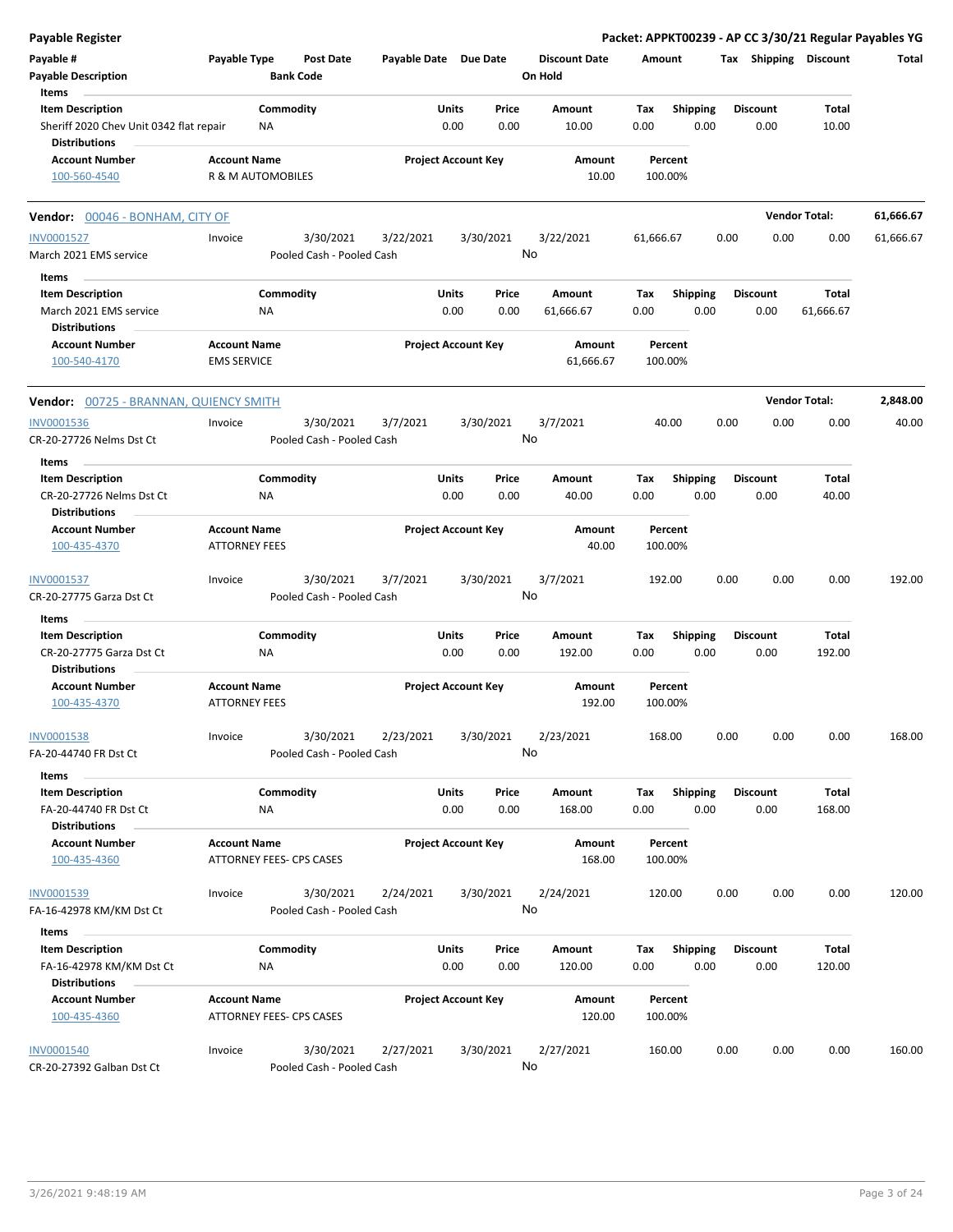|  | Payable Register |  |
|--|------------------|--|
|  |                  |  |

**Payable Register Packet: APPKT00239 - AP CC 3/30/21 Regular Payables YG**

| Payable #                                         | Payable Type         | <b>Post Date</b>                       | Payable Date Due Date |                            | <b>Discount Date</b> | Amount             |                 |      | Tax Shipping    | <b>Discount</b> | Total  |
|---------------------------------------------------|----------------------|----------------------------------------|-----------------------|----------------------------|----------------------|--------------------|-----------------|------|-----------------|-----------------|--------|
| <b>Payable Description</b><br>Items               |                      | <b>Bank Code</b>                       |                       |                            | On Hold              |                    |                 |      |                 |                 |        |
| <b>Item Description</b>                           |                      | Commodity                              |                       | Units<br>Price             | Amount               | Tax                | <b>Shipping</b> |      | <b>Discount</b> | Total           |        |
| CR-20-27392 Galban Dst Ct<br><b>Distributions</b> | ΝA                   |                                        |                       | 0.00<br>0.00               | 160.00               | 0.00               | 0.00            |      | 0.00            | 160.00          |        |
| <b>Account Number</b>                             | <b>Account Name</b>  |                                        |                       | <b>Project Account Key</b> | Amount               | Percent            |                 |      |                 |                 |        |
| 100-435-4370                                      | <b>ATTORNEY FEES</b> |                                        |                       |                            | 160.00               | 100.00%            |                 |      |                 |                 |        |
| INV0001541<br>CR-21-27928 Greene Dst Ct           | Invoice              | 3/30/2021<br>Pooled Cash - Pooled Cash | 2/27/2021             | 3/30/2021                  | 2/27/2021<br>No      | 120.00             |                 | 0.00 | 0.00            | 0.00            | 120.00 |
| Items                                             |                      |                                        |                       |                            |                      |                    |                 |      |                 |                 |        |
| <b>Item Description</b>                           |                      | Commodity                              |                       | Units<br>Price             | Amount               | Tax                | <b>Shipping</b> |      | <b>Discount</b> | Total           |        |
| CR-21-27928 Greene Dst Ct                         | ΝA                   |                                        |                       | 0.00<br>0.00               | 120.00               | 0.00               | 0.00            |      | 0.00            | 120.00          |        |
| <b>Distributions</b>                              |                      |                                        |                       |                            |                      |                    |                 |      |                 |                 |        |
| <b>Account Number</b>                             | <b>Account Name</b>  |                                        |                       | <b>Project Account Key</b> | Amount               | Percent            |                 |      |                 |                 |        |
| 100-435-4370                                      | <b>ATTORNEY FEES</b> |                                        |                       |                            | 120.00               | 100.00%            |                 |      |                 |                 |        |
| INV0001542                                        | Invoice              | 3/30/2021                              | 2/27/2021             | 3/30/2021                  | 2/27/2021            | 64.00              |                 | 0.00 | 0.00            | 0.00            | 64.00  |
| CR-20-27412 Voris Dst Ct                          |                      | Pooled Cash - Pooled Cash              |                       |                            | No                   |                    |                 |      |                 |                 |        |
| Items                                             |                      |                                        |                       |                            |                      |                    |                 |      |                 |                 |        |
| <b>Item Description</b>                           |                      | Commodity                              |                       | Units<br>Price             | Amount               | Tax                | <b>Shipping</b> |      | <b>Discount</b> | Total           |        |
| CR-20-27412 Voris Dst Ct                          | ΝA                   |                                        |                       | 0.00<br>0.00               | 64.00                | 0.00               | 0.00            |      | 0.00            | 64.00           |        |
| <b>Distributions</b>                              |                      |                                        |                       |                            |                      |                    |                 |      |                 |                 |        |
| <b>Account Number</b>                             | <b>Account Name</b>  |                                        |                       | <b>Project Account Key</b> | Amount               | Percent            |                 |      |                 |                 |        |
| 100-435-4370                                      | <b>ATTORNEY FEES</b> |                                        |                       |                            | 64.00                | 100.00%            |                 |      |                 |                 |        |
| INV0001543                                        | Invoice              | 3/30/2021                              | 2/27/2021             | 3/30/2021                  | 2/27/2021            | 160.00             |                 | 0.00 | 0.00            | 0.00            | 160.00 |
| CR-20-27870 Mathis Dst Ct                         |                      | Pooled Cash - Pooled Cash              |                       |                            | No                   |                    |                 |      |                 |                 |        |
| Items                                             |                      |                                        |                       |                            |                      |                    |                 |      |                 |                 |        |
| <b>Item Description</b>                           |                      | Commodity                              |                       | Units<br>Price             | Amount               | Tax                | <b>Shipping</b> |      | <b>Discount</b> | Total           |        |
| CR-20-27870 Mathis Dst Ct<br><b>Distributions</b> | ΝA                   |                                        |                       | 0.00<br>0.00               | 160.00               | 0.00               | 0.00            |      | 0.00            | 160.00          |        |
| <b>Account Number</b>                             | <b>Account Name</b>  |                                        |                       | <b>Project Account Key</b> | Amount               | Percent            |                 |      |                 |                 |        |
| 100-435-4370                                      | <b>ATTORNEY FEES</b> |                                        |                       |                            | 160.00               | 100.00%            |                 |      |                 |                 |        |
| INV0001544                                        | Invoice              | 3/30/2021                              | 3/10/2021             | 3/30/2021                  | 3/10/2021            | 376.00             |                 | 0.00 | 0.00            | 0.00            | 376.00 |
| FA-21-45178 SV/SS Dst Ct                          |                      | Pooled Cash - Pooled Cash              |                       |                            | No                   |                    |                 |      |                 |                 |        |
| <b>Items</b>                                      |                      |                                        |                       |                            |                      |                    |                 |      |                 |                 |        |
| <b>Item Description</b>                           |                      | Commodity                              |                       | <b>Units</b><br>Price      | Amount               | Тах                | <b>Shipping</b> |      | <b>Discount</b> | Total           |        |
| FA-21-45178 SV/SS Dst Ct                          | NA                   |                                        |                       | 0.00<br>0.00               | 376.00               | 0.00               | 0.00            |      | 0.00            | 376.00          |        |
| <b>Distributions</b>                              |                      |                                        |                       |                            |                      |                    |                 |      |                 |                 |        |
| <b>Account Number</b><br>100-435-4360             | <b>Account Name</b>  | ATTORNEY FEES- CPS CASES               |                       | <b>Project Account Key</b> | Amount<br>376.00     | Percent<br>100.00% |                 |      |                 |                 |        |
| <b>INV0001545</b>                                 | Invoice              | 3/30/2021                              | 3/4/2021              | 3/30/2021                  | 3/4/2021             | 240.00             |                 | 0.00 | 0.00            | 0.00            | 240.00 |
| FA-20-45001 MN Dst Ct                             |                      | Pooled Cash - Pooled Cash              |                       |                            | No                   |                    |                 |      |                 |                 |        |
| Items                                             |                      |                                        |                       |                            |                      |                    |                 |      |                 |                 |        |
| <b>Item Description</b>                           |                      | Commodity                              |                       | Units<br>Price             | Amount               | Tax                | <b>Shipping</b> |      | <b>Discount</b> | Total           |        |
| FA-20-45001 MN Dst Ct                             | ΝA                   |                                        |                       | 0.00<br>0.00               | 240.00               | 0.00               | 0.00            |      | 0.00            | 240.00          |        |
| <b>Distributions</b>                              |                      |                                        |                       |                            |                      |                    |                 |      |                 |                 |        |
| <b>Account Number</b>                             | <b>Account Name</b>  |                                        |                       | <b>Project Account Key</b> | Amount               | Percent            |                 |      |                 |                 |        |
| 100-435-4360                                      |                      | ATTORNEY FEES- CPS CASES               |                       |                            | 240.00               | 100.00%            |                 |      |                 |                 |        |
| <b>INV0001546</b>                                 | Invoice              | 3/30/2021                              | 3/12/2021             | 3/30/2021                  | 3/12/2021            | 320.00             |                 | 0.00 | 0.00            | 0.00            | 320.00 |
| CR-20-27529 Cooper Dst Ct                         |                      | Pooled Cash - Pooled Cash              |                       |                            | No                   |                    |                 |      |                 |                 |        |
| Items                                             |                      |                                        |                       |                            |                      |                    |                 |      |                 |                 |        |
| <b>Item Description</b>                           |                      | Commodity                              |                       | Units<br>Price             | Amount               | Tax                | <b>Shipping</b> |      | Discount        | Total           |        |
| CR-20-27529 Cooper Dst Ct                         | ΝA                   |                                        |                       | 0.00<br>0.00               | 320.00               | 0.00               | 0.00            |      | 0.00            | 320.00          |        |
| <b>Distributions</b>                              |                      |                                        |                       |                            |                      |                    |                 |      |                 |                 |        |
| <b>Account Number</b>                             | <b>Account Name</b>  |                                        |                       | <b>Project Account Key</b> | Amount               | Percent            |                 |      |                 |                 |        |
| 100-435-4370                                      | <b>ATTORNEY FEES</b> |                                        |                       |                            | 320.00               | 100.00%            |                 |      |                 |                 |        |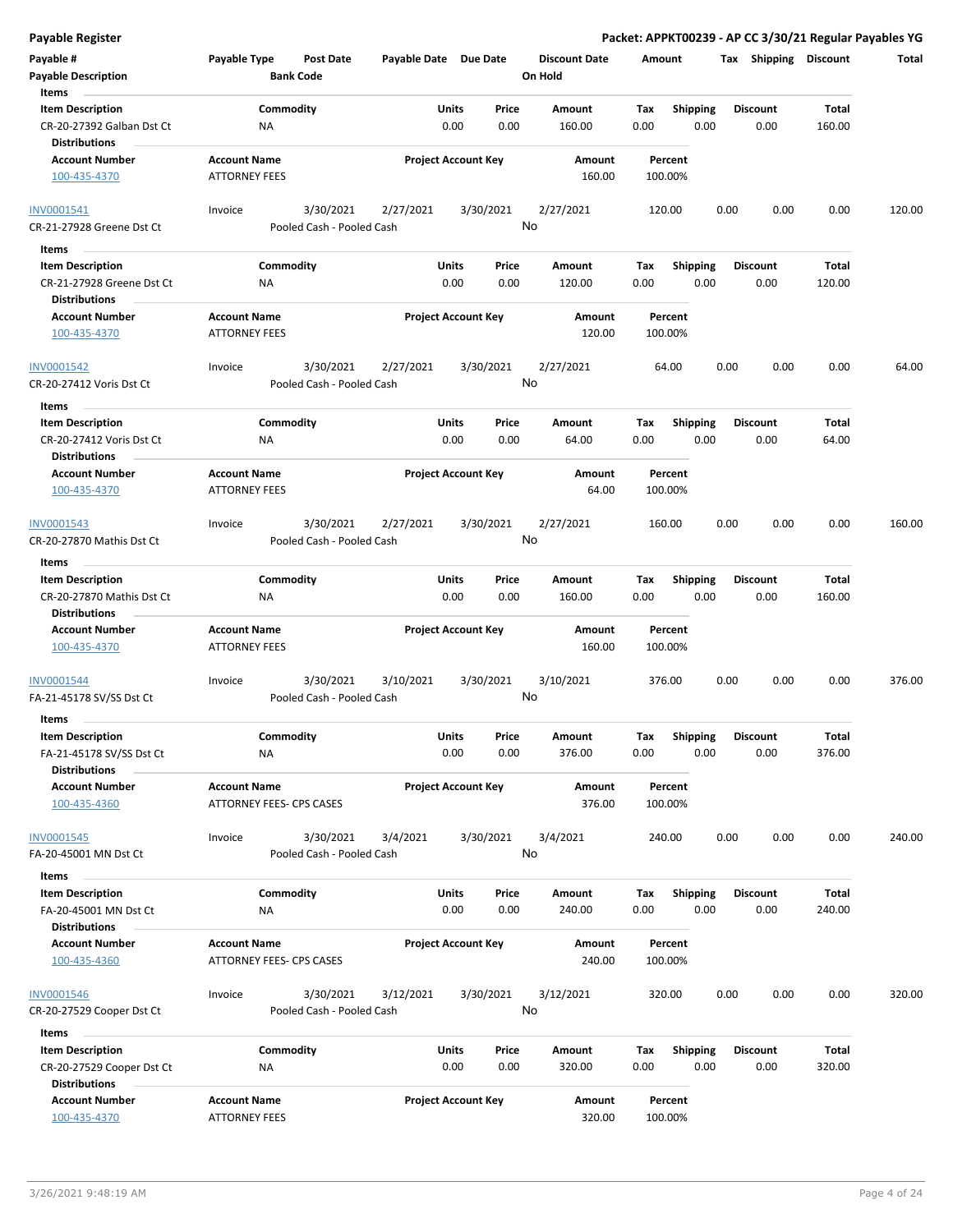| Payable Register                                                             |                                                 |                                        |                       |                                |                                 | Packet: APPKT00239 - AP CC 3/30/21 Regular Payables YG |      |                         |                      |            |
|------------------------------------------------------------------------------|-------------------------------------------------|----------------------------------------|-----------------------|--------------------------------|---------------------------------|--------------------------------------------------------|------|-------------------------|----------------------|------------|
| Payable #<br><b>Payable Description</b>                                      | Payable Type                                    | Post Date<br><b>Bank Code</b>          | Payable Date Due Date |                                | <b>Discount Date</b><br>On Hold | Amount                                                 |      | Tax Shipping Discount   |                      | Total      |
| <b>INV0001547</b><br>CR-20-27603 Pearson Dst Ct                              | Invoice                                         | 3/30/2021<br>Pooled Cash - Pooled Cash | 3/12/2021             | 3/30/2021                      | 3/12/2021<br>No                 | 520.00                                                 | 0.00 | 0.00                    | 0.00                 | 520.00     |
| <b>Items</b>                                                                 |                                                 |                                        |                       |                                |                                 |                                                        |      |                         |                      |            |
| <b>Item Description</b><br>CR-20-27603 Pearson Dst Ct                        | Commodity<br>ΝA                                 |                                        |                       | Units<br>Price<br>0.00<br>0.00 | Amount<br>520.00                | <b>Shipping</b><br>Tax<br>0.00                         | 0.00 | <b>Discount</b><br>0.00 | Total<br>520.00      |            |
| <b>Distributions</b><br><b>Account Number</b><br>100-435-4370                | <b>Account Name</b><br><b>ATTORNEY FEES</b>     |                                        |                       | <b>Project Account Key</b>     | Amount<br>520.00                | Percent<br>100.00%                                     |      |                         |                      |            |
| INV0001575                                                                   | Invoice                                         | 3/30/2021                              | 2/28/2021             | 3/30/2021                      | 2/28/2021                       | 112.00                                                 | 0.00 | 0.00                    | 0.00                 | 112.00     |
| FA-20-44709 AC/AR Dst Ct                                                     |                                                 | Pooled Cash - Pooled Cash              |                       |                                | No                              |                                                        |      |                         |                      |            |
| Items                                                                        |                                                 |                                        |                       |                                |                                 |                                                        |      |                         |                      |            |
| <b>Item Description</b>                                                      | Commodity                                       |                                        |                       | Units<br>Price                 | Amount                          | Tax<br><b>Shipping</b>                                 |      | <b>Discount</b>         | Total                |            |
| FA-20-44709 AC/AR Dst Ct<br><b>Distributions</b>                             | NA                                              |                                        |                       | 0.00<br>0.00                   | 112.00                          | 0.00                                                   | 0.00 | 0.00                    | 112.00               |            |
| <b>Account Number</b><br>100-435-4360                                        | <b>Account Name</b><br>ATTORNEY FEES- CPS CASES |                                        |                       | <b>Project Account Key</b>     | Amount<br>112.00                | Percent<br>100.00%                                     |      |                         |                      |            |
| INV0001577<br>FA-16-42978 KM/KM Dst Ct                                       | Invoice                                         | 3/30/2021<br>Pooled Cash - Pooled Cash | 3/12/2021             | 3/30/2021                      | 3/12/2021<br>No                 | 256.00                                                 | 0.00 | 0.00                    | 0.00                 | 256.00     |
| Items                                                                        |                                                 |                                        |                       |                                |                                 |                                                        |      |                         |                      |            |
| <b>Item Description</b><br>FA-16-42978 KM/KM Dst Ct<br><b>Distributions</b>  | Commodity<br>ΝA                                 |                                        |                       | Units<br>Price<br>0.00<br>0.00 | Amount<br>256.00                | <b>Shipping</b><br>Tax<br>0.00                         | 0.00 | <b>Discount</b><br>0.00 | Total<br>256.00      |            |
| <b>Account Number</b><br>100-435-4360                                        | <b>Account Name</b><br>ATTORNEY FEES- CPS CASES |                                        |                       | <b>Project Account Key</b>     | Amount<br>256.00                | Percent<br>100.00%                                     |      |                         |                      |            |
|                                                                              |                                                 |                                        |                       |                                |                                 |                                                        |      |                         |                      |            |
| <b>Vendor:</b> 00449 - BRESE-LEBRON LAW, PLLC                                |                                                 |                                        |                       |                                |                                 |                                                        |      |                         | <b>Vendor Total:</b> | 399.50     |
| <u> 287</u><br>CR-20-27544 Jacoby Dst Ct                                     | Invoice                                         | 3/30/2021<br>Pooled Cash - Pooled Cash | 2/3/2021              | 3/30/2021                      | 2/3/2021<br>No                  | 306.00                                                 | 0.00 | 0.00                    | 0.00                 | 306.00     |
| Items                                                                        |                                                 |                                        |                       |                                |                                 |                                                        |      | <b>Discount</b>         |                      |            |
| <b>Item Description</b><br>CR-20-27544 Jacoby Dst Ct<br><b>Distributions</b> | Commodity<br>ΝA                                 |                                        |                       | Units<br>Price<br>0.00<br>0.00 | Amount<br>306.00                | <b>Shipping</b><br>Tax<br>0.00                         | 0.00 | 0.00                    | Total<br>306.00      |            |
| <b>Account Number</b><br>100-435-4370                                        | <b>Account Name</b><br><b>ATTORNEY FEES</b>     |                                        |                       | <b>Project Account Key</b>     | Amount<br>306.00                | Percent<br>100.00%                                     |      |                         |                      |            |
| <u>301</u><br>FA-20-44631 Kearns Dst Ct                                      | Invoice                                         | 3/30/2021                              | 3/16/2021             | 3/30/2021                      | 3/16/2021<br>No                 | 93.50                                                  | 0.00 | 0.00                    | 0.00                 | 93.50      |
|                                                                              |                                                 | Pooled Cash - Pooled Cash              |                       |                                |                                 |                                                        |      |                         |                      |            |
| Items<br><b>Item Description</b>                                             | Commodity                                       |                                        |                       | Units<br>Price                 | Amount                          | <b>Shipping</b><br>Тах                                 |      | <b>Discount</b>         | Total                |            |
| FA-20-44631 Kearns Dst Ct<br>Distributions                                   | ΝA                                              |                                        |                       | 0.00<br>0.00                   | 93.50                           | 0.00                                                   | 0.00 | 0.00                    | 93.50                |            |
| <b>Account Number</b><br>100-435-4360                                        | <b>Account Name</b><br>ATTORNEY FEES- CPS CASES |                                        |                       | <b>Project Account Key</b>     | Amount<br>93.50                 | Percent<br>100.00%                                     |      |                         |                      |            |
| Vendor: 00508 - Bryco-Bryant Co                                              |                                                 |                                        |                       |                                |                                 |                                                        |      |                         | <b>Vendor Total:</b> | 126,994.11 |
| <u> 20</u>                                                                   | Invoice                                         | 3/30/2021                              | 3/20/2021             | 3/30/2021                      | 3/20/2021                       | 126,994.11                                             | 0.00 | 0.00                    | 0.00                 | 126,994.11 |
| Courthouse masonry<br>Items                                                  |                                                 | Pooled Cash - Pooled Cash              |                       |                                | No                              |                                                        |      |                         |                      |            |
| <b>Item Description</b><br>Courthouse masonry                                | Commodity<br>ΝA                                 |                                        |                       | Units<br>Price<br>0.00<br>0.00 | Amount<br>126,994.11            | <b>Shipping</b><br>Tax<br>0.00                         | 0.00 | <b>Discount</b><br>0.00 | Total<br>126,994.11  |            |
| <b>Distributions</b>                                                         |                                                 |                                        |                       |                                |                                 |                                                        |      |                         |                      |            |
| <b>Account Number</b><br>690-669-1680                                        | <b>Account Name</b><br><b>MASONRY AND STONE</b> |                                        |                       | <b>Project Account Key</b>     | Amount<br>126,994.11            | Percent<br>100.00%                                     |      |                         |                      |            |
| Vendor: 00493 - CEC FACILITIES GROUP, LLC                                    |                                                 |                                        |                       |                                |                                 |                                                        |      |                         | <b>Vendor Total:</b> | 101,745.00 |
| E1936-16                                                                     | Invoice                                         | 3/30/2021                              | 3/31/2021             | 3/31/2021                      | 3/31/2021                       | 101,745.00                                             | 0.00 | 0.00                    | 0.00                 | 101,745.00 |
| Courthouse construction                                                      |                                                 | Pooled Cash - Pooled Cash              |                       |                                | No                              |                                                        |      |                         |                      |            |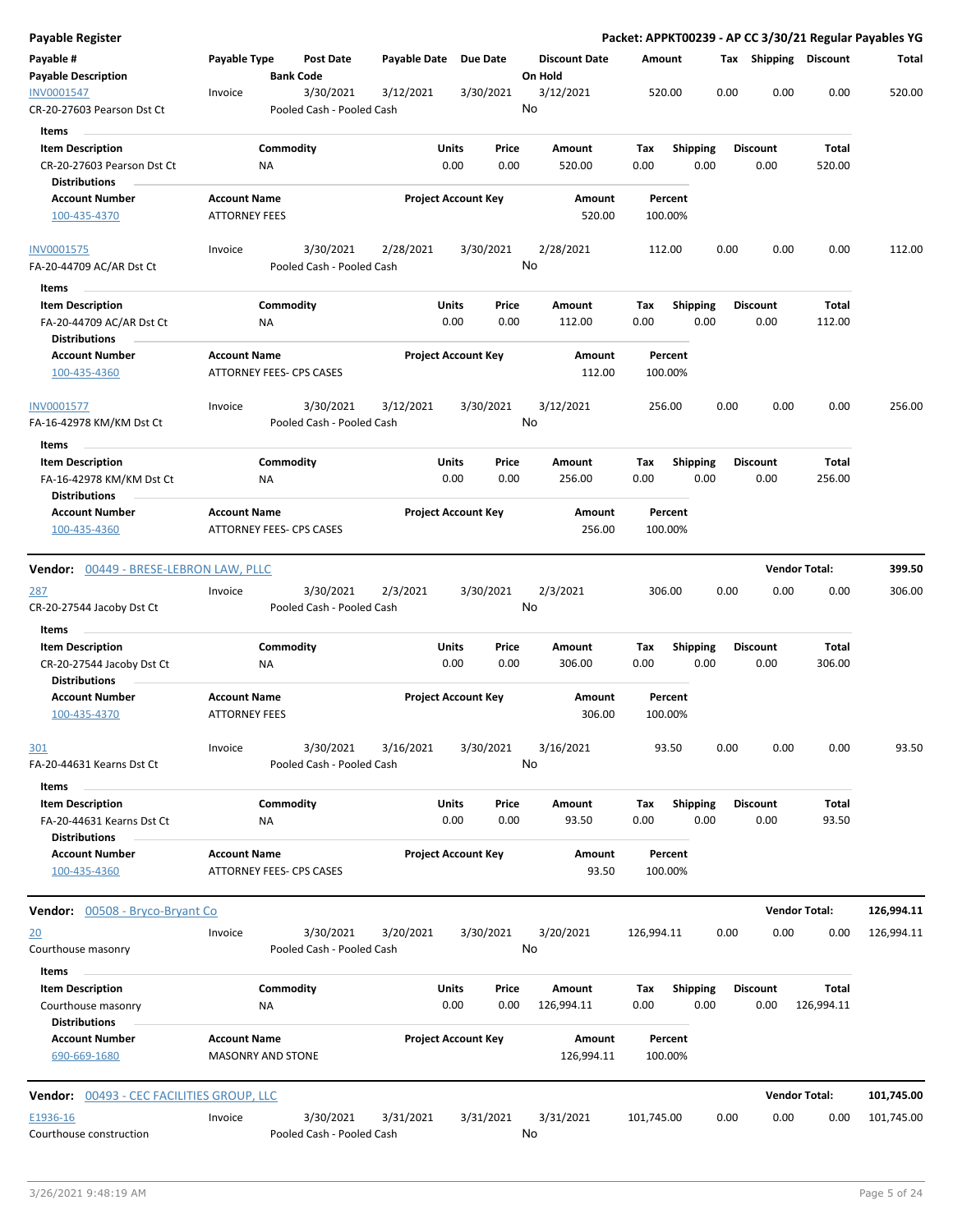| <b>Payable Register</b>                                                                         |                                                       |                                        |                       |                                |         |                      |                    |                         |      |                         | Packet: APPKT00239 - AP CC 3/30/21 Regular Payables YG |            |
|-------------------------------------------------------------------------------------------------|-------------------------------------------------------|----------------------------------------|-----------------------|--------------------------------|---------|----------------------|--------------------|-------------------------|------|-------------------------|--------------------------------------------------------|------------|
| Payable #                                                                                       | Payable Type                                          | <b>Post Date</b>                       | Payable Date Due Date |                                |         | <b>Discount Date</b> | Amount             |                         |      |                         | Tax Shipping Discount                                  | Total      |
| <b>Payable Description</b>                                                                      |                                                       | <b>Bank Code</b>                       |                       |                                | On Hold |                      |                    |                         |      |                         |                                                        |            |
| Items                                                                                           |                                                       |                                        |                       |                                |         |                      |                    |                         |      |                         |                                                        |            |
| <b>Item Description</b><br>Courthouse construction                                              | <b>NA</b>                                             | Commodity                              |                       | Units<br>Price<br>0.00<br>0.00 |         | Amount<br>101,745.00 | Tax<br>0.00        | <b>Shipping</b><br>0.00 |      | <b>Discount</b><br>0.00 | Total<br>101,745.00                                    |            |
| <b>Distributions</b>                                                                            |                                                       |                                        |                       |                                |         |                      |                    |                         |      |                         |                                                        |            |
| <b>Account Number</b><br>690-669-1650                                                           | <b>Account Name</b><br>CONSTRUCTION                   |                                        |                       | <b>Project Account Key</b>     |         | Amount<br>101,745.00 | Percent<br>100.00% |                         |      |                         |                                                        |            |
| <b>Vendor: 00555 - CHAMBERLIN DALLAS LLC</b>                                                    |                                                       |                                        |                       |                                |         |                      |                    |                         |      |                         | <b>Vendor Total:</b>                                   | 103,861.35 |
| 16960                                                                                           | Invoice                                               | 3/30/2021                              | 3/31/2021             | 3/31/2021                      |         | 3/31/2021            | 103,861.35         |                         | 0.00 | 0.00                    | 0.00                                                   | 103,861.35 |
| Courthouse construction                                                                         |                                                       | Pooled Cash - Pooled Cash              |                       |                                | No      |                      |                    |                         |      |                         |                                                        |            |
| Items                                                                                           |                                                       |                                        |                       |                                |         |                      |                    |                         |      |                         |                                                        |            |
| <b>Item Description</b>                                                                         |                                                       | Commodity                              |                       | Units<br>Price                 |         | Amount               | Tax                | <b>Shipping</b>         |      | <b>Discount</b>         | Total                                                  |            |
| Courthouse construction<br><b>Distributions</b>                                                 | ΝA                                                    |                                        |                       | 0.00<br>0.00                   |         | 103,861.35           | 0.00               | 0.00                    |      | 0.00                    | 103,861.35                                             |            |
| <b>Account Number</b><br>690-669-1650                                                           | <b>Account Name</b><br><b>CONSTRUCTION</b>            |                                        |                       | <b>Project Account Key</b>     |         | Amount<br>103,861.35 | Percent<br>100.00% |                         |      |                         |                                                        |            |
| <b>Vendor: 00610 - CIRCLE STAR QUICK LUBE &amp; TIRE</b>                                        |                                                       |                                        |                       |                                |         |                      |                    |                         |      |                         | <b>Vendor Total:</b>                                   | 81.19      |
| 11-0182042                                                                                      | Invoice                                               | 3/30/2021                              | 3/16/2021             | 3/30/2021                      |         | 3/16/2021            | 74.19              |                         | 0.00 | 0.00                    | 0.00                                                   | 74.19      |
| Sheriff 2018 Chev Unit 1408 front alignment                                                     |                                                       | Pooled Cash - Pooled Cash              |                       |                                | No      |                      |                    |                         |      |                         |                                                        |            |
| Items                                                                                           |                                                       |                                        |                       |                                |         |                      |                    |                         |      |                         |                                                        |            |
| <b>Item Description</b><br>Sheriff 2018 Chev Unit 1408 front alignme NA<br><b>Distributions</b> |                                                       | Commodity                              |                       | Units<br>Price<br>0.00<br>0.00 |         | Amount<br>74.19      | Tax<br>0.00        | <b>Shipping</b><br>0.00 |      | <b>Discount</b><br>0.00 | Total<br>74.19                                         |            |
| <b>Account Number</b>                                                                           | <b>Account Name</b>                                   |                                        |                       | <b>Project Account Key</b>     |         | Amount               | Percent            |                         |      |                         |                                                        |            |
| 100-560-4540                                                                                    | R & M AUTOMOBILES                                     |                                        |                       |                                |         | 74.19                | 100.00%            |                         |      |                         |                                                        |            |
| 11-0182197<br>Pct 2 2014 Intl 9626 inspection                                                   | Invoice                                               | 3/30/2021<br>Pooled Cash - Pooled Cash | 3/18/2021             | 3/30/2021                      | No      | 3/18/2021            |                    | 7.00                    | 0.00 | 0.00                    | 0.00                                                   | 7.00       |
| Items                                                                                           |                                                       |                                        |                       |                                |         |                      |                    |                         |      |                         |                                                        |            |
| <b>Item Description</b>                                                                         |                                                       | Commodity                              |                       | Units<br>Price                 |         | Amount               | Tax                | Shipping                |      | <b>Discount</b>         | Total                                                  |            |
| Pct 2 2014 Intl 9626 inspection                                                                 | <b>NA</b>                                             |                                        |                       | 0.00<br>0.00                   |         | 7.00                 | 0.00               | 0.00                    |      | 0.00                    | 7.00                                                   |            |
| <b>Distributions</b>                                                                            |                                                       |                                        |                       |                                |         |                      |                    |                         |      |                         |                                                        |            |
| <b>Account Number</b><br>220-622-4580                                                           | <b>Account Name</b><br><b>R&amp;M MACHINERY PARTS</b> |                                        |                       | <b>Project Account Key</b>     |         | Amount<br>7.00       | Percent<br>100.00% |                         |      |                         |                                                        |            |
| Vendor: 00163 - COOPER-SORRELLS FUNERAL HOME                                                    |                                                       |                                        |                       |                                |         |                      |                    |                         |      |                         | <b>Vendor Total:</b>                                   | 490.75     |
| $C21-07$<br>Michael removal/pouch/transport                                                     | Invoice                                               | 3/30/2021<br>Pooled Cash - Pooled Cash | 3/19/2021             | 3/30/2021                      | No      | 3/19/2021            | 490.75             |                         | 0.00 | 0.00                    | 0.00                                                   | 490.75     |
| Items                                                                                           |                                                       |                                        |                       |                                |         |                      |                    |                         |      |                         |                                                        |            |
| <b>Item Description</b><br>Michael removal/pouch/transport<br><b>Distributions</b>              | ΝA                                                    | Commodity                              |                       | Units<br>Price<br>0.00<br>0.00 |         | Amount<br>490.75     | Tax<br>0.00        | <b>Shipping</b><br>0.00 |      | <b>Discount</b><br>0.00 | Total<br>490.75                                        |            |
| <b>Account Number</b>                                                                           | <b>Account Name</b>                                   |                                        |                       | <b>Project Account Key</b>     |         | Amount               | Percent            |                         |      |                         |                                                        |            |
| 100-425-4660                                                                                    | <b>AUTOPSIES</b>                                      |                                        |                       |                                |         | 490.75               | 100.00%            |                         |      |                         |                                                        |            |
| <b>Vendor: 00009 - DOUBLE D TRUCK REPAIR</b>                                                    |                                                       |                                        |                       |                                |         |                      |                    |                         |      |                         | <b>Vendor Total:</b>                                   | 856.46     |
| 11771                                                                                           | Invoice                                               | 3/30/2021                              | 3/16/2021             | 3/30/2021                      |         | 3/16/2021            | 856.46             |                         | 0.00 | 0.00                    | 0.00                                                   | 856.46     |
| Pct 2 92 Pete fuel pump repair                                                                  |                                                       | Pooled Cash - Pooled Cash              |                       |                                | No      |                      |                    |                         |      |                         |                                                        |            |
| Items                                                                                           |                                                       |                                        |                       |                                |         |                      |                    |                         |      |                         |                                                        |            |
| <b>Item Description</b>                                                                         |                                                       | Commodity                              |                       | Units<br>Price                 |         | Amount               | Tax                | <b>Shipping</b>         |      | <b>Discount</b>         | Total                                                  |            |
| Pct 2 92 Pete fuel pump repair<br><b>Distributions</b>                                          | <b>NA</b>                                             |                                        |                       | 0.00<br>0.00                   |         | 856.46               | 0.00               | 0.00                    |      | 0.00                    | 856.46                                                 |            |
| <b>Account Number</b><br>220-622-4580                                                           | <b>Account Name</b><br>R&M MACHINERY PARTS            |                                        |                       | <b>Project Account Key</b>     |         | Amount<br>856.46     | Percent<br>100.00% |                         |      |                         |                                                        |            |

**Vendor:** 00613 - ELDORADO DENTAL **Vendor Total: 75.00**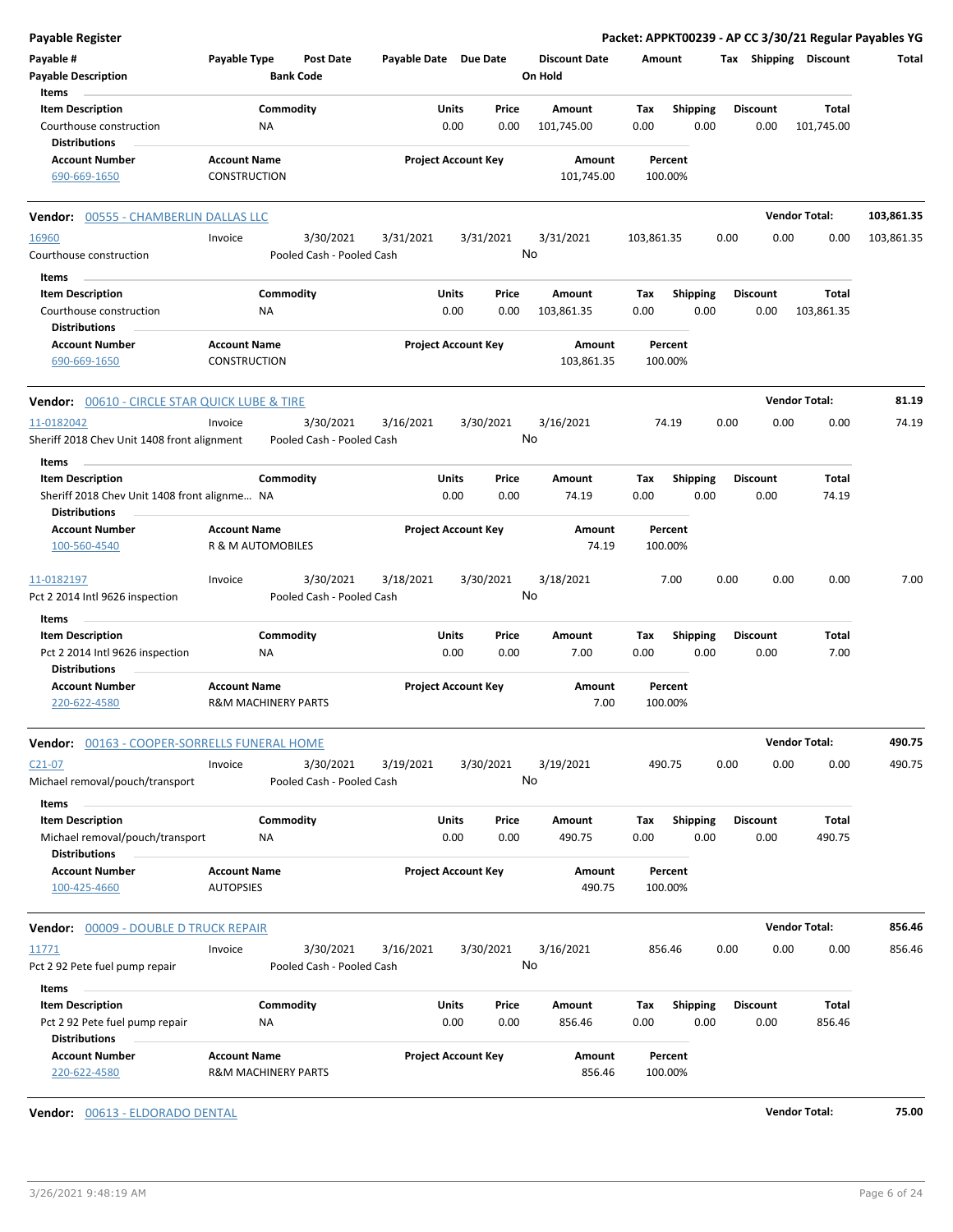| Payable Type                                          | Post Date                                                                           | Payable Date                                                                                                                                                                                                                                                                                                       | Due Date                                                                                                                                                                                                                               | <b>Discount Date</b>                                                                                                                                                                                                                                                                                                                  |                                                                                                         |                            |                                                                                                                                                                          |                                                                                                                                                                                                         |                                                                                                                                        | Total                                                                                                                                                                                                       |
|-------------------------------------------------------|-------------------------------------------------------------------------------------|--------------------------------------------------------------------------------------------------------------------------------------------------------------------------------------------------------------------------------------------------------------------------------------------------------------------|----------------------------------------------------------------------------------------------------------------------------------------------------------------------------------------------------------------------------------------|---------------------------------------------------------------------------------------------------------------------------------------------------------------------------------------------------------------------------------------------------------------------------------------------------------------------------------------|---------------------------------------------------------------------------------------------------------|----------------------------|--------------------------------------------------------------------------------------------------------------------------------------------------------------------------|---------------------------------------------------------------------------------------------------------------------------------------------------------------------------------------------------------|----------------------------------------------------------------------------------------------------------------------------------------|-------------------------------------------------------------------------------------------------------------------------------------------------------------------------------------------------------------|
| Invoice                                               | 3/30/2021                                                                           | 3/13/2021                                                                                                                                                                                                                                                                                                          | 3/30/2021                                                                                                                                                                                                                              | 3/13/2021                                                                                                                                                                                                                                                                                                                             |                                                                                                         |                            |                                                                                                                                                                          | 0.00                                                                                                                                                                                                    | 0.00                                                                                                                                   | 75.00                                                                                                                                                                                                       |
|                                                       |                                                                                     |                                                                                                                                                                                                                                                                                                                    |                                                                                                                                                                                                                                        |                                                                                                                                                                                                                                                                                                                                       |                                                                                                         |                            |                                                                                                                                                                          |                                                                                                                                                                                                         |                                                                                                                                        |                                                                                                                                                                                                             |
| ΝA                                                    |                                                                                     |                                                                                                                                                                                                                                                                                                                    | Price<br>0.00                                                                                                                                                                                                                          | Amount<br>75.00                                                                                                                                                                                                                                                                                                                       | Tax<br>0.00                                                                                             |                            |                                                                                                                                                                          | 0.00                                                                                                                                                                                                    | Total<br>75.00                                                                                                                         |                                                                                                                                                                                                             |
| <b>Account Name</b>                                   |                                                                                     |                                                                                                                                                                                                                                                                                                                    |                                                                                                                                                                                                                                        | Amount<br>75.00                                                                                                                                                                                                                                                                                                                       |                                                                                                         |                            |                                                                                                                                                                          |                                                                                                                                                                                                         |                                                                                                                                        |                                                                                                                                                                                                             |
| Vendor: 00438 - EVANS, MICHAEL S.                     |                                                                                     |                                                                                                                                                                                                                                                                                                                    |                                                                                                                                                                                                                                        |                                                                                                                                                                                                                                                                                                                                       |                                                                                                         |                            |                                                                                                                                                                          |                                                                                                                                                                                                         |                                                                                                                                        | 400.00                                                                                                                                                                                                      |
|                                                       |                                                                                     |                                                                                                                                                                                                                                                                                                                    |                                                                                                                                                                                                                                        |                                                                                                                                                                                                                                                                                                                                       |                                                                                                         |                            |                                                                                                                                                                          |                                                                                                                                                                                                         |                                                                                                                                        | 400.00                                                                                                                                                                                                      |
|                                                       |                                                                                     |                                                                                                                                                                                                                                                                                                                    |                                                                                                                                                                                                                                        |                                                                                                                                                                                                                                                                                                                                       |                                                                                                         |                            |                                                                                                                                                                          |                                                                                                                                                                                                         |                                                                                                                                        |                                                                                                                                                                                                             |
|                                                       |                                                                                     |                                                                                                                                                                                                                                                                                                                    |                                                                                                                                                                                                                                        |                                                                                                                                                                                                                                                                                                                                       |                                                                                                         |                            |                                                                                                                                                                          |                                                                                                                                                                                                         |                                                                                                                                        |                                                                                                                                                                                                             |
| ΝA                                                    |                                                                                     |                                                                                                                                                                                                                                                                                                                    | 0.00                                                                                                                                                                                                                                   | 400.00                                                                                                                                                                                                                                                                                                                                | 0.00                                                                                                    |                            |                                                                                                                                                                          | 0.00                                                                                                                                                                                                    | 400.00                                                                                                                                 |                                                                                                                                                                                                             |
| <b>Account Name</b>                                   |                                                                                     |                                                                                                                                                                                                                                                                                                                    |                                                                                                                                                                                                                                        | Amount<br>400.00                                                                                                                                                                                                                                                                                                                      |                                                                                                         |                            |                                                                                                                                                                          |                                                                                                                                                                                                         |                                                                                                                                        |                                                                                                                                                                                                             |
|                                                       |                                                                                     |                                                                                                                                                                                                                                                                                                                    |                                                                                                                                                                                                                                        |                                                                                                                                                                                                                                                                                                                                       |                                                                                                         |                            |                                                                                                                                                                          |                                                                                                                                                                                                         |                                                                                                                                        | 22.50                                                                                                                                                                                                       |
| Invoice<br>Pct 3 2017 Chev #4746 regist Plate 1290590 | 3/30/2021                                                                           | 3/22/2021                                                                                                                                                                                                                                                                                                          | 3/30/2021                                                                                                                                                                                                                              | 3/22/2021                                                                                                                                                                                                                                                                                                                             |                                                                                                         |                            |                                                                                                                                                                          | 0.00                                                                                                                                                                                                    | 0.00                                                                                                                                   | 7.50                                                                                                                                                                                                        |
|                                                       |                                                                                     |                                                                                                                                                                                                                                                                                                                    |                                                                                                                                                                                                                                        |                                                                                                                                                                                                                                                                                                                                       |                                                                                                         |                            |                                                                                                                                                                          |                                                                                                                                                                                                         |                                                                                                                                        |                                                                                                                                                                                                             |
|                                                       |                                                                                     |                                                                                                                                                                                                                                                                                                                    | Price                                                                                                                                                                                                                                  | Amount                                                                                                                                                                                                                                                                                                                                | Тах                                                                                                     |                            |                                                                                                                                                                          |                                                                                                                                                                                                         | Total                                                                                                                                  |                                                                                                                                                                                                             |
|                                                       |                                                                                     |                                                                                                                                                                                                                                                                                                                    |                                                                                                                                                                                                                                        |                                                                                                                                                                                                                                                                                                                                       |                                                                                                         |                            |                                                                                                                                                                          |                                                                                                                                                                                                         |                                                                                                                                        |                                                                                                                                                                                                             |
|                                                       |                                                                                     |                                                                                                                                                                                                                                                                                                                    |                                                                                                                                                                                                                                        |                                                                                                                                                                                                                                                                                                                                       |                                                                                                         |                            |                                                                                                                                                                          |                                                                                                                                                                                                         |                                                                                                                                        |                                                                                                                                                                                                             |
|                                                       |                                                                                     |                                                                                                                                                                                                                                                                                                                    |                                                                                                                                                                                                                                        | 7.50                                                                                                                                                                                                                                                                                                                                  |                                                                                                         |                            |                                                                                                                                                                          |                                                                                                                                                                                                         |                                                                                                                                        |                                                                                                                                                                                                             |
| Invoice<br>Pct 2 2015 Intl 9626 regist Plate 1146794  | 3/30/2021                                                                           | 2/8/2021                                                                                                                                                                                                                                                                                                           | 3/30/2021                                                                                                                                                                                                                              | 2/8/2021                                                                                                                                                                                                                                                                                                                              |                                                                                                         |                            |                                                                                                                                                                          | 0.00                                                                                                                                                                                                    | 0.00                                                                                                                                   | 7.50                                                                                                                                                                                                        |
|                                                       |                                                                                     |                                                                                                                                                                                                                                                                                                                    |                                                                                                                                                                                                                                        |                                                                                                                                                                                                                                                                                                                                       |                                                                                                         |                            |                                                                                                                                                                          |                                                                                                                                                                                                         |                                                                                                                                        |                                                                                                                                                                                                             |
|                                                       |                                                                                     |                                                                                                                                                                                                                                                                                                                    | Price                                                                                                                                                                                                                                  | Amount                                                                                                                                                                                                                                                                                                                                | Тах                                                                                                     |                            |                                                                                                                                                                          |                                                                                                                                                                                                         | Total                                                                                                                                  |                                                                                                                                                                                                             |
| Pct 2 2015 Intl 9626 regist Plate 1146794<br>ΝA       |                                                                                     |                                                                                                                                                                                                                                                                                                                    | 0.00                                                                                                                                                                                                                                   | 7.50                                                                                                                                                                                                                                                                                                                                  | 0.00                                                                                                    |                            |                                                                                                                                                                          | 0.00                                                                                                                                                                                                    | 7.50                                                                                                                                   |                                                                                                                                                                                                             |
| <b>Account Name</b>                                   |                                                                                     |                                                                                                                                                                                                                                                                                                                    |                                                                                                                                                                                                                                        | Amount<br>7.50                                                                                                                                                                                                                                                                                                                        |                                                                                                         |                            |                                                                                                                                                                          |                                                                                                                                                                                                         |                                                                                                                                        |                                                                                                                                                                                                             |
| Invoice                                               | 3/30/2021                                                                           | 3/25/2021                                                                                                                                                                                                                                                                                                          | 3/30/2021                                                                                                                                                                                                                              | 3/25/2021                                                                                                                                                                                                                                                                                                                             |                                                                                                         |                            |                                                                                                                                                                          | 0.00                                                                                                                                                                                                    | 0.00                                                                                                                                   | 7.50                                                                                                                                                                                                        |
|                                                       |                                                                                     |                                                                                                                                                                                                                                                                                                                    |                                                                                                                                                                                                                                        |                                                                                                                                                                                                                                                                                                                                       |                                                                                                         |                            |                                                                                                                                                                          |                                                                                                                                                                                                         |                                                                                                                                        |                                                                                                                                                                                                             |
| Sheriff 2019 Ford Unit 5206 regist Plate 1 NA         |                                                                                     |                                                                                                                                                                                                                                                                                                                    | 0.00                                                                                                                                                                                                                                   | 7.50                                                                                                                                                                                                                                                                                                                                  | 0.00                                                                                                    |                            |                                                                                                                                                                          | 0.00                                                                                                                                                                                                    | 7.50                                                                                                                                   |                                                                                                                                                                                                             |
| <b>Account Name</b>                                   |                                                                                     |                                                                                                                                                                                                                                                                                                                    |                                                                                                                                                                                                                                        | Amount                                                                                                                                                                                                                                                                                                                                |                                                                                                         |                            |                                                                                                                                                                          |                                                                                                                                                                                                         |                                                                                                                                        |                                                                                                                                                                                                             |
|                                                       |                                                                                     |                                                                                                                                                                                                                                                                                                                    |                                                                                                                                                                                                                                        | 7.50                                                                                                                                                                                                                                                                                                                                  |                                                                                                         |                            |                                                                                                                                                                          |                                                                                                                                                                                                         |                                                                                                                                        |                                                                                                                                                                                                             |
|                                                       |                                                                                     |                                                                                                                                                                                                                                                                                                                    |                                                                                                                                                                                                                                        |                                                                                                                                                                                                                                                                                                                                       |                                                                                                         |                            |                                                                                                                                                                          |                                                                                                                                                                                                         |                                                                                                                                        | 39.50                                                                                                                                                                                                       |
| Invoice                                               | 3/30/2021                                                                           | 3/18/2021                                                                                                                                                                                                                                                                                                          | 3/30/2021                                                                                                                                                                                                                              | 3/18/2021                                                                                                                                                                                                                                                                                                                             |                                                                                                         |                            |                                                                                                                                                                          | 0.00                                                                                                                                                                                                    | 0.00                                                                                                                                   | 39.50                                                                                                                                                                                                       |
|                                                       |                                                                                     |                                                                                                                                                                                                                                                                                                                    |                                                                                                                                                                                                                                        |                                                                                                                                                                                                                                                                                                                                       |                                                                                                         |                            |                                                                                                                                                                          |                                                                                                                                                                                                         |                                                                                                                                        |                                                                                                                                                                                                             |
|                                                       |                                                                                     |                                                                                                                                                                                                                                                                                                                    |                                                                                                                                                                                                                                        | Amount                                                                                                                                                                                                                                                                                                                                | Tax                                                                                                     |                            |                                                                                                                                                                          |                                                                                                                                                                                                         |                                                                                                                                        |                                                                                                                                                                                                             |
|                                                       |                                                                                     |                                                                                                                                                                                                                                                                                                                    |                                                                                                                                                                                                                                        |                                                                                                                                                                                                                                                                                                                                       |                                                                                                         |                            |                                                                                                                                                                          |                                                                                                                                                                                                         |                                                                                                                                        |                                                                                                                                                                                                             |
|                                                       |                                                                                     |                                                                                                                                                                                                                                                                                                                    |                                                                                                                                                                                                                                        |                                                                                                                                                                                                                                                                                                                                       |                                                                                                         |                            |                                                                                                                                                                          |                                                                                                                                                                                                         |                                                                                                                                        |                                                                                                                                                                                                             |
|                                                       | Invoice<br>Pct 3 2017 Chev #4746 regist Plate 12905 NA<br><b>Account Name</b><br>NA | <b>Bank Code</b><br>Commodity<br>PRISONER MEDICAL<br>3/30/2021<br>Commodity<br><b>INDIGENT ATTORNEY FEES</b><br><b>Vendor:</b> 00797 - FANNIN COUNTY TAX ASSESSOR-COL<br>Commodity<br><b>R&amp;M MACHINERY PARTS</b><br>Commodity<br><b>R&amp;M MACHINERY PARTS</b><br>Commodity<br>R & M AUTOMOBILES<br>Commodity | Pooled Cash - Pooled Cash<br>3/17/2021<br>Pooled Cash - Pooled Cash<br>Pooled Cash - Pooled Cash<br>Pooled Cash - Pooled Cash<br>Sheriff 2019 Ford Unit 5206 regist Plate 13346 Pooled Cash - Pooled Cash<br>Pooled Cash - Pooled Cash | Units<br>0.00<br><b>Project Account Key</b><br>3/30/2021<br><b>Units</b><br>Price<br>0.00<br><b>Project Account Key</b><br>Units<br>0.00<br>0.00<br><b>Project Account Key</b><br>Units<br>0.00<br><b>Project Account Key</b><br><b>Units</b><br>Price<br>0.00<br><b>Project Account Key</b><br><b>Units</b><br>Price<br>0.00<br>0.00 | On Hold<br>No<br>3/17/2021<br>No<br>Amount<br>No<br>7.50<br>Amount<br>No<br>No<br>Amount<br>No<br>39.50 | Tax<br>0.00<br>Tax<br>0.00 | Amount<br>75.00<br>Percent<br>100.00%<br>400.00<br>Percent<br>100.00%<br>7.50<br>Percent<br>100.00%<br>7.50<br>Percent<br>100.00%<br>7.50<br>Percent<br>100.00%<br>39.50 | 0.00<br><b>Shipping</b><br>0.00<br>0.00<br><b>Shipping</b><br>0.00<br>0.00<br><b>Shipping</b><br>0.00<br>0.00<br><b>Shipping</b><br>0.00<br>0.00<br>Shipping<br>0.00<br>0.00<br><b>Shipping</b><br>0.00 | <b>Discount</b><br>0.00<br><b>Discount</b><br><b>Discount</b><br>0.00<br><b>Discount</b><br><b>Discount</b><br><b>Discount</b><br>0.00 | Packet: APPKT00239 - AP CC 3/30/21 Regular Payables YG<br>Tax Shipping Discount<br><b>Vendor Total:</b><br>0.00<br>Total<br><b>Vendor Total:</b><br>7.50<br>Total<br><b>Vendor Total:</b><br>Total<br>39.50 |

**Vendor:** 00236 - FUNCTION 4, LLC **Vendor Total: 40.00**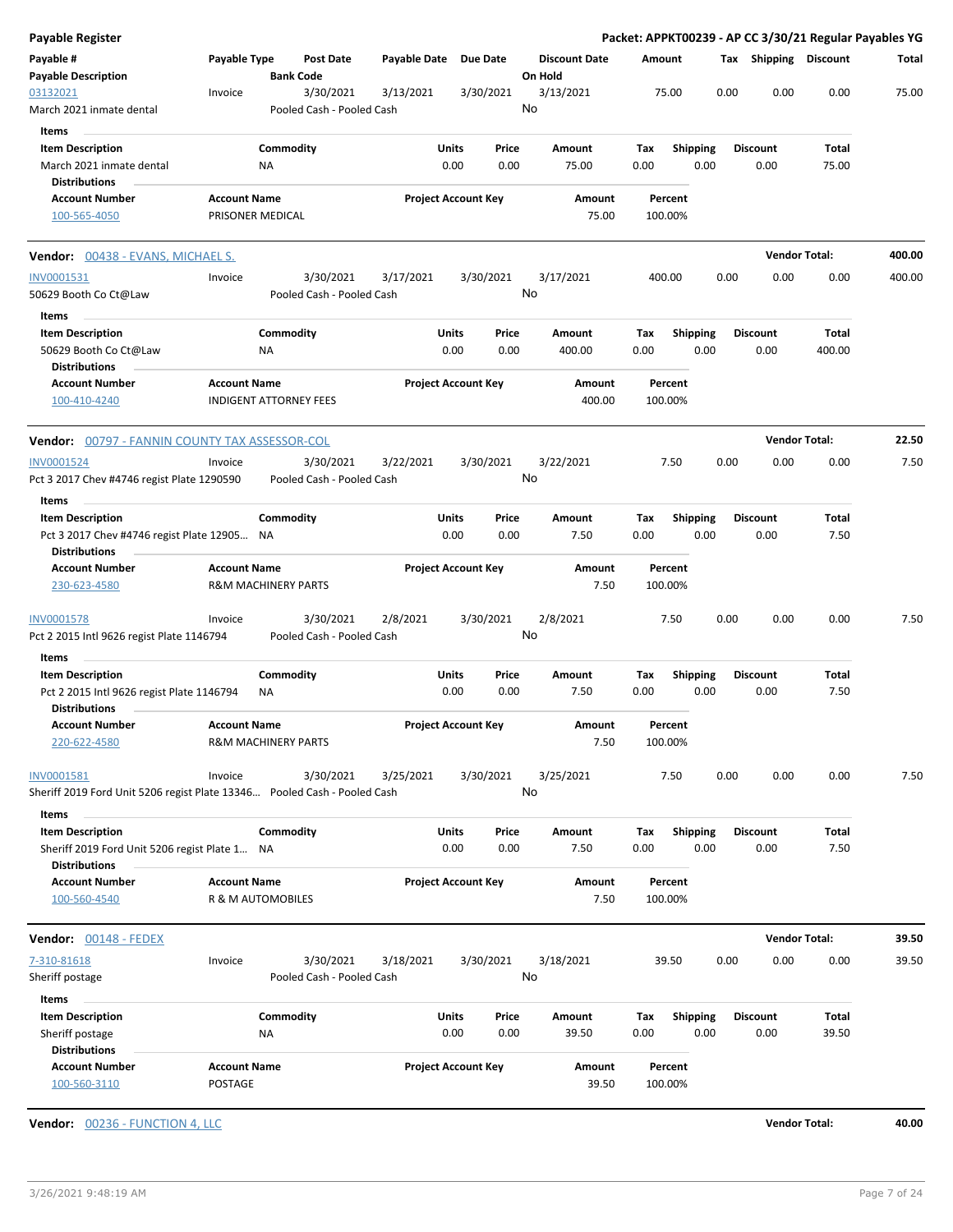| Payable Register                                                                       |                                             |                                        |                       |                            |                                 |                    |                         | Packet: APPKT00239 - AP CC 3/30/21 Regular Payables YG |                      |           |
|----------------------------------------------------------------------------------------|---------------------------------------------|----------------------------------------|-----------------------|----------------------------|---------------------------------|--------------------|-------------------------|--------------------------------------------------------|----------------------|-----------|
| Payable #<br><b>Payable Description</b>                                                | Payable Type                                | <b>Post Date</b><br><b>Bank Code</b>   | Payable Date Due Date |                            | <b>Discount Date</b><br>On Hold | Amount             |                         | Tax Shipping Discount                                  |                      | Total     |
| INV849091<br>Turner copies 2/27-3/26/21                                                | Invoice                                     | 3/30/2021<br>Pooled Cash - Pooled Cash | 3/22/2021             | 3/30/2021                  | 3/22/2021<br>No                 | 40.00              |                         | 0.00<br>0.00                                           | 0.00                 | 40.00     |
| Items<br><b>Item Description</b><br>Turner copies 2/27-3/26/21<br><b>Distributions</b> | ΝA                                          | Commodity                              | Units                 | Price<br>0.00<br>0.00      | Amount<br>40.00                 | Tax<br>0.00        | <b>Shipping</b><br>0.00 | <b>Discount</b><br>0.00                                | Total<br>40.00       |           |
| <b>Account Number</b><br>100-510-3150                                                  | <b>Account Name</b><br><b>COPIER RENTAL</b> |                                        |                       | <b>Project Account Key</b> | Amount<br>40.00                 | Percent<br>100.00% |                         |                                                        |                      |           |
| Vendor: 00512 - GAYLON P. RIDDELS LAW FIRM, PC                                         |                                             |                                        |                       |                            |                                 |                    |                         |                                                        | <b>Vendor Total:</b> | 2,410.15  |
| INV0001532<br>CR-20-27644 Taylor Dst Ct<br>Items                                       | Invoice                                     | 3/30/2021<br>Pooled Cash - Pooled Cash | 3/13/2021             | 3/30/2021                  | 3/13/2021<br>No                 | 1,387.95           |                         | 0.00<br>0.00                                           | 0.00                 | 1,387.95  |
| <b>Item Description</b><br>CR-20-27644 Taylor Dst Ct<br><b>Distributions</b>           | ΝA                                          | Commodity                              | Units                 | Price<br>0.00<br>0.00      | Amount<br>1,387.95              | Tax<br>0.00        | <b>Shipping</b><br>0.00 | <b>Discount</b><br>0.00                                | Total<br>1,387.95    |           |
| <b>Account Number</b><br>100-435-4370                                                  | <b>Account Name</b><br><b>ATTORNEY FEES</b> |                                        |                       | <b>Project Account Key</b> | Amount<br>1,387.95              | Percent<br>100.00% |                         |                                                        |                      |           |
| <b>INV0001585</b><br>CR-20-27878 Rojas Dst Ct<br>Items                                 | Invoice                                     | 3/30/2021<br>Pooled Cash - Pooled Cash | 3/23/2021             | 3/30/2021                  | 3/23/2021<br>No                 | 1,022.20           |                         | 0.00<br>0.00                                           | 0.00                 | 1,022.20  |
| <b>Item Description</b><br>CR-20-27878 Rojas Dst Ct<br><b>Distributions</b>            | NA                                          | Commodity                              | Units                 | Price<br>0.00<br>0.00      | Amount<br>1,022.20              | Tax<br>0.00        | <b>Shipping</b><br>0.00 | <b>Discount</b><br>0.00                                | Total<br>1,022.20    |           |
| <b>Account Number</b><br>100-435-4370                                                  | <b>Account Name</b><br><b>ATTORNEY FEES</b> |                                        |                       | <b>Project Account Key</b> | Amount<br>1,022.20              | Percent<br>100.00% |                         |                                                        |                      |           |
| <b>Vendor:</b> 00183 - GOHEEN & O'TOOLE                                                |                                             |                                        |                       |                            |                                 |                    |                         |                                                        | <b>Vendor Total:</b> | 1,615.00  |
| 949<br>CR-15-25556 Glass Dst Ct                                                        | Invoice                                     | 3/30/2021<br>Pooled Cash - Pooled Cash | 3/2/2021              | 3/30/2021                  | 3/2/2021<br>No                  | 799.00             |                         | 0.00<br>0.00                                           | 0.00                 | 799.00    |
| Items<br><b>Item Description</b><br>CR-15-25556 Glass Dst Ct<br><b>Distributions</b>   | ΝA                                          | Commodity                              | Units                 | Price<br>0.00<br>0.00      | Amount<br>799.00                | Tax<br>0.00        | <b>Shipping</b><br>0.00 | <b>Discount</b><br>0.00                                | Total<br>799.00      |           |
| <b>Account Number</b><br>100-435-4370                                                  | <b>Account Name</b><br><b>ATTORNEY FEES</b> |                                        |                       | <b>Project Account Key</b> | Amount<br>799.00                | Percent<br>100.00% |                         |                                                        |                      |           |
| <u>950</u><br>CR-20-27572 Alvarex-Morin Dst Ct<br>Items                                | Invoice                                     | 3/30/2021<br>Pooled Cash - Pooled Cash | 3/4/2021              | 3/30/2021                  | 3/4/2021<br>No                  | 816.00             |                         | 0.00<br>0.00                                           | 0.00                 | 816.00    |
| <b>Item Description</b><br>CR-20-27572 Alvarex-Morin Dst Ct<br><b>Distributions</b>    | ΝA                                          | Commodity                              | Units                 | Price<br>0.00<br>0.00      | Amount<br>816.00                | Tax<br>0.00        | Shipping<br>0.00        | <b>Discount</b><br>0.00                                | Total<br>816.00      |           |
| <b>Account Number</b><br>100-435-4370                                                  | <b>Account Name</b><br><b>ATTORNEY FEES</b> |                                        |                       | <b>Project Account Key</b> | Amount<br>816.00                | Percent<br>100.00% |                         |                                                        |                      |           |
|                                                                                        |                                             |                                        |                       |                            |                                 |                    |                         |                                                        | <b>Vendor Total:</b> | 34,590.45 |
| 1339<br>Courthouse construction                                                        | Invoice                                     | 3/30/2021<br>Pooled Cash - Pooled Cash | 3/17/2021             | 3/30/2021                  | 3/17/2021<br>No                 | 34,590.45          |                         | 0.00<br>0.00                                           | 0.00                 | 34,590.45 |
| Items<br><b>Item Description</b>                                                       |                                             | Commodity                              | Units                 | Price                      | Amount                          | Tax                | <b>Shipping</b>         | <b>Discount</b>                                        | <b>Total</b>         |           |
| Courthouse construction<br><b>Distributions</b>                                        | ΝA                                          |                                        |                       | 0.00<br>0.00               | 34,590.45                       | 0.00               | 0.00                    | 0.00                                                   | 34,590.45            |           |
| <b>Account Number</b><br>690-669-1650                                                  | <b>Account Name</b><br>CONSTRUCTION         |                                        |                       | <b>Project Account Key</b> | Amount<br>34,590.45             | Percent<br>100.00% |                         |                                                        |                      |           |

**Vendor:** 00010 - HOLLAND, JORDAN PLLC **Vendor Total: 7,482.55**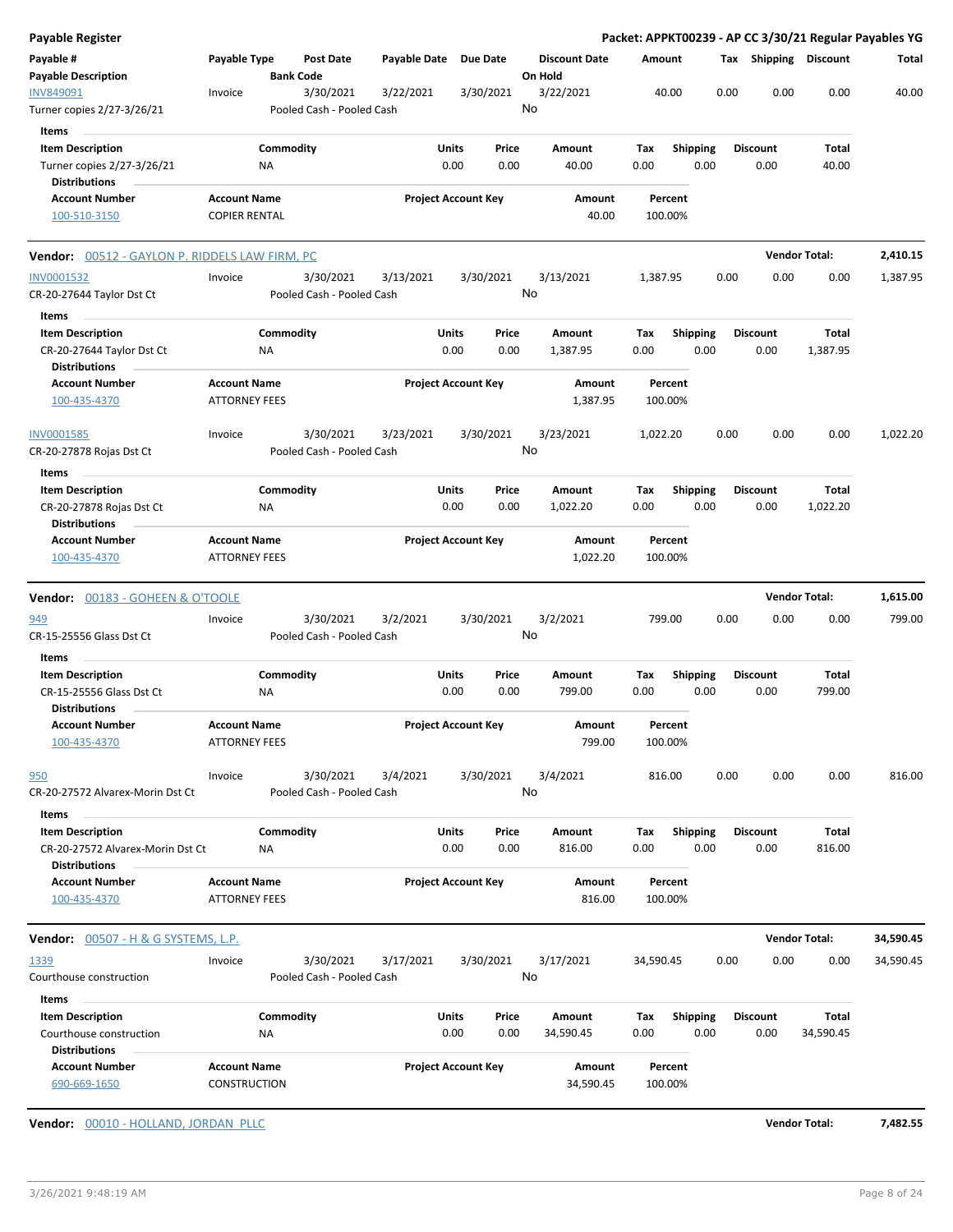| Payable Register                                  |                      |                           |           |                       |                            |       |                      |          |                    |      |      |                 |                       | Packet: APPKT00239 - AP CC 3/30/21 Regular Payables YG |
|---------------------------------------------------|----------------------|---------------------------|-----------|-----------------------|----------------------------|-------|----------------------|----------|--------------------|------|------|-----------------|-----------------------|--------------------------------------------------------|
| Payable #                                         | Payable Type         |                           | Post Date | Payable Date Due Date |                            |       | <b>Discount Date</b> | Amount   |                    |      |      |                 | Tax Shipping Discount | Total                                                  |
| <b>Payable Description</b>                        |                      | <b>Bank Code</b>          |           |                       |                            |       | On Hold              |          |                    |      |      |                 |                       |                                                        |
| <b>INV0001548</b><br>CR-19-26929 Carpenter Dst Ct | Invoice              | Pooled Cash - Pooled Cash | 3/30/2021 | 1/29/2021             | 3/30/2021                  |       | 1/29/2021<br>No      |          | 429.25             |      | 0.00 | 0.00            | 0.00                  | 429.25                                                 |
| Items                                             |                      |                           |           |                       |                            |       |                      |          |                    |      |      |                 |                       |                                                        |
| <b>Item Description</b>                           |                      | Commodity                 |           |                       | Units                      | Price | Amount               | Tax      | <b>Shipping</b>    |      |      | <b>Discount</b> | Total                 |                                                        |
| CR-19-26929 Carpenter Dst Ct                      |                      | ΝA                        |           |                       | 0.00                       | 0.00  | 429.25               | 0.00     |                    | 0.00 |      | 0.00            | 429.25                |                                                        |
| <b>Distributions</b>                              |                      |                           |           |                       |                            |       |                      |          |                    |      |      |                 |                       |                                                        |
| <b>Account Number</b>                             | <b>Account Name</b>  |                           |           |                       | <b>Project Account Key</b> |       | Amount               |          | Percent            |      |      |                 |                       |                                                        |
| 100-435-4370                                      | <b>ATTORNEY FEES</b> |                           |           |                       |                            |       | 429.25               |          | 100.00%            |      |      |                 |                       |                                                        |
| INV0001549                                        | Invoice              |                           | 3/30/2021 | 3/8/2021              | 3/30/2021                  |       | 3/8/2021             |          | 610.30             |      | 0.00 | 0.00            | 0.00                  | 610.30                                                 |
| FA-20-44897 AR Dst Ct                             |                      | Pooled Cash - Pooled Cash |           |                       |                            |       | No                   |          |                    |      |      |                 |                       |                                                        |
| Items                                             |                      |                           |           |                       |                            |       |                      |          |                    |      |      |                 |                       |                                                        |
| <b>Item Description</b>                           |                      | Commodity                 |           |                       | Units                      | Price | Amount               | Tax      | <b>Shipping</b>    |      |      | <b>Discount</b> | Total                 |                                                        |
| FA-20-44897 AR Dst Ct<br><b>Distributions</b>     |                      | ΝA                        |           |                       | 0.00                       | 0.00  | 610.30               | 0.00     |                    | 0.00 |      | 0.00            | 610.30                |                                                        |
|                                                   |                      |                           |           |                       |                            |       |                      |          |                    |      |      |                 |                       |                                                        |
| <b>Account Number</b><br>100-435-4360             | <b>Account Name</b>  | ATTORNEY FEES- CPS CASES  |           |                       | <b>Project Account Key</b> |       | Amount<br>610.30     |          | Percent<br>100.00% |      |      |                 |                       |                                                        |
| <b>INV0001550</b>                                 | Invoice              |                           | 3/30/2021 | 3/8/2021              | 3/30/2021                  |       | 3/8/2021             | 1,091.40 |                    |      | 0.00 | 0.00            | 0.00                  | 1,091.40                                               |
| FA-20-44630 SAR Dst Ct                            |                      | Pooled Cash - Pooled Cash |           |                       |                            |       | No                   |          |                    |      |      |                 |                       |                                                        |
| Items                                             |                      |                           |           |                       |                            |       |                      |          |                    |      |      |                 |                       |                                                        |
| <b>Item Description</b>                           |                      | Commodity                 |           |                       | Units                      | Price | Amount               | Tax      | Shipping           |      |      | <b>Discount</b> | Total                 |                                                        |
| FA-20-44630 SAR Dst Ct                            |                      | ΝA                        |           |                       | 0.00                       | 0.00  | 1,091.40             | 0.00     |                    | 0.00 |      | 0.00            | 1,091.40              |                                                        |
| <b>Distributions</b>                              |                      |                           |           |                       |                            |       |                      |          |                    |      |      |                 |                       |                                                        |
| <b>Account Number</b>                             | <b>Account Name</b>  |                           |           |                       | <b>Project Account Key</b> |       | Amount               |          | Percent            |      |      |                 |                       |                                                        |
| 100-435-4360                                      |                      | ATTORNEY FEES- CPS CASES  |           |                       |                            |       | 1,091.40             |          | 100.00%            |      |      |                 |                       |                                                        |
| INV0001551                                        | Invoice              |                           | 3/30/2021 | 3/8/2021              | 3/30/2021                  |       | 3/8/2021             |          | 567.80             |      | 0.00 | 0.00            | 0.00                  | 567.80                                                 |
| CR-20-27517 Autry Dst Ct                          |                      | Pooled Cash - Pooled Cash |           |                       |                            |       | No                   |          |                    |      |      |                 |                       |                                                        |
| Items                                             |                      |                           |           |                       |                            |       |                      |          |                    |      |      |                 |                       |                                                        |
| <b>Item Description</b>                           |                      | Commodity                 |           |                       | Units                      | Price | Amount               | Tax      | Shipping           |      |      | <b>Discount</b> | Total                 |                                                        |
| CR-20-27517 Autry Dst Ct                          |                      | ΝA                        |           |                       | 0.00                       | 0.00  | 567.80               | 0.00     |                    | 0.00 |      | 0.00            | 567.80                |                                                        |
| <b>Distributions</b>                              |                      |                           |           |                       |                            |       |                      |          |                    |      |      |                 |                       |                                                        |
| <b>Account Number</b>                             | <b>Account Name</b>  |                           |           |                       | <b>Project Account Key</b> |       | Amount               |          | Percent            |      |      |                 |                       |                                                        |
| 100-435-4370                                      | <b>ATTORNEY FEES</b> |                           |           |                       |                            |       | 567.80               |          | 100.00%            |      |      |                 |                       |                                                        |
| INV0001552                                        | Invoice              |                           | 3/30/2021 | 3/11/2021             | 3/30/2021                  |       | 3/11/2021            |          | 625.60             |      | 0.00 | 0.00            | 0.00                  | 625.60                                                 |
| CR-20-27580 Hardin Dst Ct                         |                      | Pooled Cash - Pooled Cash |           |                       |                            |       | No                   |          |                    |      |      |                 |                       |                                                        |
| Items                                             |                      |                           |           |                       |                            |       |                      |          |                    |      |      |                 |                       |                                                        |
| <b>Item Description</b>                           |                      | Commodity                 |           |                       | Units<br>0.00              | Price | Amount               | Tax      | Shipping           |      |      | <b>Discount</b> | Total<br>625.60       |                                                        |
| CR-20-27580 Hardin Dst Ct<br><b>Distributions</b> |                      | <b>NA</b>                 |           |                       |                            | 0.00  | 625.60               | 0.00     |                    | 0.00 |      | 0.00            |                       |                                                        |
| <b>Account Number</b>                             | <b>Account Name</b>  |                           |           |                       | <b>Project Account Key</b> |       | Amount               |          | Percent            |      |      |                 |                       |                                                        |
| 100-435-4370                                      | <b>ATTORNEY FEES</b> |                           |           |                       |                            |       | 625.60               |          | 100.00%            |      |      |                 |                       |                                                        |
| INV0001553                                        | Invoice              |                           | 3/30/2021 | 3/8/2021              | 3/30/2021                  |       | 3/8/2021             |          | 761.60             |      | 0.00 | 0.00            | 0.00                  | 761.60                                                 |
| FA-20-44915 AW/KE Dst Ct                          |                      | Pooled Cash - Pooled Cash |           |                       |                            |       | No                   |          |                    |      |      |                 |                       |                                                        |
| Items                                             |                      |                           |           |                       |                            |       |                      |          |                    |      |      |                 |                       |                                                        |
| <b>Item Description</b>                           |                      | Commodity                 |           |                       | Units                      | Price | Amount               | Tax      | <b>Shipping</b>    |      |      | <b>Discount</b> | Total                 |                                                        |
| FA-20-44915 AW/KE Dst Ct                          |                      | ΝA                        |           |                       | 0.00                       | 0.00  | 761.60               | 0.00     |                    | 0.00 |      | 0.00            | 761.60                |                                                        |
| <b>Distributions</b>                              |                      |                           |           |                       |                            |       |                      |          |                    |      |      |                 |                       |                                                        |
| <b>Account Number</b>                             | <b>Account Name</b>  |                           |           |                       | <b>Project Account Key</b> |       | Amount               |          | Percent            |      |      |                 |                       |                                                        |
| 100-435-4360                                      |                      | ATTORNEY FEES- CPS CASES  |           |                       |                            |       | 761.60               |          | 100.00%            |      |      |                 |                       |                                                        |
| <b>INV0001554</b>                                 | Invoice              |                           | 3/30/2021 | 3/8/2021              | 3/30/2021                  |       | 3/8/2021             | 1,372.75 |                    |      | 0.00 | 0.00            | 0.00                  | 1,372.75                                               |
| FA-20-44842 CGG Dst Ct                            |                      | Pooled Cash - Pooled Cash |           |                       |                            |       | No                   |          |                    |      |      |                 |                       |                                                        |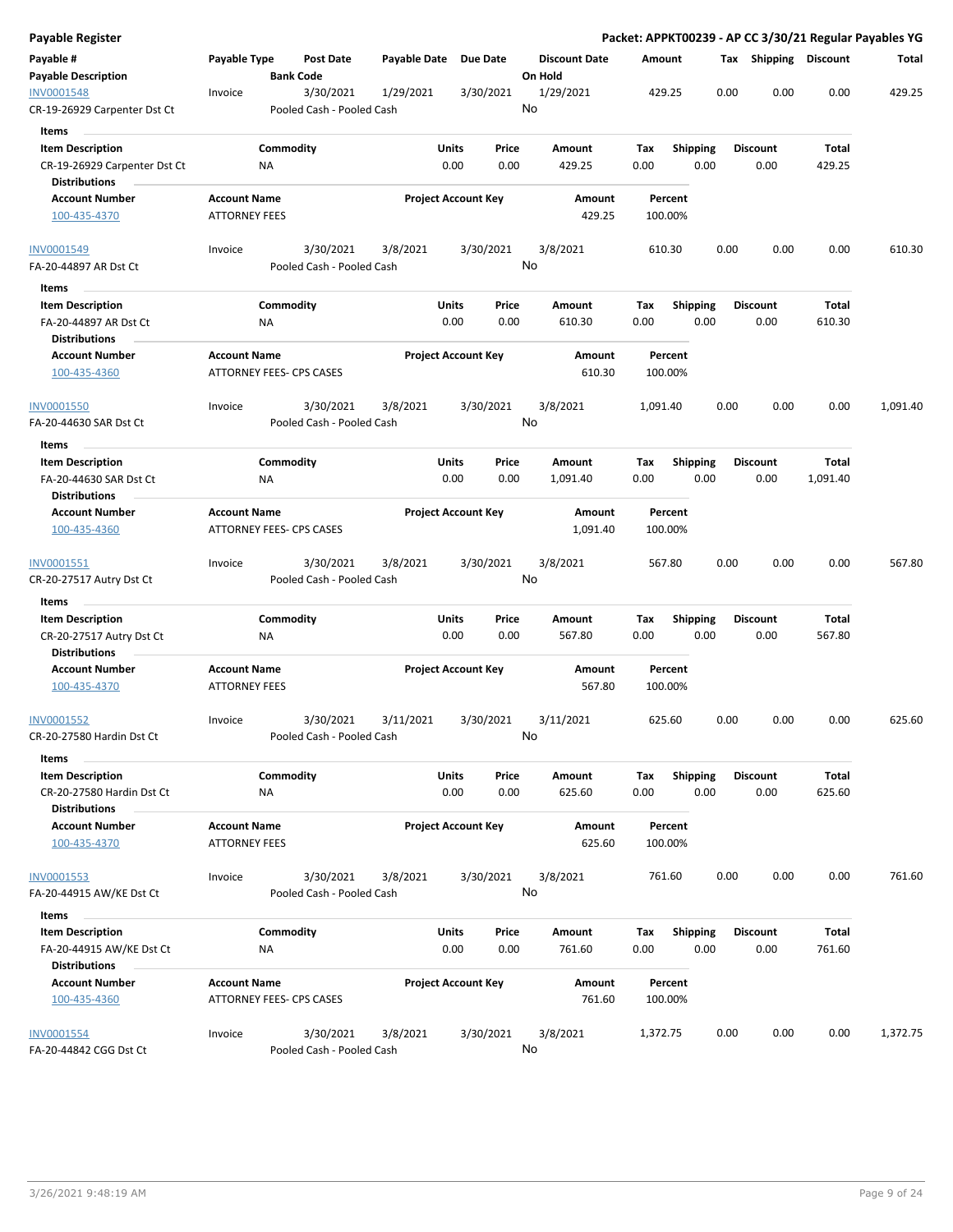| <b>Payable Register</b>                                |                                             |                                        |                            |                      |               |                      |             |                         |      |                         | Packet: APPKT00239 - AP CC 3/30/21 Regular Payables YG |           |
|--------------------------------------------------------|---------------------------------------------|----------------------------------------|----------------------------|----------------------|---------------|----------------------|-------------|-------------------------|------|-------------------------|--------------------------------------------------------|-----------|
| Payable #                                              | Payable Type                                | <b>Post Date</b>                       | Payable Date Due Date      |                      |               | <b>Discount Date</b> | Amount      |                         |      | Tax Shipping Discount   |                                                        | Total     |
| <b>Payable Description</b>                             |                                             | <b>Bank Code</b>                       |                            |                      |               | On Hold              |             |                         |      |                         |                                                        |           |
| Items                                                  |                                             |                                        |                            |                      |               |                      |             |                         |      |                         |                                                        |           |
| <b>Item Description</b>                                |                                             | Commodity                              |                            | Units                | Price         | Amount               | Tax         | Shipping                |      | <b>Discount</b>         | <b>Total</b>                                           |           |
| FA-20-44842 CGG Dst Ct<br><b>Distributions</b>         | ΝA                                          |                                        |                            | 0.00                 | 0.00          | 1,372.75             | 0.00        | 0.00                    |      | 0.00                    | 1,372.75                                               |           |
| <b>Account Number</b>                                  | <b>Account Name</b>                         |                                        | <b>Project Account Key</b> |                      |               | Amount               |             | Percent                 |      |                         |                                                        |           |
| 100-435-4360                                           |                                             | ATTORNEY FEES- CPS CASES               |                            |                      |               | 1,372.75             |             | 100.00%                 |      |                         |                                                        |           |
| <b>INV0001555</b>                                      | Invoice                                     | 3/30/2021                              | 3/8/2021                   |                      | 3/30/2021     | 3/8/2021             |             | 994.50                  | 0.00 | 0.00                    | 0.00                                                   | 994.50    |
| FA-20-44692 JS/JS/NA Dst Ct                            |                                             | Pooled Cash - Pooled Cash              |                            |                      |               | No                   |             |                         |      |                         |                                                        |           |
| Items                                                  |                                             |                                        |                            |                      |               |                      |             |                         |      |                         |                                                        |           |
| <b>Item Description</b><br>FA-20-44692 JS/JS/NA Dst Ct | ΝA                                          | Commodity                              |                            | <b>Units</b><br>0.00 | Price<br>0.00 | Amount<br>994.50     | Tax<br>0.00 | <b>Shipping</b><br>0.00 |      | <b>Discount</b><br>0.00 | Total<br>994.50                                        |           |
| <b>Distributions</b>                                   |                                             |                                        |                            |                      |               |                      |             |                         |      |                         |                                                        |           |
| <b>Account Number</b><br>100-435-4360                  | <b>Account Name</b>                         | ATTORNEY FEES- CPS CASES               | <b>Project Account Key</b> |                      |               | Amount<br>994.50     |             | Percent<br>100.00%      |      |                         |                                                        |           |
| <b>INV0001576</b>                                      | Invoice                                     | 3/30/2021                              | 3/8/2021                   |                      | 3/30/2021     | 3/8/2021             |             | 437.75                  | 0.00 | 0.00                    | 0.00                                                   | 437.75    |
| FA-20-44800 GFW/MLW/SAW Dst Ct                         |                                             | Pooled Cash - Pooled Cash              |                            |                      |               | No                   |             |                         |      |                         |                                                        |           |
| Items<br><b>Item Description</b>                       |                                             | Commodity                              |                            | <b>Units</b>         | Price         | Amount               | Tax         | <b>Shipping</b>         |      | <b>Discount</b>         | <b>Total</b>                                           |           |
| FA-20-44800 GFW/MLW/SAW Dst Ct<br><b>Distributions</b> | ΝA                                          |                                        |                            | 0.00                 | 0.00          | 437.75               | 0.00        | 0.00                    |      | 0.00                    | 437.75                                                 |           |
| <b>Account Number</b>                                  | <b>Account Name</b>                         |                                        | <b>Project Account Key</b> |                      |               | Amount               |             | Percent                 |      |                         |                                                        |           |
| 100-435-4360                                           |                                             | ATTORNEY FEES- CPS CASES               |                            |                      |               | 437.75               |             | 100.00%                 |      |                         |                                                        |           |
| INV0001580                                             | Invoice                                     | 3/30/2021                              | 3/3/2021                   |                      | 3/30/2021     | 3/3/2021<br>No       |             | 591.60                  | 0.00 | 0.00                    | 0.00                                                   | 591.60    |
| CR-20-27423 Wilson Dst Ct                              |                                             | Pooled Cash - Pooled Cash              |                            |                      |               |                      |             |                         |      |                         |                                                        |           |
| Items                                                  |                                             |                                        |                            |                      |               |                      |             |                         |      |                         |                                                        |           |
| <b>Item Description</b>                                |                                             | Commodity                              |                            | Units                | Price         | Amount               | Tax         | <b>Shipping</b>         |      | <b>Discount</b>         | Total                                                  |           |
| CR-20-27423 Wilson Dst Ct                              | NA                                          |                                        |                            | 0.00                 | 0.00          | 591.60               | 0.00        | 0.00                    |      | 0.00                    | 591.60                                                 |           |
| <b>Distributions</b>                                   |                                             |                                        |                            |                      |               |                      |             |                         |      |                         |                                                        |           |
| <b>Account Number</b><br>100-435-4370                  | <b>Account Name</b><br><b>ATTORNEY FEES</b> |                                        | <b>Project Account Key</b> |                      |               | Amount<br>591.60     |             | Percent<br>100.00%      |      |                         |                                                        |           |
| Vendor: 00405 - IHS PHARMACY                           |                                             |                                        |                            |                      |               |                      |             |                         |      |                         | <b>Vendor Total:</b>                                   | 9,495.51  |
| 70018<br>Nov/Dec 2020 returned meds                    | Credit Memo                                 | 3/30/2021<br>Pooled Cash - Pooled Cash | 1/19/2021                  |                      | 1/19/2021     | 1/19/2021<br>No      |             | $-55.67$                | 0.00 | 0.00                    | 0.00                                                   | $-55.67$  |
| Items<br><b>Item Description</b>                       |                                             | Commodity                              |                            | Units                | Price         | Amount               | Tax         | <b>Shipping</b>         |      | <b>Discount</b>         | Total                                                  |           |
| Nov/Dec 2020 returned meds<br><b>Distributions</b>     | ΝA                                          |                                        |                            | 0.00                 | 0.00          | $-55.67$             | 0.00        | 0.00                    |      | 0.00                    | $-55.67$                                               |           |
| <b>Account Number</b><br>100-565-4050                  | <b>Account Name</b><br>PRISONER MEDICAL     |                                        | <b>Project Account Key</b> |                      |               | Amount<br>$-55.67$   |             | Percent<br>100.00%      |      |                         |                                                        |           |
| 70087                                                  | Credit Memo                                 | 3/30/2021                              | 1/22/2021                  |                      | 1/22/2021     | 1/22/2021            |             | -113.78                 | 0.00 | 0.00                    | 0.00                                                   | $-113.78$ |
| Nov/Dec 2020 returned meds                             |                                             | Pooled Cash - Pooled Cash              |                            |                      |               | No                   |             |                         |      |                         |                                                        |           |
| Items                                                  |                                             |                                        |                            |                      |               |                      |             |                         |      |                         |                                                        |           |
| <b>Item Description</b>                                |                                             | Commodity                              |                            | Units                | Price         | Amount               | Tax         | <b>Shipping</b>         |      | <b>Discount</b>         | Total                                                  |           |
| Nov/Dec 2020 returned meds<br><b>Distributions</b>     | ΝA                                          |                                        |                            | 0.00                 | 0.00          | $-113.78$            | 0.00        | 0.00                    |      | 0.00                    | $-113.78$                                              |           |
| <b>Account Number</b>                                  | <b>Account Name</b>                         |                                        | <b>Project Account Key</b> |                      |               | Amount               |             | Percent                 |      |                         |                                                        |           |
| 100-565-4050                                           | PRISONER MEDICAL                            |                                        |                            |                      |               | $-113.78$            |             | 100.00%                 |      |                         |                                                        |           |
| 70445                                                  | Invoice                                     | 3/30/2021                              | 1/31/2021                  |                      | 3/30/2021     | 1/31/2021            | 4,942.86    |                         | 0.00 | 0.00                    | 0.00                                                   | 4,942.86  |
| Jan 2021 inmate medications                            |                                             | Pooled Cash - Pooled Cash              |                            |                      |               | No                   |             |                         |      |                         |                                                        |           |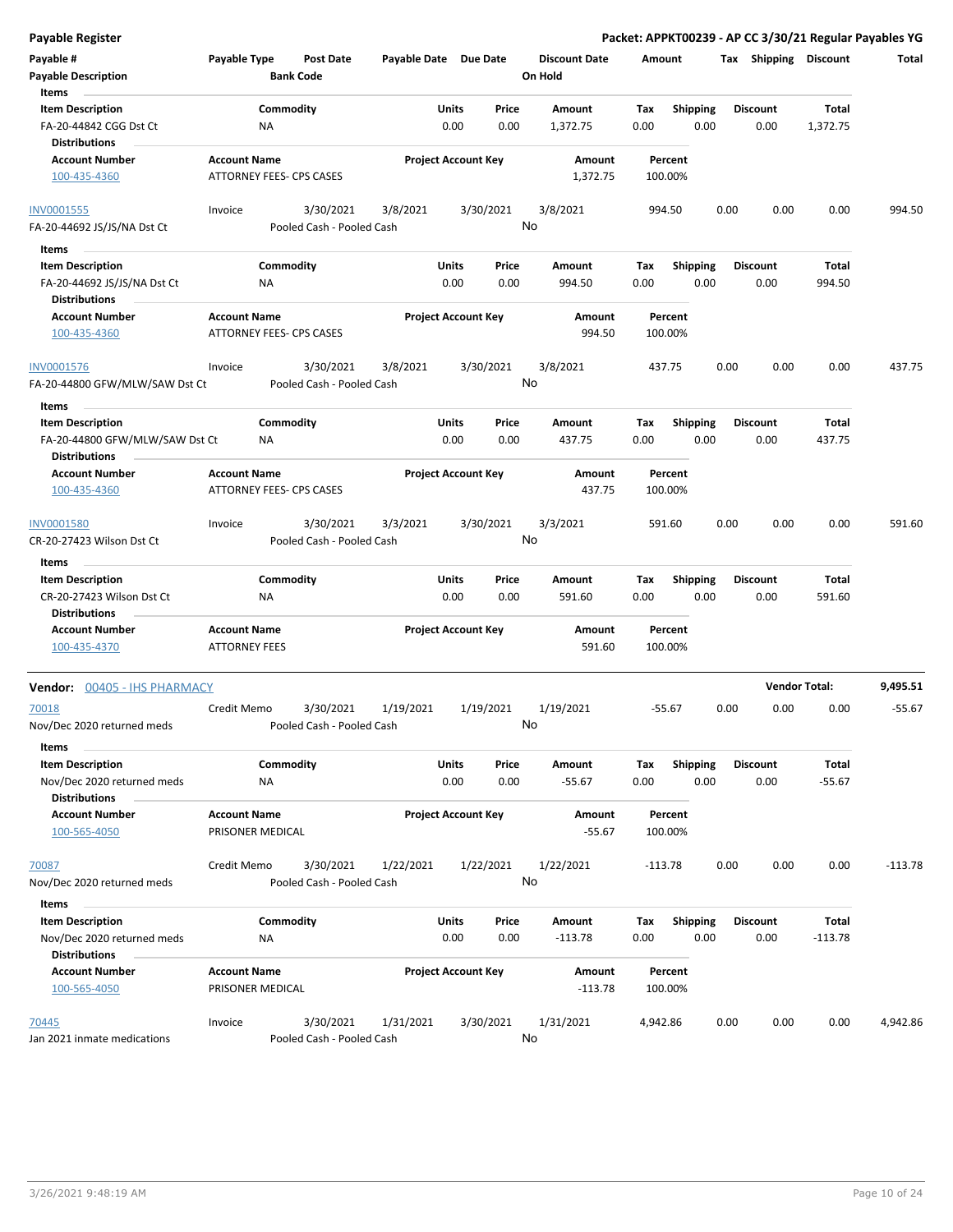| <b>Payable Register</b>                                         |                                                 |                                        |                       |                            |               |                                 |             |                         |      |                         | Packet: APPKT00239 - AP CC 3/30/21 Regular Payables YG |           |
|-----------------------------------------------------------------|-------------------------------------------------|----------------------------------------|-----------------------|----------------------------|---------------|---------------------------------|-------------|-------------------------|------|-------------------------|--------------------------------------------------------|-----------|
| Payable #<br><b>Payable Description</b>                         | Payable Type                                    | <b>Post Date</b><br><b>Bank Code</b>   | Payable Date Due Date |                            |               | <b>Discount Date</b><br>On Hold | Amount      |                         |      | Tax Shipping Discount   |                                                        | Total     |
| Items<br><b>Item Description</b><br>Jan 2021 inmate medications | Commodity<br><b>NA</b>                          |                                        |                       | Units<br>0.00              | Price<br>0.00 | Amount<br>4,942.86              | Tax<br>0.00 | Shipping<br>0.00        |      | <b>Discount</b><br>0.00 | Total<br>4,942.86                                      |           |
| <b>Distributions</b>                                            |                                                 |                                        |                       |                            |               |                                 |             |                         |      |                         |                                                        |           |
| <b>Account Number</b><br>100-565-4050                           | <b>Account Name</b><br>PRISONER MEDICAL         |                                        |                       | <b>Project Account Key</b> |               | Amount<br>4,942.86              | 100.00%     | Percent                 |      |                         |                                                        |           |
| 70874<br>Dec 2020/Jan 2021 returned meds                        | Credit Memo                                     | 3/30/2021<br>Pooled Cash - Pooled Cash | 2/15/2021             |                            | 2/15/2021     | 2/15/2021<br>No                 | $-43.04$    |                         | 0.00 | 0.00                    | 0.00                                                   | $-43.04$  |
| Items                                                           |                                                 |                                        |                       |                            |               |                                 |             |                         |      |                         |                                                        |           |
| <b>Item Description</b>                                         | Commodity                                       |                                        |                       | <b>Units</b>               | Price         | Amount                          | Tax         | <b>Shipping</b>         |      | <b>Discount</b>         | Total                                                  |           |
| Dec 2020/Jan 2021 returned meds<br><b>Distributions</b>         | ΝA                                              |                                        |                       | 0.00                       | 0.00          | $-43.04$                        | 0.00        | 0.00                    |      | 0.00                    | -43.04                                                 |           |
| <b>Account Number</b>                                           | <b>Account Name</b>                             |                                        |                       | <b>Project Account Key</b> |               | Amount                          |             | Percent                 |      |                         |                                                        |           |
| 100-565-4050                                                    | PRISONER MEDICAL                                |                                        |                       |                            |               | $-43.04$                        | 100.00%     |                         |      |                         |                                                        |           |
| 70879<br>Dec 2020/Jan 2021 returned meds                        | Credit Memo                                     | 3/30/2021<br>Pooled Cash - Pooled Cash | 2/15/2021             |                            | 2/15/2021     | 2/15/2021<br>No                 | $-305.35$   |                         | 0.00 | 0.00                    | 0.00                                                   | $-305.35$ |
| Items                                                           |                                                 |                                        |                       |                            |               |                                 |             |                         |      |                         |                                                        |           |
| <b>Item Description</b>                                         | Commodity                                       |                                        |                       | Units                      | Price         | Amount                          | Tax         | Shipping                |      | <b>Discount</b>         | Total                                                  |           |
| Dec 2020/Jan 2021 returned meds<br><b>Distributions</b>         | NA                                              |                                        |                       | 0.00                       | 0.00          | $-305.35$                       | 0.00        | 0.00                    |      | 0.00                    | $-305.35$                                              |           |
| <b>Account Number</b>                                           | <b>Account Name</b>                             |                                        |                       | <b>Project Account Key</b> |               | Amount                          |             | Percent                 |      |                         |                                                        |           |
| 100-565-4050                                                    | PRISONER MEDICAL                                |                                        |                       |                            |               | $-305.35$                       | 100.00%     |                         |      |                         |                                                        |           |
| 71233                                                           | Invoice                                         | 3/30/2021                              | 2/28/2021             |                            | 3/30/2021     | 2/28/2021<br>No                 | 5,070.49    |                         | 0.00 | 0.00                    | 0.00                                                   | 5,070.49  |
| Feb 2021 inmate medications                                     |                                                 | Pooled Cash - Pooled Cash              |                       |                            |               |                                 |             |                         |      |                         |                                                        |           |
| Items                                                           |                                                 |                                        |                       |                            |               |                                 |             |                         |      |                         |                                                        |           |
| <b>Item Description</b>                                         | Commodity                                       |                                        |                       | Units<br>0.00              | Price<br>0.00 | Amount<br>5,070.49              | Tax<br>0.00 | Shipping<br>0.00        |      | <b>Discount</b><br>0.00 | Total<br>5,070.49                                      |           |
| Feb 2021 inmate medications<br><b>Distributions</b>             | <b>NA</b>                                       |                                        |                       |                            |               |                                 |             |                         |      |                         |                                                        |           |
| <b>Account Number</b>                                           | <b>Account Name</b>                             |                                        |                       | <b>Project Account Key</b> |               | Amount                          |             | Percent                 |      |                         |                                                        |           |
| 100-565-4050                                                    | PRISONER MEDICAL                                |                                        |                       |                            |               | 5,070.49                        | 100.00%     |                         |      |                         |                                                        |           |
| <b>Vendor: 00397 - JESSICA MCDONALD &amp; ASSOC.</b>            |                                                 |                                        |                       |                            |               |                                 |             |                         |      |                         | <b>Vendor Total:</b>                                   | 1,920.00  |
| INV0001533<br>FA-20-44792 Zackery Dst Ct-mediator               | Invoice                                         | 3/30/2021<br>Pooled Cash - Pooled Cash | 3/1/2021              |                            | 3/30/2021     | 3/1/2021<br>No                  | 560.00      |                         | 0.00 | 0.00                    | 0.00                                                   | 560.00    |
| Items<br><b>Item Description</b>                                | Commodity                                       |                                        |                       | <b>Units</b>               | Price         | Amount                          | Tax         | <b>Shipping</b>         |      | <b>Discount</b>         | Total                                                  |           |
| FA-20-44792 Zackery Dst Ct-mediator<br><b>Distributions</b>     | NA                                              |                                        |                       | 0.00                       | 0.00          | 560.00                          | 0.00        | 0.00                    |      | 0.00                    | 560.00                                                 |           |
| <b>Account Number</b><br>100-435-4420                           | <b>Account Name</b><br>OTHER PROFESSIONAL SERV. |                                        |                       | <b>Project Account Key</b> |               | Amount<br>560.00                | 100.00%     | Percent                 |      |                         |                                                        |           |
| <b>INV0001534</b><br>FA-1944106 AM Dst Ct                       | Invoice                                         | 3/30/2021<br>Pooled Cash - Pooled Cash | 3/1/2021              |                            | 3/30/2021     | 3/1/2021<br>No                  | 770.00      |                         | 0.00 | 0.00                    | 0.00                                                   | 770.00    |
| Items                                                           |                                                 |                                        |                       |                            |               |                                 |             |                         |      |                         |                                                        |           |
| <b>Item Description</b><br>FA-1944106 AM Dst Ct                 | Commodity<br>NA                                 |                                        |                       | <b>Units</b><br>0.00       | Price<br>0.00 | Amount<br>770.00                | Tax<br>0.00 | <b>Shipping</b><br>0.00 |      | <b>Discount</b><br>0.00 | Total<br>770.00                                        |           |
| <b>Distributions</b><br><b>Account Number</b><br>100-435-4360   | <b>Account Name</b><br>ATTORNEY FEES- CPS CASES |                                        |                       | <b>Project Account Key</b> |               | Amount<br>770.00                | 100.00%     | Percent                 |      |                         |                                                        |           |
| <b>INV0001535</b><br>FA-20-45088 AM Dst Ct                      | Invoice                                         | 3/30/2021<br>Pooled Cash - Pooled Cash | 2/26/2021             |                            | 3/30/2021     | 2/26/2021<br>No                 | 590.00      |                         | 0.00 | 0.00                    | 0.00                                                   | 590.00    |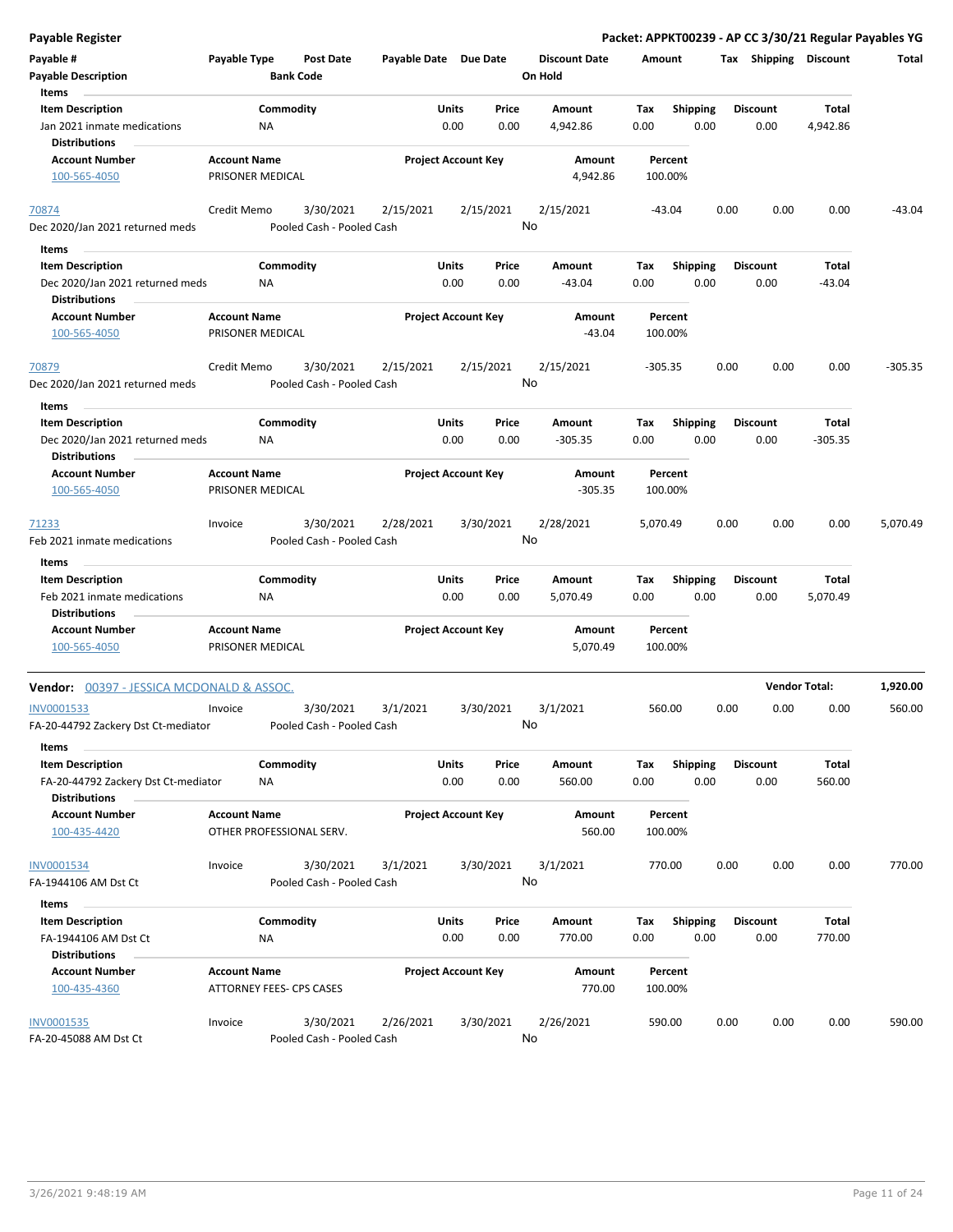| Payable #<br>Payable Type<br>Post Date<br>Payable Date Due Date<br><b>Discount Date</b><br>Tax Shipping Discount<br>Amount<br><b>Payable Description</b><br><b>Bank Code</b><br>On Hold<br>Items<br><b>Item Description</b><br>Commodity<br>Shipping<br><b>Discount</b><br>Units<br>Price<br>Amount<br>Tax<br>Total<br>0.00<br>0.00<br>FA-20-45088 AM Dst Ct<br>NA<br>0.00<br>590.00<br>0.00<br>0.00<br>590.00<br><b>Distributions</b><br><b>Project Account Key</b><br><b>Account Number</b><br><b>Account Name</b><br>Amount<br>Percent<br>ATTORNEY FEES- CPS CASES<br>590.00<br>100.00%<br>100-435-4360<br><b>Vendor Total:</b><br>Vendor: VEN02091 - Joe R. Jones Construction Inc<br>20-083-06<br>3/30/2021<br>3/19/2021<br>3/30/2021<br>3/19/2021<br>369,231.21<br>0.00<br>0.00<br>0.00<br>Invoice<br>No<br>Courthouse construction<br>Pooled Cash - Pooled Cash<br>Items<br>Commodity<br>Units<br><b>Shipping</b><br><b>Item Description</b><br>Price<br>Amount<br><b>Discount</b><br>Total<br>Тах<br>0.00<br>0.00<br>369,231.21<br>0.00<br>0.00<br>0.00<br>369,231.21<br>Courthouse construction<br>ΝA<br>Distributions<br><b>Project Account Key</b><br><b>Account Number</b><br><b>Account Name</b><br>Amount<br>Percent<br>690-669-1650<br><b>CONSTRUCTION</b><br>369,231.21<br>100.00%<br><b>Vendor Total:</b><br>Vendor: 00501 - LAFUENTE FRAMING, LLC<br>3/30/2021<br>3/20/2021<br>3/30/2021<br>3/20/2021<br>0.00<br>0.00<br>0.00<br>007<br>Invoice<br>8,466.03<br>No<br>Pooled Cash - Pooled Cash<br>Courthouse construction<br>Items<br>Commodity<br>Units<br><b>Shipping</b><br>Total<br><b>Item Description</b><br>Price<br><b>Discount</b><br>Amount<br>Тах<br>0.00<br>0.00<br>0.00<br>0.00<br>8,466.03<br>Courthouse construction<br>ΝA<br>8,466.03<br>0.00<br>Distributions<br><b>Project Account Key</b><br><b>Account Number</b><br><b>Account Name</b><br>Amount<br>Percent<br>690-669-1650<br>CONSTRUCTION<br>8,466.03<br>100.00%<br><b>Vendor Total:</b><br><b>Vendor:</b> 00649 - LAW OFFICE OF MYLES PORTER, P.C. | Total<br>369,231.21<br>369,231.21 |
|-----------------------------------------------------------------------------------------------------------------------------------------------------------------------------------------------------------------------------------------------------------------------------------------------------------------------------------------------------------------------------------------------------------------------------------------------------------------------------------------------------------------------------------------------------------------------------------------------------------------------------------------------------------------------------------------------------------------------------------------------------------------------------------------------------------------------------------------------------------------------------------------------------------------------------------------------------------------------------------------------------------------------------------------------------------------------------------------------------------------------------------------------------------------------------------------------------------------------------------------------------------------------------------------------------------------------------------------------------------------------------------------------------------------------------------------------------------------------------------------------------------------------------------------------------------------------------------------------------------------------------------------------------------------------------------------------------------------------------------------------------------------------------------------------------------------------------------------------------------------------------------------------------------------------------------------------------------------------------------------------------------------------------------------------|-----------------------------------|
|                                                                                                                                                                                                                                                                                                                                                                                                                                                                                                                                                                                                                                                                                                                                                                                                                                                                                                                                                                                                                                                                                                                                                                                                                                                                                                                                                                                                                                                                                                                                                                                                                                                                                                                                                                                                                                                                                                                                                                                                                                               |                                   |
|                                                                                                                                                                                                                                                                                                                                                                                                                                                                                                                                                                                                                                                                                                                                                                                                                                                                                                                                                                                                                                                                                                                                                                                                                                                                                                                                                                                                                                                                                                                                                                                                                                                                                                                                                                                                                                                                                                                                                                                                                                               |                                   |
|                                                                                                                                                                                                                                                                                                                                                                                                                                                                                                                                                                                                                                                                                                                                                                                                                                                                                                                                                                                                                                                                                                                                                                                                                                                                                                                                                                                                                                                                                                                                                                                                                                                                                                                                                                                                                                                                                                                                                                                                                                               |                                   |
|                                                                                                                                                                                                                                                                                                                                                                                                                                                                                                                                                                                                                                                                                                                                                                                                                                                                                                                                                                                                                                                                                                                                                                                                                                                                                                                                                                                                                                                                                                                                                                                                                                                                                                                                                                                                                                                                                                                                                                                                                                               |                                   |
|                                                                                                                                                                                                                                                                                                                                                                                                                                                                                                                                                                                                                                                                                                                                                                                                                                                                                                                                                                                                                                                                                                                                                                                                                                                                                                                                                                                                                                                                                                                                                                                                                                                                                                                                                                                                                                                                                                                                                                                                                                               |                                   |
|                                                                                                                                                                                                                                                                                                                                                                                                                                                                                                                                                                                                                                                                                                                                                                                                                                                                                                                                                                                                                                                                                                                                                                                                                                                                                                                                                                                                                                                                                                                                                                                                                                                                                                                                                                                                                                                                                                                                                                                                                                               |                                   |
|                                                                                                                                                                                                                                                                                                                                                                                                                                                                                                                                                                                                                                                                                                                                                                                                                                                                                                                                                                                                                                                                                                                                                                                                                                                                                                                                                                                                                                                                                                                                                                                                                                                                                                                                                                                                                                                                                                                                                                                                                                               |                                   |
|                                                                                                                                                                                                                                                                                                                                                                                                                                                                                                                                                                                                                                                                                                                                                                                                                                                                                                                                                                                                                                                                                                                                                                                                                                                                                                                                                                                                                                                                                                                                                                                                                                                                                                                                                                                                                                                                                                                                                                                                                                               |                                   |
|                                                                                                                                                                                                                                                                                                                                                                                                                                                                                                                                                                                                                                                                                                                                                                                                                                                                                                                                                                                                                                                                                                                                                                                                                                                                                                                                                                                                                                                                                                                                                                                                                                                                                                                                                                                                                                                                                                                                                                                                                                               |                                   |
|                                                                                                                                                                                                                                                                                                                                                                                                                                                                                                                                                                                                                                                                                                                                                                                                                                                                                                                                                                                                                                                                                                                                                                                                                                                                                                                                                                                                                                                                                                                                                                                                                                                                                                                                                                                                                                                                                                                                                                                                                                               |                                   |
|                                                                                                                                                                                                                                                                                                                                                                                                                                                                                                                                                                                                                                                                                                                                                                                                                                                                                                                                                                                                                                                                                                                                                                                                                                                                                                                                                                                                                                                                                                                                                                                                                                                                                                                                                                                                                                                                                                                                                                                                                                               |                                   |
|                                                                                                                                                                                                                                                                                                                                                                                                                                                                                                                                                                                                                                                                                                                                                                                                                                                                                                                                                                                                                                                                                                                                                                                                                                                                                                                                                                                                                                                                                                                                                                                                                                                                                                                                                                                                                                                                                                                                                                                                                                               |                                   |
|                                                                                                                                                                                                                                                                                                                                                                                                                                                                                                                                                                                                                                                                                                                                                                                                                                                                                                                                                                                                                                                                                                                                                                                                                                                                                                                                                                                                                                                                                                                                                                                                                                                                                                                                                                                                                                                                                                                                                                                                                                               |                                   |
|                                                                                                                                                                                                                                                                                                                                                                                                                                                                                                                                                                                                                                                                                                                                                                                                                                                                                                                                                                                                                                                                                                                                                                                                                                                                                                                                                                                                                                                                                                                                                                                                                                                                                                                                                                                                                                                                                                                                                                                                                                               | 8,466.03                          |
|                                                                                                                                                                                                                                                                                                                                                                                                                                                                                                                                                                                                                                                                                                                                                                                                                                                                                                                                                                                                                                                                                                                                                                                                                                                                                                                                                                                                                                                                                                                                                                                                                                                                                                                                                                                                                                                                                                                                                                                                                                               | 8,466.03                          |
|                                                                                                                                                                                                                                                                                                                                                                                                                                                                                                                                                                                                                                                                                                                                                                                                                                                                                                                                                                                                                                                                                                                                                                                                                                                                                                                                                                                                                                                                                                                                                                                                                                                                                                                                                                                                                                                                                                                                                                                                                                               |                                   |
|                                                                                                                                                                                                                                                                                                                                                                                                                                                                                                                                                                                                                                                                                                                                                                                                                                                                                                                                                                                                                                                                                                                                                                                                                                                                                                                                                                                                                                                                                                                                                                                                                                                                                                                                                                                                                                                                                                                                                                                                                                               |                                   |
|                                                                                                                                                                                                                                                                                                                                                                                                                                                                                                                                                                                                                                                                                                                                                                                                                                                                                                                                                                                                                                                                                                                                                                                                                                                                                                                                                                                                                                                                                                                                                                                                                                                                                                                                                                                                                                                                                                                                                                                                                                               |                                   |
|                                                                                                                                                                                                                                                                                                                                                                                                                                                                                                                                                                                                                                                                                                                                                                                                                                                                                                                                                                                                                                                                                                                                                                                                                                                                                                                                                                                                                                                                                                                                                                                                                                                                                                                                                                                                                                                                                                                                                                                                                                               |                                   |
|                                                                                                                                                                                                                                                                                                                                                                                                                                                                                                                                                                                                                                                                                                                                                                                                                                                                                                                                                                                                                                                                                                                                                                                                                                                                                                                                                                                                                                                                                                                                                                                                                                                                                                                                                                                                                                                                                                                                                                                                                                               |                                   |
|                                                                                                                                                                                                                                                                                                                                                                                                                                                                                                                                                                                                                                                                                                                                                                                                                                                                                                                                                                                                                                                                                                                                                                                                                                                                                                                                                                                                                                                                                                                                                                                                                                                                                                                                                                                                                                                                                                                                                                                                                                               | 1,050.00                          |
| INV0001571<br>3/30/2021<br>3/17/2021<br>3/30/2021<br>3/17/2021<br>Invoice<br>275.00<br>0.00<br>0.00<br>0.00                                                                                                                                                                                                                                                                                                                                                                                                                                                                                                                                                                                                                                                                                                                                                                                                                                                                                                                                                                                                                                                                                                                                                                                                                                                                                                                                                                                                                                                                                                                                                                                                                                                                                                                                                                                                                                                                                                                                   | 275.00                            |
| No<br>50708 Contreras Co Ct@Law<br>Pooled Cash - Pooled Cash                                                                                                                                                                                                                                                                                                                                                                                                                                                                                                                                                                                                                                                                                                                                                                                                                                                                                                                                                                                                                                                                                                                                                                                                                                                                                                                                                                                                                                                                                                                                                                                                                                                                                                                                                                                                                                                                                                                                                                                  |                                   |
| Items<br>Commodity<br><b>Item Description</b><br>Units<br>Price<br>Amount<br><b>Shipping</b><br><b>Discount</b><br>Total<br>Tax                                                                                                                                                                                                                                                                                                                                                                                                                                                                                                                                                                                                                                                                                                                                                                                                                                                                                                                                                                                                                                                                                                                                                                                                                                                                                                                                                                                                                                                                                                                                                                                                                                                                                                                                                                                                                                                                                                               |                                   |
| 0.00<br>0.00<br>275.00<br>0.00<br>0.00<br>275.00<br>50708 Contreras Co Ct@Law<br>0.00<br>ΝA<br>Distributions                                                                                                                                                                                                                                                                                                                                                                                                                                                                                                                                                                                                                                                                                                                                                                                                                                                                                                                                                                                                                                                                                                                                                                                                                                                                                                                                                                                                                                                                                                                                                                                                                                                                                                                                                                                                                                                                                                                                  |                                   |
| <b>Project Account Key</b><br>Account Number<br><b>Account Name</b><br>Amount<br>Percent<br>100-410-4240<br>INDIGENT ATTORNEY FEES<br>275.00<br>100.00%                                                                                                                                                                                                                                                                                                                                                                                                                                                                                                                                                                                                                                                                                                                                                                                                                                                                                                                                                                                                                                                                                                                                                                                                                                                                                                                                                                                                                                                                                                                                                                                                                                                                                                                                                                                                                                                                                       |                                   |
| 300.00<br>0.00<br>0.00<br>INV0001572<br>3/30/2021<br>3/17/2021<br>3/30/2021<br>3/17/2021<br>0.00<br>Invoice                                                                                                                                                                                                                                                                                                                                                                                                                                                                                                                                                                                                                                                                                                                                                                                                                                                                                                                                                                                                                                                                                                                                                                                                                                                                                                                                                                                                                                                                                                                                                                                                                                                                                                                                                                                                                                                                                                                                   | 300.00                            |
| No<br>Pooled Cash - Pooled Cash<br>50483 Harris Co Ct@Law                                                                                                                                                                                                                                                                                                                                                                                                                                                                                                                                                                                                                                                                                                                                                                                                                                                                                                                                                                                                                                                                                                                                                                                                                                                                                                                                                                                                                                                                                                                                                                                                                                                                                                                                                                                                                                                                                                                                                                                     |                                   |
| Items<br><b>Item Description</b><br>Commodity<br>Units<br><b>Shipping</b><br><b>Discount</b><br>Total<br>Price<br>Amount<br>Tax<br>50483 Harris Co Ct@Law<br>0.00<br>0.00<br>300.00<br>0.00<br>0.00<br>0.00<br>300.00<br>ΝA                                                                                                                                                                                                                                                                                                                                                                                                                                                                                                                                                                                                                                                                                                                                                                                                                                                                                                                                                                                                                                                                                                                                                                                                                                                                                                                                                                                                                                                                                                                                                                                                                                                                                                                                                                                                                   |                                   |
| <b>Distributions</b>                                                                                                                                                                                                                                                                                                                                                                                                                                                                                                                                                                                                                                                                                                                                                                                                                                                                                                                                                                                                                                                                                                                                                                                                                                                                                                                                                                                                                                                                                                                                                                                                                                                                                                                                                                                                                                                                                                                                                                                                                          |                                   |
| <b>Account Name</b><br><b>Project Account Key</b><br><b>Account Number</b><br>Amount<br>Percent<br>100-410-4240<br><b>INDIGENT ATTORNEY FEES</b><br>300.00<br>100.00%                                                                                                                                                                                                                                                                                                                                                                                                                                                                                                                                                                                                                                                                                                                                                                                                                                                                                                                                                                                                                                                                                                                                                                                                                                                                                                                                                                                                                                                                                                                                                                                                                                                                                                                                                                                                                                                                         |                                   |
| <b>INV0001586</b><br>3/30/2021<br>3/23/2021<br>3/30/2021<br>3/23/2021<br>175.00<br>0.00<br>0.00<br>0.00<br>Invoice                                                                                                                                                                                                                                                                                                                                                                                                                                                                                                                                                                                                                                                                                                                                                                                                                                                                                                                                                                                                                                                                                                                                                                                                                                                                                                                                                                                                                                                                                                                                                                                                                                                                                                                                                                                                                                                                                                                            | 175.00                            |
| No<br>50698 Anderson Co Ct@Law<br>Pooled Cash - Pooled Cash                                                                                                                                                                                                                                                                                                                                                                                                                                                                                                                                                                                                                                                                                                                                                                                                                                                                                                                                                                                                                                                                                                                                                                                                                                                                                                                                                                                                                                                                                                                                                                                                                                                                                                                                                                                                                                                                                                                                                                                   |                                   |
| Items                                                                                                                                                                                                                                                                                                                                                                                                                                                                                                                                                                                                                                                                                                                                                                                                                                                                                                                                                                                                                                                                                                                                                                                                                                                                                                                                                                                                                                                                                                                                                                                                                                                                                                                                                                                                                                                                                                                                                                                                                                         |                                   |
| <b>Item Description</b><br>Commodity<br>Units<br><b>Shipping</b><br><b>Discount</b><br>Total<br>Price<br>Amount<br>Tax<br>0.00<br>0.00<br>0.00<br>50698 Anderson Co Ct@Law<br>NA<br>175.00<br>0.00<br>0.00<br>175.00                                                                                                                                                                                                                                                                                                                                                                                                                                                                                                                                                                                                                                                                                                                                                                                                                                                                                                                                                                                                                                                                                                                                                                                                                                                                                                                                                                                                                                                                                                                                                                                                                                                                                                                                                                                                                          |                                   |
| <b>Distributions</b>                                                                                                                                                                                                                                                                                                                                                                                                                                                                                                                                                                                                                                                                                                                                                                                                                                                                                                                                                                                                                                                                                                                                                                                                                                                                                                                                                                                                                                                                                                                                                                                                                                                                                                                                                                                                                                                                                                                                                                                                                          |                                   |
| <b>Account Name</b><br><b>Project Account Key</b><br><b>Account Number</b><br>Amount<br>Percent<br>INDIGENT ATTORNEY FEES<br>175.00<br>100.00%<br>100-410-4240                                                                                                                                                                                                                                                                                                                                                                                                                                                                                                                                                                                                                                                                                                                                                                                                                                                                                                                                                                                                                                                                                                                                                                                                                                                                                                                                                                                                                                                                                                                                                                                                                                                                                                                                                                                                                                                                                |                                   |
| <b>INV0001587</b><br>3/30/2021<br>3/24/2021<br>3/30/2021<br>3/24/2021<br>300.00<br>0.00<br>0.00<br>0.00<br>Invoice<br>No<br>50736 Saulter Co Ct@Law<br>Pooled Cash - Pooled Cash                                                                                                                                                                                                                                                                                                                                                                                                                                                                                                                                                                                                                                                                                                                                                                                                                                                                                                                                                                                                                                                                                                                                                                                                                                                                                                                                                                                                                                                                                                                                                                                                                                                                                                                                                                                                                                                              |                                   |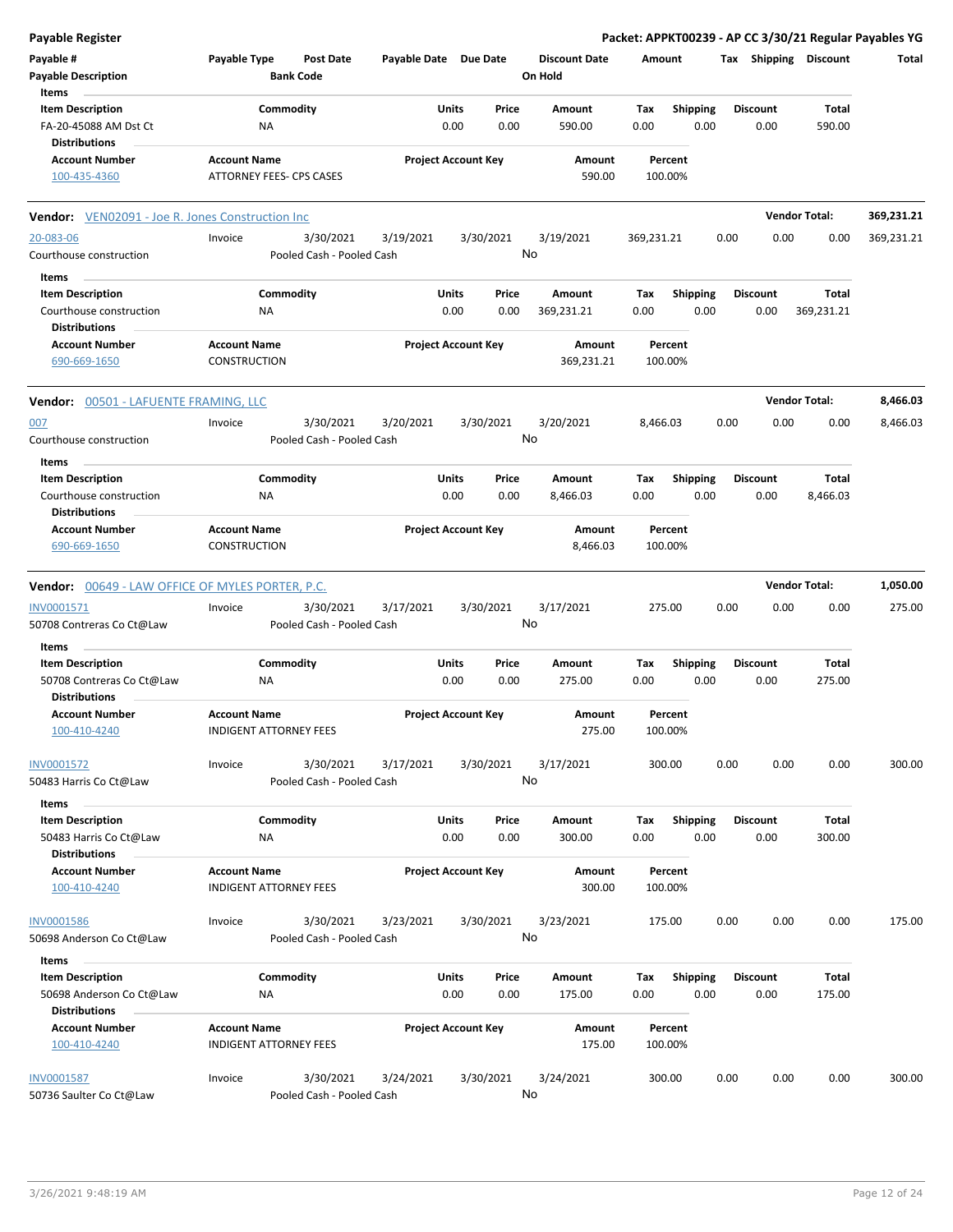| <b>Payable Register</b>                                                    |                                                        |                       |                            |                                 | Packet: APPKT00239 - AP CC 3/30/21 Regular Payables YG |                         |                      |          |
|----------------------------------------------------------------------------|--------------------------------------------------------|-----------------------|----------------------------|---------------------------------|--------------------------------------------------------|-------------------------|----------------------|----------|
| Payable #<br><b>Payable Description</b>                                    | Payable Type<br><b>Post Date</b><br><b>Bank Code</b>   | Payable Date Due Date |                            | <b>Discount Date</b><br>On Hold | Amount                                                 | Tax Shipping Discount   |                      | Total    |
| Items                                                                      |                                                        |                       |                            |                                 |                                                        | <b>Discount</b>         |                      |          |
| <b>Item Description</b><br>50736 Saulter Co Ct@Law<br><b>Distributions</b> | Commodity<br>ΝA                                        | Units                 | Price<br>0.00<br>0.00      | Amount<br>300.00                | Tax<br><b>Shipping</b><br>0.00<br>0.00                 | 0.00                    | Total<br>300.00      |          |
| <b>Account Number</b><br>100-410-4240                                      | <b>Account Name</b><br><b>INDIGENT ATTORNEY FEES</b>   |                       | <b>Project Account Key</b> | Amount<br>300.00                | Percent<br>100.00%                                     |                         |                      |          |
| Vendor: 00337 - MIEARS, STEVEN R.                                          |                                                        |                       |                            |                                 |                                                        |                         | <b>Vendor Total:</b> | 3,947.35 |
| <b>INV0001556</b>                                                          | 3/30/2021<br>Invoice                                   | 2/25/2021             | 3/30/2021                  | 2/25/2021                       | 600.00                                                 | 0.00<br>0.00            | 0.00                 | 600.00   |
| FA-20-44838 J&J Dst Ct                                                     | Pooled Cash - Pooled Cash                              |                       |                            | No                              |                                                        |                         |                      |          |
| Items                                                                      |                                                        |                       |                            |                                 |                                                        |                         |                      |          |
| <b>Item Description</b><br>FA-20-44838 J&J Dst Ct<br><b>Distributions</b>  | Commodity<br>ΝA                                        | Units                 | Price<br>0.00<br>0.00      | Amount<br>600.00                | Tax<br><b>Shipping</b><br>0.00<br>0.00                 | <b>Discount</b><br>0.00 | Total<br>600.00      |          |
| <b>Account Number</b><br>100-435-4360                                      | <b>Account Name</b><br><b>ATTORNEY FEES- CPS CASES</b> |                       | <b>Project Account Key</b> | Amount<br>600.00                | Percent<br>100.00%                                     |                         |                      |          |
| <b>INV0001557</b><br>FA-20-44630 SR Dst Ct                                 | 3/30/2021<br>Invoice<br>Pooled Cash - Pooled Cash      | 2/25/2021             | 3/30/2021                  | 2/25/2021<br>No                 | 1,047.35                                               | 0.00<br>0.00            | 0.00                 | 1,047.35 |
| Items                                                                      |                                                        |                       |                            |                                 |                                                        |                         |                      |          |
| <b>Item Description</b><br>FA-20-44630 SR Dst Ct                           | Commodity<br>NA                                        | Units                 | Price<br>0.00<br>0.00      | Amount<br>1,047.35              | <b>Shipping</b><br>Tax<br>0.00<br>0.00                 | Discount<br>0.00        | Total<br>1,047.35    |          |
| <b>Distributions</b><br><b>Account Number</b><br>100-435-4360              | <b>Account Name</b><br>ATTORNEY FEES- CPS CASES        |                       | <b>Project Account Key</b> | Amount<br>1,047.35              | Percent<br>100.00%                                     |                         |                      |          |
| INV0001558<br>FA-20-44588 HC Dst Ct                                        | 3/30/2021<br>Invoice<br>Pooled Cash - Pooled Cash      | 3/11/2021             | 3/30/2021                  | 3/11/2021<br>No                 | 1,300.00                                               | 0.00<br>0.00            | 0.00                 | 1,300.00 |
| Items                                                                      |                                                        |                       |                            |                                 |                                                        |                         |                      |          |
| <b>Item Description</b><br>FA-20-44588 HC Dst Ct<br><b>Distributions</b>   | Commodity<br>ΝA                                        | Units                 | Price<br>0.00<br>0.00      | Amount<br>1,300.00              | <b>Shipping</b><br>Tax<br>0.00<br>0.00                 | Discount<br>0.00        | Total<br>1,300.00    |          |
| <b>Account Number</b>                                                      | <b>Account Name</b>                                    |                       | <b>Project Account Key</b> | Amount                          | Percent                                                |                         |                      |          |
| 100-435-4360                                                               | ATTORNEY FEES- CPS CASES                               |                       |                            | 1,300.00                        | 100.00%                                                |                         |                      |          |
| INV0001559<br>J-2020-004 CDJ Dst Ct                                        | 3/30/2021<br>Invoice<br>Pooled Cash - Pooled Cash      | 2/28/2021             | 3/30/2021                  | 2/28/2021<br>No                 | 1,000.00                                               | 0.00<br>0.00            | 0.00                 | 1,000.00 |
| Items                                                                      |                                                        |                       |                            |                                 |                                                        |                         |                      |          |
| <b>Item Description</b><br>J-2020-004 CDJ Dst Ct<br><b>Distributions</b>   | Commodity<br>ΝA                                        | Units                 | Price<br>0.00<br>0.00      | Amount<br>1,000.00              | <b>Shipping</b><br>Tax<br>0.00<br>0.00                 | Discount<br>0.00        | Total<br>1,000.00    |          |
| <b>Account Number</b><br>100-435-4320                                      | <b>Account Name</b><br>ATTORNEY FEES JUVENILE          |                       | <b>Project Account Key</b> | Amount<br>1,000.00              | Percent<br>100.00%                                     |                         |                      |          |
| Vendor: 00532 - PARHAM, WILLIAM                                            |                                                        |                       |                            |                                 |                                                        |                         | <b>Vendor Total:</b> | 1,200.00 |
| INV0001529                                                                 | 3/30/2021<br>Invoice                                   | 3/17/2021             | 3/30/2021                  | 3/17/2021                       | 300.00                                                 | 0.00<br>0.00            | 0.00                 | 300.00   |
| 50591 Perez Co Ct@Law                                                      | Pooled Cash - Pooled Cash                              |                       |                            | No                              |                                                        |                         |                      |          |
| Items                                                                      |                                                        |                       |                            |                                 |                                                        |                         |                      |          |
| <b>Item Description</b><br>50591 Perez Co Ct@Law<br><b>Distributions</b>   | Commodity<br>ΝA                                        | Units                 | Price<br>0.00<br>0.00      | Amount<br>300.00                | Shipping<br>Tax<br>0.00<br>0.00                        | <b>Discount</b><br>0.00 | Total<br>300.00      |          |
| <b>Account Number</b><br>100-410-4240                                      | <b>Account Name</b><br><b>INDIGENT ATTORNEY FEES</b>   |                       | <b>Project Account Key</b> | Amount<br>300.00                | Percent<br>100.00%                                     |                         |                      |          |
| <b>INV0001530</b><br>50650 Nguyen Co Ct@Law                                | 3/30/2021<br>Invoice<br>Pooled Cash - Pooled Cash      | 3/17/2021             | 3/30/2021                  | 3/17/2021<br>No                 | 300.00                                                 | 0.00<br>0.00            | 0.00                 | 300.00   |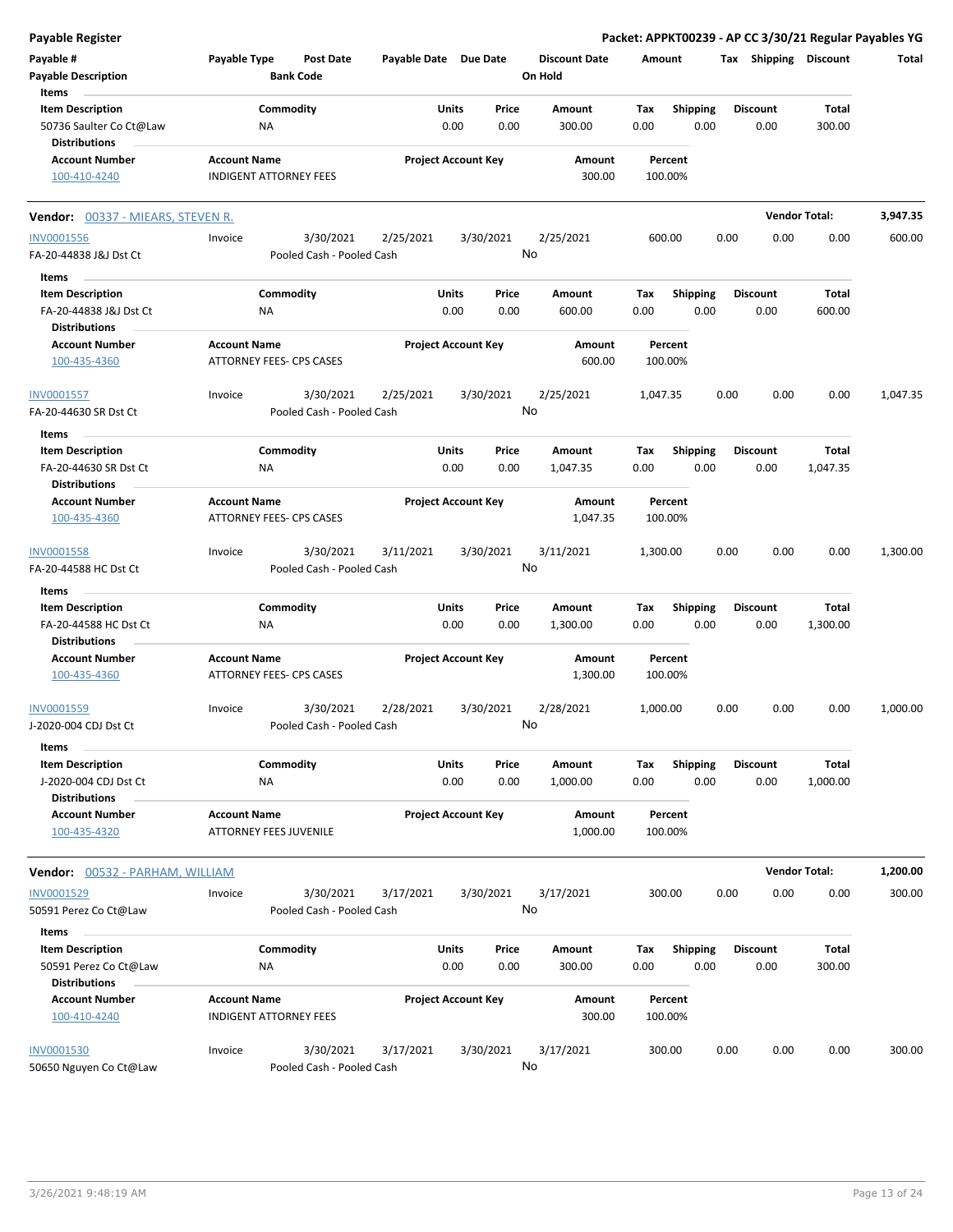**Payable Register Packet: APPKT00239 - AP CC 3/30/21 Regular Payables YG**

| Payable #                                        | Payable Type        | Post Date                     | Payable Date Due Date |                            |           | <b>Discount Date</b> | Amount             |                 |      | Tax Shipping         | <b>Discount</b> | Total    |
|--------------------------------------------------|---------------------|-------------------------------|-----------------------|----------------------------|-----------|----------------------|--------------------|-----------------|------|----------------------|-----------------|----------|
| <b>Payable Description</b>                       |                     | <b>Bank Code</b>              |                       |                            |           | On Hold              |                    |                 |      |                      |                 |          |
| Items                                            |                     |                               |                       |                            |           |                      |                    |                 |      |                      |                 |          |
| <b>Item Description</b>                          |                     | Commodity                     |                       | Units                      | Price     | Amount               | Tax                | <b>Shipping</b> |      | <b>Discount</b>      | Total           |          |
| 50650 Nguyen Co Ct@Law<br><b>Distributions</b>   | ΝA                  |                               |                       | 0.00                       | 0.00      | 300.00               | 0.00               | 0.00            |      | 0.00                 | 300.00          |          |
| <b>Account Number</b>                            | <b>Account Name</b> |                               |                       | <b>Project Account Key</b> |           | Amount               | Percent            |                 |      |                      |                 |          |
| 100-410-4240                                     |                     | <b>INDIGENT ATTORNEY FEES</b> |                       |                            |           | 300.00               | 100.00%            |                 |      |                      |                 |          |
| <b>INV0001588</b>                                | Invoice             | 3/30/2021                     | 3/24/2021             |                            | 3/30/2021 | 3/24/2021            | 300.00             |                 | 0.00 | 0.00                 | 0.00            | 300.00   |
| 50405 Shilling Co Ct@Law                         |                     | Pooled Cash - Pooled Cash     |                       |                            |           | No                   |                    |                 |      |                      |                 |          |
| Items                                            |                     |                               |                       |                            |           |                      |                    |                 |      |                      |                 |          |
| <b>Item Description</b>                          |                     | Commodity                     |                       | Units                      | Price     | Amount               | Tax                | <b>Shipping</b> |      | <b>Discount</b>      | Total           |          |
| 50405 Shilling Co Ct@Law<br><b>Distributions</b> | ΝA                  |                               |                       | 0.00                       | 0.00      | 300.00               | 0.00               | 0.00            |      | 0.00                 | 300.00          |          |
| <b>Account Number</b>                            | <b>Account Name</b> |                               |                       | <b>Project Account Key</b> |           | Amount               | Percent            |                 |      |                      |                 |          |
| 100-410-4240                                     |                     | <b>INDIGENT ATTORNEY FEES</b> |                       |                            |           | 300.00               | 100.00%            |                 |      |                      |                 |          |
| INV0001589                                       | Invoice             | 3/30/2021                     | 3/24/2021             |                            | 3/30/2021 | 3/24/2021            | 300.00             |                 | 0.00 | 0.00                 | 0.00            | 300.00   |
| 50404 Shilling Co Ct@Law                         |                     | Pooled Cash - Pooled Cash     |                       |                            |           | No                   |                    |                 |      |                      |                 |          |
| Items                                            |                     |                               |                       |                            |           |                      |                    |                 |      |                      |                 |          |
| <b>Item Description</b>                          |                     | Commodity                     |                       | Units                      | Price     | Amount               | Tax                | Shipping        |      | <b>Discount</b>      | Total           |          |
| 50404 Shilling Co Ct@Law<br><b>Distributions</b> | <b>NA</b>           |                               |                       | 0.00                       | 0.00      | 300.00               | 0.00               | 0.00            |      | 0.00                 | 300.00          |          |
| <b>Account Number</b>                            | <b>Account Name</b> |                               |                       | <b>Project Account Key</b> |           | Amount               | Percent            |                 |      |                      |                 |          |
| 100-410-4240                                     |                     | <b>INDIGENT ATTORNEY FEES</b> |                       |                            |           | 300.00               | 100.00%            |                 |      |                      |                 |          |
| Vendor: 00006 - PARKER TIRE                      |                     |                               |                       |                            |           |                      |                    |                 |      | <b>Vendor Total:</b> |                 | 290.00   |
| 12920                                            | Invoice             | 3/30/2021                     | 3/4/2021              |                            | 3/30/2021 | 3/4/2021             | 80.00              |                 | 0.00 | 0.00                 | 0.00            | 80.00    |
| Pct 4 tire change out                            |                     | Pooled Cash - Pooled Cash     |                       |                            |           | No                   |                    |                 |      |                      |                 |          |
| <b>Items</b>                                     |                     |                               |                       |                            |           |                      |                    |                 |      |                      |                 |          |
| <b>Item Description</b>                          |                     | Commodity                     |                       | Units                      | Price     | Amount               | Tax                | <b>Shipping</b> |      | <b>Discount</b>      | Total           |          |
| Pct 4 tire change out                            |                     | Goods                         |                       | 2.00                       | 40.00     | 80.00                | 0.00               | 0.00            |      | 0.00                 | 80.00           |          |
| <b>Distributions</b>                             |                     |                               |                       |                            |           |                      |                    |                 |      |                      |                 |          |
| <b>Account Number</b>                            | <b>Account Name</b> |                               |                       | <b>Project Account Key</b> |           | Amount               | Percent            |                 |      |                      |                 |          |
| 240-624-4590                                     |                     | R&M MACH. TIRES & TUBES       |                       |                            |           | 80.00                | 100.00%            |                 |      |                      |                 |          |
| <u>12986</u>                                     | Invoice             | 3/30/2021                     | 3/24/2021             |                            | 3/30/2021 | 3/24/2021            | 210.00             |                 | 0.00 | 0.00                 | 0.00            | 210.00   |
| Pct 4 tire repair                                |                     | Pooled Cash - Pooled Cash     |                       |                            |           | No                   |                    |                 |      |                      |                 |          |
| Items                                            |                     |                               |                       |                            |           |                      |                    |                 |      |                      |                 |          |
| <b>Item Description</b>                          |                     | Commodity                     |                       | Units                      | Price     | Amount               | Tax                | <b>Shipping</b> |      | <b>Discount</b>      | Total           |          |
| Pct 4 tire repair                                | NA                  |                               |                       | 0.00                       | 0.00      | 210.00               | 0.00               | 0.00            |      | 0.00                 | 210.00          |          |
| <b>Distributions</b>                             |                     |                               |                       |                            |           |                      |                    |                 |      |                      |                 |          |
| <b>Account Number</b><br>240-624-4590            | <b>Account Name</b> | R&M MACH. TIRES & TUBES       |                       | <b>Project Account Key</b> |           | Amount<br>210.00     | Percent<br>100.00% |                 |      |                      |                 |          |
| Vendor: 00589 - PERKINS, J. DANIEL               |                     |                               |                       |                            |           |                      |                    |                 |      | <b>Vendor Total:</b> |                 | 3,492.00 |
| <b>INV0001565</b>                                | Invoice             | 3/30/2021                     | 3/5/2021              |                            | 3/30/2021 | 3/5/2021             | 1,035.00           |                 | 0.00 | 0.00                 | 0.00            | 1,035.00 |
| FA-20-44631 LK Dst Ct                            |                     | Pooled Cash - Pooled Cash     |                       |                            |           | No                   |                    |                 |      |                      |                 |          |
|                                                  |                     |                               |                       |                            |           |                      |                    |                 |      |                      |                 |          |
| Items<br><b>Item Description</b>                 |                     |                               |                       |                            |           | Amount               |                    |                 |      |                      |                 |          |
|                                                  |                     | Commodity                     |                       | Units                      | Price     |                      | Tax                | <b>Shipping</b> |      | <b>Discount</b>      | Total           |          |
| FA-20-44631 LK Dst Ct<br><b>Distributions</b>    | ΝA                  |                               |                       | 0.00                       | 0.00      | 1,035.00             | 0.00               | 0.00            |      | 0.00                 | 1,035.00        |          |
| <b>Account Number</b>                            |                     |                               |                       |                            |           |                      |                    |                 |      |                      |                 |          |
| 100-435-4360                                     | <b>Account Name</b> | ATTORNEY FEES- CPS CASES      |                       | <b>Project Account Key</b> |           | Amount<br>1,035.00   | Percent<br>100.00% |                 |      |                      |                 |          |
| <b>INV0001566</b>                                | Invoice             | 3/30/2021                     | 3/4/2021              |                            | 3/30/2021 | 3/4/2021             | 261.00             |                 | 0.00 | 0.00                 | 0.00            | 261.00   |
| FA-20-44842 CGG Dst Ct                           |                     | Pooled Cash - Pooled Cash     |                       |                            |           | No                   |                    |                 |      |                      |                 |          |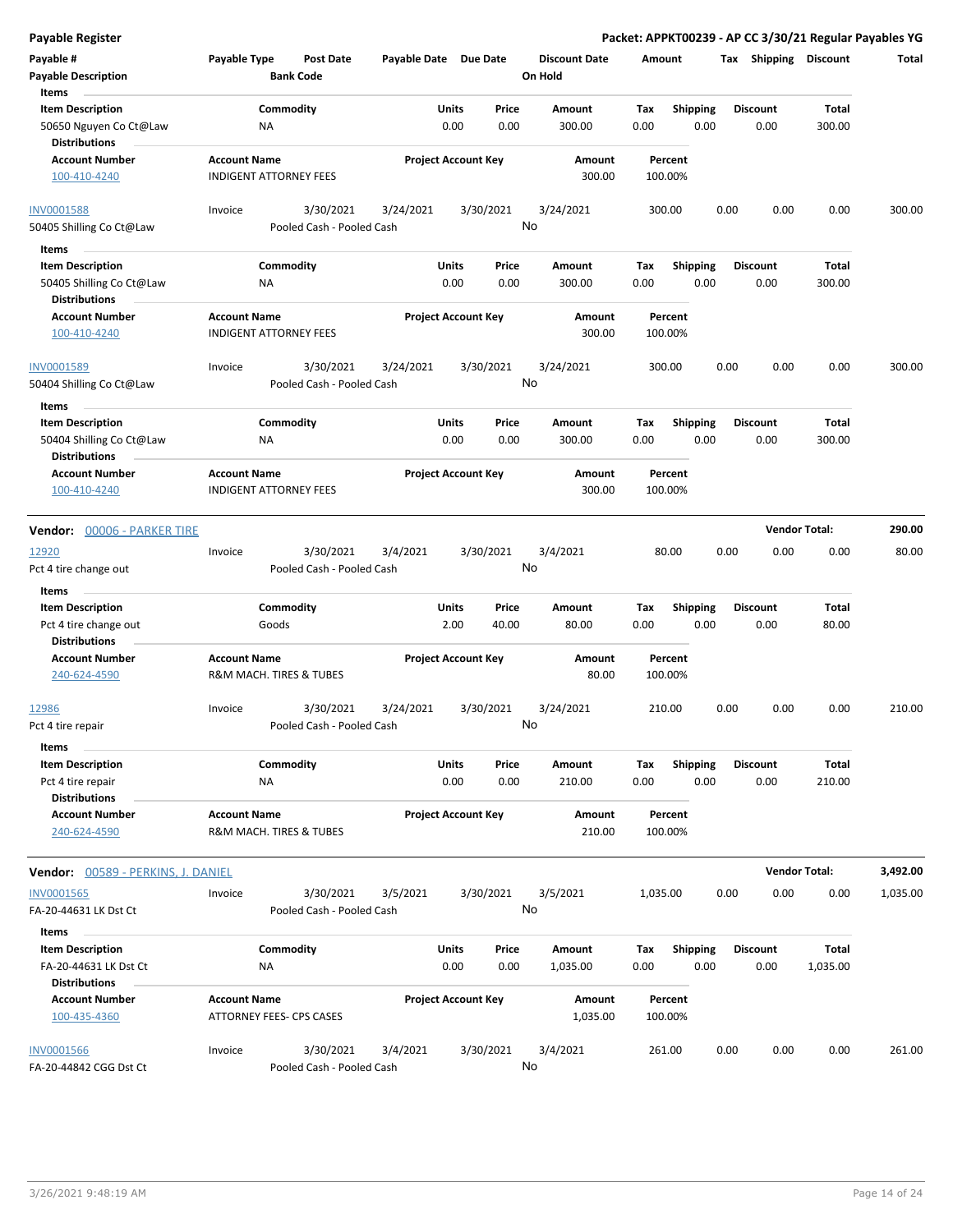| <b>Payable Register</b>                                          |                                 |                  |                           |                       |       |                            |                      |           |                 |      |                       |                      | Packet: APPKT00239 - AP CC 3/30/21 Regular Payables YG |
|------------------------------------------------------------------|---------------------------------|------------------|---------------------------|-----------------------|-------|----------------------------|----------------------|-----------|-----------------|------|-----------------------|----------------------|--------------------------------------------------------|
| Payable #                                                        | Payable Type                    |                  | Post Date                 | Payable Date Due Date |       |                            | <b>Discount Date</b> |           | Amount          |      | Tax Shipping Discount |                      | Total                                                  |
| <b>Payable Description</b>                                       |                                 | <b>Bank Code</b> |                           |                       |       |                            | On Hold              |           |                 |      |                       |                      |                                                        |
| Items                                                            |                                 |                  |                           |                       |       |                            |                      |           |                 |      |                       |                      |                                                        |
| <b>Item Description</b>                                          |                                 | Commodity        |                           |                       | Units | Price                      | Amount               | Tax       | <b>Shipping</b> |      | <b>Discount</b>       | Total                |                                                        |
| FA-20-44842 CGG Dst Ct                                           |                                 | ΝA               |                           |                       | 0.00  | 0.00                       | 261.00               | 0.00      | 0.00            |      | 0.00                  | 261.00               |                                                        |
| Distributions                                                    |                                 |                  |                           |                       |       |                            |                      |           |                 |      |                       |                      |                                                        |
| <b>Account Number</b>                                            | <b>Account Name</b>             |                  |                           |                       |       | <b>Project Account Key</b> | Amount               |           | Percent         |      |                       |                      |                                                        |
| 100-435-4360                                                     | ATTORNEY FEES- CPS CASES        |                  |                           |                       |       |                            | 261.00               |           | 100.00%         |      |                       |                      |                                                        |
| <b>INV0001567</b>                                                | Invoice                         |                  | 3/30/2021                 | 3/17/2021             |       | 3/30/2021                  | 3/17/2021            |           | 558.00          | 0.00 | 0.00                  | 0.00                 | 558.00                                                 |
| FA-20-44560 MD/KD/LB/DD Dst Ct                                   |                                 |                  | Pooled Cash - Pooled Cash |                       |       |                            | No                   |           |                 |      |                       |                      |                                                        |
| Items<br>$\sim$                                                  |                                 |                  |                           |                       |       |                            |                      |           |                 |      |                       |                      |                                                        |
| <b>Item Description</b>                                          |                                 | Commodity        |                           |                       | Units | Price                      | Amount               | Tax       | <b>Shipping</b> |      | <b>Discount</b>       | Total                |                                                        |
| FA-20-44560 MD/KD/LB/DD Dst Ct<br>Distributions                  |                                 | NA               |                           |                       | 0.00  | 0.00                       | 558.00               | 0.00      | 0.00            |      | 0.00                  | 558.00               |                                                        |
| <b>Account Number</b>                                            | <b>Account Name</b>             |                  |                           |                       |       | <b>Project Account Key</b> | Amount               |           | Percent         |      |                       |                      |                                                        |
| 100-435-4360                                                     | <b>ATTORNEY FEES- CPS CASES</b> |                  |                           |                       |       |                            | 558.00               |           | 100.00%         |      |                       |                      |                                                        |
| <b>INV0001568</b>                                                | Invoice                         |                  | 3/30/2021                 | 3/11/2021             |       | 3/30/2021                  | 3/11/2021            | 1,638.00  |                 | 0.00 | 0.00                  | 0.00                 | 1,638.00                                               |
| FA-20-44569 RG Dst Ct                                            |                                 |                  | Pooled Cash - Pooled Cash |                       |       |                            | No                   |           |                 |      |                       |                      |                                                        |
| Items                                                            |                                 |                  |                           |                       |       |                            |                      |           |                 |      |                       |                      |                                                        |
| <b>Item Description</b>                                          |                                 | Commodity        |                           |                       | Units | Price                      | Amount               | Tax       | <b>Shipping</b> |      | <b>Discount</b>       | Total                |                                                        |
| FA-20-44569 RG Dst Ct                                            |                                 | ΝA               |                           |                       | 0.00  | 0.00                       | 1,638.00             | 0.00      | 0.00            |      | 0.00                  | 1,638.00             |                                                        |
| <b>Distributions</b>                                             |                                 |                  |                           |                       |       |                            |                      |           |                 |      |                       |                      |                                                        |
| <b>Account Number</b>                                            | <b>Account Name</b>             |                  |                           |                       |       | <b>Project Account Key</b> | Amount               |           | Percent         |      |                       |                      |                                                        |
| 100-435-4360                                                     | ATTORNEY FEES- CPS CASES        |                  |                           |                       |       |                            | 1,638.00             |           | 100.00%         |      |                       |                      |                                                        |
| Vendor: 00473 - PRECISION DEMOLITION                             |                                 |                  |                           |                       |       |                            |                      |           |                 |      |                       | <b>Vendor Total:</b> | 54,582.05                                              |
| 318011370                                                        | Invoice                         |                  | 3/30/2021                 | 2/28/2021             |       | 3/30/2021                  | 2/28/2021            | 54,582.05 |                 | 0.00 | 0.00                  | 0.00                 | 54,582.05                                              |
| Courthouse construction                                          |                                 |                  | Pooled Cash - Pooled Cash |                       |       |                            | No                   |           |                 |      |                       |                      |                                                        |
| Items                                                            |                                 |                  |                           |                       |       |                            |                      |           |                 |      |                       |                      |                                                        |
| <b>Item Description</b>                                          |                                 | Commodity        |                           |                       | Units | Price                      | Amount               | Tax       | <b>Shipping</b> |      | <b>Discount</b>       | Total                |                                                        |
| Courthouse construction                                          |                                 | ΝA               |                           |                       | 0.00  | 0.00                       | 54,582.05            | 0.00      | 0.00            |      | 0.00                  | 54,582.05            |                                                        |
| <b>Distributions</b>                                             |                                 |                  |                           |                       |       |                            |                      |           |                 |      |                       |                      |                                                        |
| <b>Account Number</b>                                            | <b>Account Name</b>             |                  |                           |                       |       | <b>Project Account Key</b> | Amount               |           | Percent         |      |                       |                      |                                                        |
| 690-669-1650                                                     | CONSTRUCTION                    |                  |                           |                       |       |                            | 54,582.05            |           | 100.00%         |      |                       |                      |                                                        |
| <b>Vendor:</b> 00317 - RELIANCE FASTENERS OF DENISON             |                                 |                  |                           |                       |       |                            |                      |           |                 |      |                       | <b>Vendor Total:</b> | 5.90                                                   |
| 134287                                                           | Invoice                         |                  | 3/30/2021                 | 3/11/2021             |       | 3/30/2021                  | 3/11/2021            |           | 5.90            | 0.00 | 0.00                  | 0.00                 | 5.90                                                   |
| Pct 1 grease fitting                                             |                                 |                  | Pooled Cash - Pooled Cash |                       |       |                            | No                   |           |                 |      |                       |                      |                                                        |
|                                                                  |                                 |                  |                           |                       |       |                            |                      |           |                 |      |                       |                      |                                                        |
| Items                                                            |                                 |                  |                           |                       |       |                            |                      |           |                 |      |                       |                      |                                                        |
| <b>Item Description</b>                                          |                                 | Commodity        |                           |                       | Units | Price                      | Amount               | Tax       | <b>Shipping</b> |      | <b>Discount</b>       | Total                |                                                        |
| Pct 1 grease fitting<br><b>Distributions</b>                     |                                 | ΝA               |                           |                       | 0.00  | 0.00                       | 5.90                 | 0.00      | 0.00            |      | 0.00                  | 5.90                 |                                                        |
| <b>Account Number</b>                                            | <b>Account Name</b>             |                  |                           |                       |       | <b>Project Account Key</b> | Amount               |           | Percent         |      |                       |                      |                                                        |
| 210-621-3400                                                     | <b>SHOP SUPPLIES</b>            |                  |                           |                       |       |                            | 5.90                 |           | 100.00%         |      |                       |                      |                                                        |
| Vendor: 00289 - RELIANT                                          |                                 |                  |                           |                       |       |                            |                      |           |                 |      |                       | <b>Vendor Total:</b> | 2,703.05                                               |
| 113 010 314 422 0                                                | Invoice                         |                  |                           |                       |       | 3/30/2021                  | 3/19/2021            |           | 179.55          | 0.00 | 0.00                  | 0.00                 | 179.55                                                 |
|                                                                  |                                 |                  | 3/30/2021                 | 3/19/2021             |       |                            | No                   |           |                 |      |                       |                      |                                                        |
| #7 358 371-8 Pct 4 electric 2/12-3/16/21                         |                                 |                  | Pooled Cash - Pooled Cash |                       |       |                            |                      |           |                 |      |                       |                      |                                                        |
| Items                                                            |                                 |                  |                           |                       |       |                            |                      |           |                 |      |                       |                      |                                                        |
| <b>Item Description</b>                                          |                                 | Commodity        |                           |                       | Units | Price                      | Amount               | Tax       | <b>Shipping</b> |      | <b>Discount</b>       | Total                |                                                        |
| #7 358 371-8 Pct 4 electric 2/12-3/16/21<br><b>Distributions</b> |                                 | ΝA               |                           |                       | 0.00  | 0.00                       | 179.55               | 0.00      | 0.00            |      | 0.00                  | 179.55               |                                                        |
| <b>Account Number</b>                                            | <b>Account Name</b>             |                  |                           |                       |       | <b>Project Account Key</b> | Amount               |           | Percent         |      |                       |                      |                                                        |
| 240-624-4400                                                     | UTILITY ELECTRICITY             |                  |                           |                       |       |                            | 179.55               |           | 100.00%         |      |                       |                      |                                                        |
| 113 010 319 108 0                                                | Invoice                         |                  | 3/30/2021                 | 3/22/2021             |       | 3/30/2021                  | 3/22/2021            |           | 160.49          | 0.00 | 0.00                  | 0.00                 | 160.49                                                 |
| #6 730 596-1 Windom 2/15-3/17/21                                 |                                 |                  | Pooled Cash - Pooled Cash |                       |       |                            | No                   |           |                 |      |                       |                      |                                                        |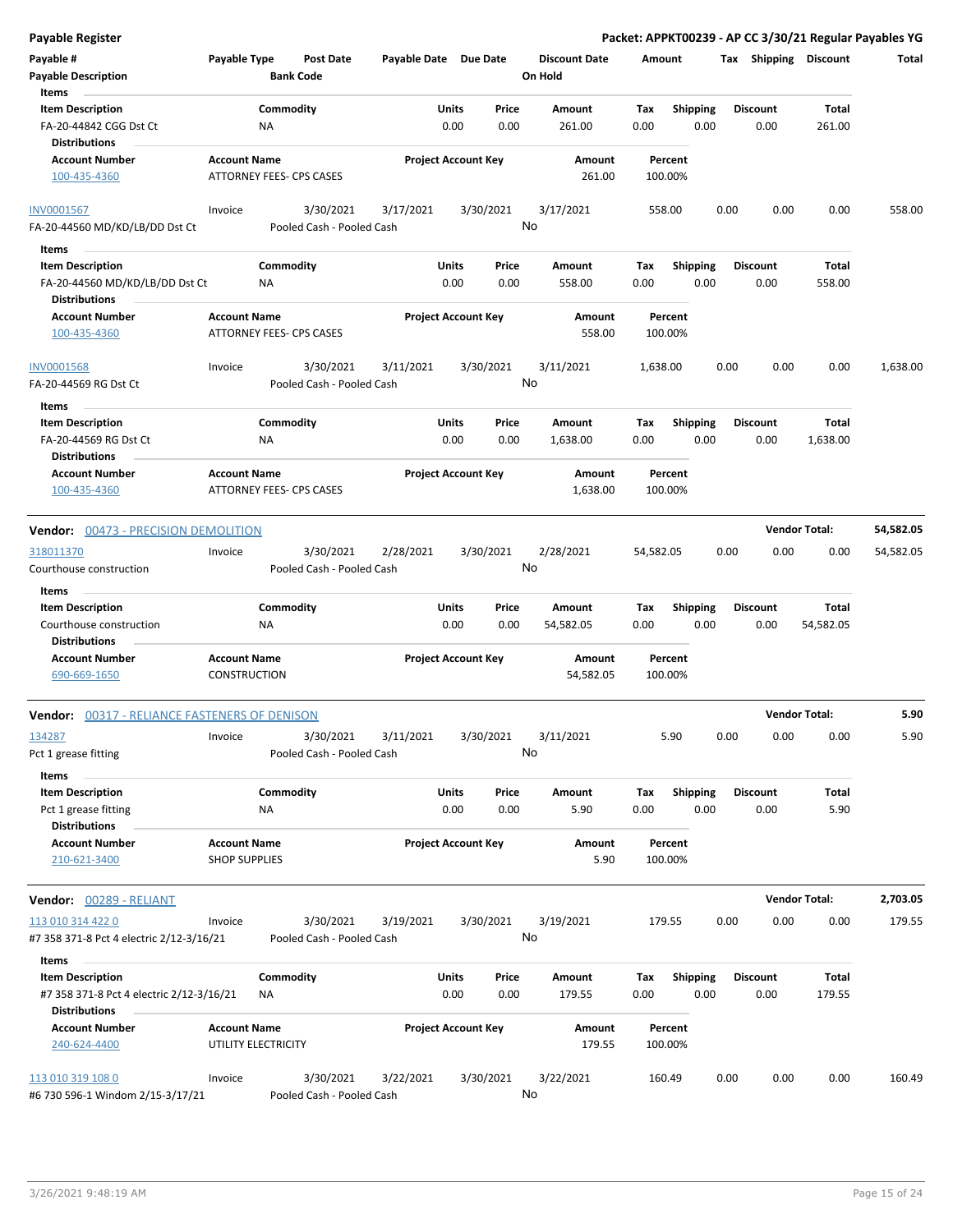| <b>Payable Register</b>                                               |                     |                                        |                       |                            |                 |                      |         |                 |      |                       |        | Packet: APPKT00239 - AP CC 3/30/21 Regular Payables YG |
|-----------------------------------------------------------------------|---------------------|----------------------------------------|-----------------------|----------------------------|-----------------|----------------------|---------|-----------------|------|-----------------------|--------|--------------------------------------------------------|
| Payable #                                                             | Payable Type        | <b>Post Date</b>                       | Payable Date Due Date |                            |                 | <b>Discount Date</b> | Amount  |                 |      | Tax Shipping Discount |        | Total                                                  |
| <b>Payable Description</b>                                            |                     | <b>Bank Code</b>                       |                       |                            |                 | On Hold              |         |                 |      |                       |        |                                                        |
| Items                                                                 |                     |                                        |                       |                            |                 |                      |         |                 |      |                       |        |                                                        |
| <b>Item Description</b>                                               |                     | Commodity                              |                       | Units                      | Price           | Amount               | Tax     | <b>Shipping</b> |      | <b>Discount</b>       | Total  |                                                        |
| #6 730 596-1 Windom 2/15-3/17/21                                      |                     | <b>NA</b>                              |                       | 0.00                       | 0.00            | 160.49               | 0.00    | 0.00            |      | 0.00                  | 160.49 |                                                        |
| <b>Distributions</b>                                                  |                     |                                        |                       |                            |                 |                      |         |                 |      |                       |        |                                                        |
| <b>Account Number</b>                                                 | <b>Account Name</b> |                                        |                       | <b>Project Account Key</b> |                 | Amount               |         | Percent         |      |                       |        |                                                        |
| 100-515-4400                                                          |                     | UTILITIES ELECTRICITY                  |                       |                            |                 | 160.49               | 100.00% |                 |      |                       |        |                                                        |
| 113 010 319 109 8                                                     | Invoice             | 3/30/2021                              | 3/22/2021             |                            | 3/30/2021       | 3/22/2021            |         | 27.93           | 0.00 | 0.00                  | 0.00   | 27.93                                                  |
| #6 878 909-8 Windom Guardlight 2/16-3/17/21 Pooled Cash - Pooled Cash |                     |                                        |                       |                            | No              |                      |         |                 |      |                       |        |                                                        |
|                                                                       |                     |                                        |                       |                            |                 |                      |         |                 |      |                       |        |                                                        |
| Items                                                                 |                     |                                        |                       |                            |                 |                      |         |                 |      |                       |        |                                                        |
| <b>Item Description</b>                                               |                     | Commodity                              |                       | Units                      | Price           | Amount               | Tax     | <b>Shipping</b> |      | <b>Discount</b>       | Total  |                                                        |
| #6 878 909-8 Windom Guardlight 2/16-3/ NA                             |                     |                                        |                       | 0.00                       | 0.00            | 27.93                | 0.00    | 0.00            |      | 0.00                  | 27.93  |                                                        |
| <b>Distributions</b>                                                  |                     |                                        |                       |                            |                 |                      |         |                 |      |                       |        |                                                        |
| <b>Account Number</b>                                                 | <b>Account Name</b> |                                        |                       | <b>Project Account Key</b> |                 | Amount               |         | Percent         |      |                       |        |                                                        |
| 100-515-4400                                                          |                     | UTILITIES ELECTRICITY                  |                       |                            |                 | 27.93                | 100.00% |                 |      |                       |        |                                                        |
|                                                                       |                     |                                        |                       |                            |                 |                      |         |                 |      |                       |        |                                                        |
| 115 008 353 276 4<br>#9 599 777-1 Agrilife electric 2/12-3/16/21      | Invoice             | 3/30/2021<br>Pooled Cash - Pooled Cash | 3/19/2021             |                            | 3/30/2021<br>No | 3/19/2021            | 657.68  |                 | 0.00 | 0.00                  | 0.00   | 657.68                                                 |
| Items                                                                 |                     |                                        |                       |                            |                 |                      |         |                 |      |                       |        |                                                        |
| <b>Item Description</b>                                               |                     | Commodity                              |                       | Units                      | Price           | Amount               | Tax     | <b>Shipping</b> |      | <b>Discount</b>       | Total  |                                                        |
| #9 599 777-1 Agrilife electric 2/12-3/16/21 NA                        |                     |                                        |                       | 0.00                       | 0.00            | 657.68               | 0.00    | 0.00            |      | 0.00                  | 657.68 |                                                        |
| <b>Distributions</b>                                                  |                     |                                        |                       |                            |                 |                      |         |                 |      |                       |        |                                                        |
| <b>Account Number</b>                                                 | <b>Account Name</b> |                                        |                       | <b>Project Account Key</b> |                 | Amount               |         | Percent         |      |                       |        |                                                        |
| 100-516-4400                                                          |                     | UTILITIES ELECTRICITY                  |                       |                            |                 | 657.68               | 100.00% |                 |      |                       |        |                                                        |
|                                                                       |                     |                                        |                       |                            |                 |                      |         |                 |      |                       |        |                                                        |
| 118 008 126 777 4                                                     | Invoice             | 3/30/2021                              | 3/19/2021             |                            | 3/30/2021       | 3/19/2021            |         | 21.48           | 0.00 | 0.00                  | 0.00   | 21.48                                                  |
| #12 434 984-6 Rec Rd 3/FM 273 2/11-3/15/21                            |                     | Pooled Cash - Pooled Cash              |                       |                            | No              |                      |         |                 |      |                       |        |                                                        |
| Items                                                                 |                     |                                        |                       |                            |                 |                      |         |                 |      |                       |        |                                                        |
| <b>Item Description</b>                                               |                     | Commodity                              |                       | Units                      | Price           | Amount               | Tax     | <b>Shipping</b> |      | <b>Discount</b>       | Total  |                                                        |
| #12 434 984-6 Rec Rd 3/FM 273 2/11-3/1 NA                             |                     |                                        |                       | 0.00                       | 0.00            | 21.48                | 0.00    | 0.00            |      | 0.00                  | 21.48  |                                                        |
| <b>Distributions</b>                                                  |                     |                                        |                       |                            |                 |                      |         |                 |      |                       |        |                                                        |
| <b>Account Number</b>                                                 | <b>Account Name</b> |                                        |                       | <b>Project Account Key</b> |                 | Amount               |         | Percent         |      |                       |        |                                                        |
| 240-624-4400                                                          |                     | UTILITY ELECTRICITY                    |                       |                            |                 | 21.48                | 100.00% |                 |      |                       |        |                                                        |
|                                                                       |                     |                                        |                       |                            |                 |                      |         |                 |      |                       |        |                                                        |
| 118 008 126 778 2                                                     | Invoice             | 3/30/2021                              | 3/19/2021             |                            | 3/30/2021       | 3/19/2021            |         | 70.22           | 0.00 | 0.00                  | 0.00   | 70.22                                                  |
| #12 434 985-3 1369 Hwy 56 2/11-3/15/21                                |                     | Pooled Cash - Pooled Cash              |                       |                            |                 | No                   |         |                 |      |                       |        |                                                        |
| Items                                                                 |                     |                                        |                       |                            |                 |                      |         |                 |      |                       |        |                                                        |
| <b>Item Description</b>                                               |                     | Commodity                              |                       | Units                      | Price           | Amount               | Tax     | Shipping        |      | <b>Discount</b>       | Total  |                                                        |
| #12 434 985-3 1369 Hwy 56 2/11-3/15/21                                |                     | NA                                     |                       | 0.00                       | 0.00            | 70.22                | 0.00    | 0.00            |      | 0.00                  | 70.22  |                                                        |
| <b>Distributions</b>                                                  |                     |                                        |                       |                            |                 |                      |         |                 |      |                       |        |                                                        |
| <b>Account Number</b>                                                 | <b>Account Name</b> |                                        |                       | <b>Project Account Key</b> |                 | Amount               |         | Percent         |      |                       |        |                                                        |
| 240-624-4400                                                          |                     | UTILITY ELECTRICITY                    |                       |                            |                 | 70.22                | 100.00% |                 |      |                       |        |                                                        |
|                                                                       |                     |                                        |                       |                            |                 |                      |         |                 |      |                       |        |                                                        |
| 303 002 366 692 2                                                     | Invoice             | 3/30/2021                              | 3/19/2021             |                            | 3/30/2021       | 3/19/2021            | 662.08  |                 | 0.00 | 0.00                  | 0.00   | 662.08                                                 |
| #15 119 264-8 Turner 2/12-3/16/21                                     |                     | Pooled Cash - Pooled Cash              |                       |                            | No              |                      |         |                 |      |                       |        |                                                        |
| Items                                                                 |                     |                                        |                       |                            |                 |                      |         |                 |      |                       |        |                                                        |
| <b>Item Description</b>                                               |                     | Commodity                              |                       | Units                      | Price           | Amount               | Tax     | Shipping        |      | <b>Discount</b>       | Total  |                                                        |
| #15 119 264-8 Turner 2/12-3/16/21                                     |                     | ΝA                                     |                       | 0.00                       | 0.00            | 662.08               | 0.00    | 0.00            |      | 0.00                  | 662.08 |                                                        |
| <b>Distributions</b>                                                  |                     |                                        |                       |                            |                 |                      |         |                 |      |                       |        |                                                        |
| <b>Account Number</b>                                                 | <b>Account Name</b> |                                        |                       | <b>Project Account Key</b> |                 | Amount               |         | Percent         |      |                       |        |                                                        |
| 100-518-4400                                                          |                     | UTILITIES ELECTRICITY                  |                       |                            |                 | 662.08               | 100.00% |                 |      |                       |        |                                                        |
|                                                                       |                     |                                        |                       |                            |                 |                      |         |                 |      |                       |        |                                                        |
| 304 000 915 743 2                                                     | Invoice             | 3/30/2021                              | 3/19/2021             |                            | 3/30/2021       | 3/19/2021            | 184.30  |                 | 0.00 | 0.00                  | 0.00   | 184.30                                                 |
| #2 533 980-5 Courthouse 2/12-3/16/21                                  |                     | Pooled Cash - Pooled Cash              |                       |                            | No              |                      |         |                 |      |                       |        |                                                        |
|                                                                       |                     |                                        |                       |                            |                 |                      |         |                 |      |                       |        |                                                        |
| Items                                                                 |                     |                                        |                       |                            |                 |                      |         |                 |      |                       |        |                                                        |
| <b>Item Description</b>                                               |                     | Commodity                              |                       | Units                      | Price           | Amount               | Tax     | <b>Shipping</b> |      | <b>Discount</b>       | Total  |                                                        |
| #2 533 980-5 Courthouse 2/12-3/16/21                                  |                     | ΝA                                     |                       | 0.00                       | 0.00            | 184.30               | 0.00    | 0.00            |      | 0.00                  | 184.30 |                                                        |
| <b>Distributions</b>                                                  |                     |                                        |                       |                            |                 |                      |         |                 |      |                       |        |                                                        |
| <b>Account Number</b>                                                 | <b>Account Name</b> |                                        |                       | <b>Project Account Key</b> |                 | Amount               |         | Percent         |      |                       |        |                                                        |
| 100-510-4400                                                          |                     | UTILITIES ELECTRICITY                  |                       |                            |                 | 184.30               |         | 100.00%         |      |                       |        |                                                        |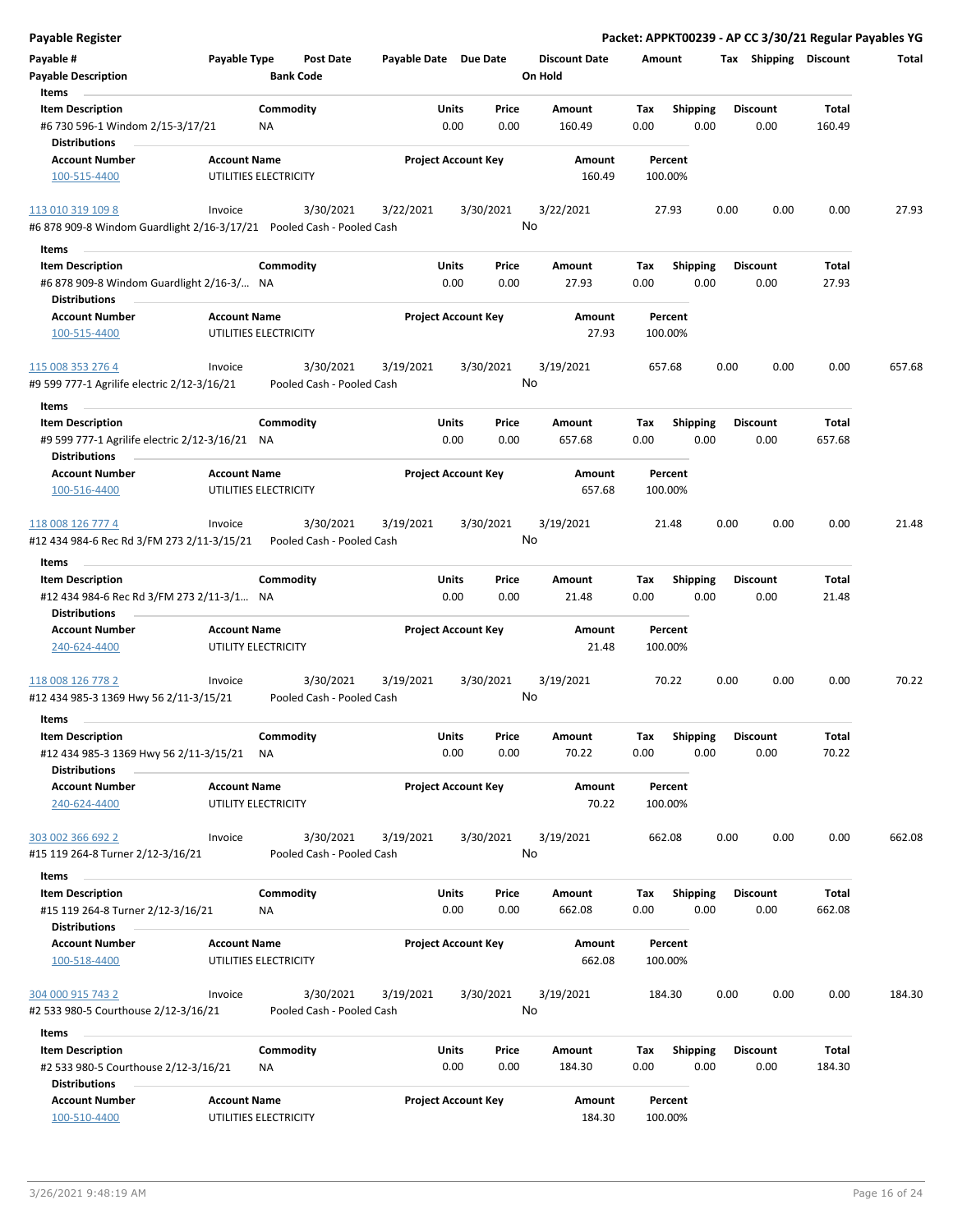| Payable Register                                          |                                                |                  |                                        |                       |                            |               |                 |                      |             |                    |      |                 |        |                       | Packet: APPKT00239 - AP CC 3/30/21 Regular Payables YG |
|-----------------------------------------------------------|------------------------------------------------|------------------|----------------------------------------|-----------------------|----------------------------|---------------|-----------------|----------------------|-------------|--------------------|------|-----------------|--------|-----------------------|--------------------------------------------------------|
| Payable #<br><b>Payable Description</b>                   | Payable Type                                   | <b>Bank Code</b> | <b>Post Date</b>                       | Payable Date Due Date |                            |               | On Hold         | <b>Discount Date</b> | Amount      |                    |      |                 |        | Tax Shipping Discount | Total                                                  |
| 304 000 915 744 0<br>#2 533 981-3 TDHS 2/12-3/16/21       | Invoice                                        |                  | 3/30/2021<br>Pooled Cash - Pooled Cash | 3/19/2021             |                            | 3/30/2021     | 3/19/2021<br>No |                      | 448.35      |                    |      | 0.00            | 0.00   | 0.00                  | 448.35                                                 |
| Items                                                     |                                                |                  |                                        |                       |                            |               |                 |                      |             |                    |      |                 |        |                       |                                                        |
| <b>Item Description</b>                                   |                                                | Commodity        |                                        |                       | Units                      | Price         | Amount          |                      | Tax         | <b>Shipping</b>    |      | <b>Discount</b> |        | Total                 |                                                        |
| #2 533 981-3 TDHS 2/12-3/16/21                            |                                                | ΝA               |                                        |                       | 0.00                       | 0.00          |                 | 448.35               | 0.00        |                    | 0.00 |                 | 0.00   | 448.35                |                                                        |
| <b>Distributions</b>                                      |                                                |                  |                                        |                       |                            |               |                 |                      |             |                    |      |                 |        |                       |                                                        |
| <b>Account Number</b>                                     | <b>Account Name</b>                            |                  |                                        |                       | <b>Project Account Key</b> |               |                 | Amount               |             | Percent            |      |                 |        |                       |                                                        |
| 100-640-4400                                              | UTILITIES ELECTRICITY                          |                  |                                        |                       |                            |               |                 | 448.35               |             | 100.00%            |      |                 |        |                       |                                                        |
| 304 000 915 745 7                                         | Invoice                                        |                  | 3/30/2021                              | 3/19/2021             |                            | 3/30/2021     | 3/19/2021       |                      | 290.97      |                    |      | 0.00            | 0.00   | 0.00                  | 290.97                                                 |
| #2 533 982-1 Co Bldg 2/12-3/16/21                         |                                                |                  | Pooled Cash - Pooled Cash              |                       |                            |               | No              |                      |             |                    |      |                 |        |                       |                                                        |
| Items                                                     |                                                |                  |                                        |                       |                            |               |                 |                      |             |                    |      |                 |        |                       |                                                        |
| <b>Item Description</b>                                   |                                                | Commodity        |                                        |                       | Units                      | Price         | Amount          |                      | Tax         | <b>Shipping</b>    |      | <b>Discount</b> |        | Total                 |                                                        |
| #2 533 982-1 Co Bldg 2/12-3/16/21<br><b>Distributions</b> |                                                | NA               |                                        |                       | 0.00                       | 0.00          |                 | 290.97               | 0.00        |                    | 0.00 |                 | 0.00   | 290.97                |                                                        |
| <b>Account Number</b>                                     | <b>Account Name</b>                            |                  |                                        |                       | <b>Project Account Key</b> |               |                 | Amount               |             | Percent            |      |                 |        |                       |                                                        |
| 100-511-4400                                              | UTILITIES ELECTRICITY                          |                  |                                        |                       |                            |               |                 | 290.97               |             | 100.00%            |      |                 |        |                       |                                                        |
| Vendor: 00269 - ROMCO EQUIPMENT CO.                       |                                                |                  |                                        |                       |                            |               |                 |                      |             |                    |      |                 |        | <b>Vendor Total:</b>  | 890.22                                                 |
| 101126622                                                 | Invoice                                        |                  | 3/30/2021                              | 3/23/2021             |                            | 3/30/2021     | 3/23/2021       |                      | 544.40      |                    |      | 0.00            | 345.82 | 0.00                  | 890.22                                                 |
| Pct 3 oil                                                 |                                                |                  | Pooled Cash - Pooled Cash              |                       |                            |               | No              |                      |             |                    |      |                 |        |                       |                                                        |
| Items                                                     |                                                |                  |                                        |                       |                            |               |                 |                      |             |                    |      |                 |        |                       |                                                        |
| <b>Item Description</b>                                   |                                                | Commodity        |                                        |                       | Units                      | Price         | Amount          |                      | Tax         | <b>Shipping</b>    |      | <b>Discount</b> |        | Total                 |                                                        |
| Pct 3 oil                                                 |                                                | Goods            |                                        |                       | 4.00                       | 82.15         |                 | 328.60               | 0.00        | 345.82             |      |                 | 0.00   | 674.42                |                                                        |
| <b>Distributions</b>                                      |                                                |                  |                                        |                       |                            |               |                 |                      |             |                    |      |                 |        |                       |                                                        |
| <b>Account Number</b>                                     | <b>Account Name</b>                            |                  |                                        |                       | <b>Project Account Key</b> |               |                 | Amount               |             | Percent            |      |                 |        |                       |                                                        |
| 230-623-4570                                              | R&M MACHINERY GAS & OIL                        |                  |                                        |                       |                            |               |                 | 674.42               |             | 100.00%            |      |                 |        |                       |                                                        |
| Items                                                     |                                                |                  |                                        |                       |                            |               |                 |                      |             |                    |      |                 |        |                       |                                                        |
| <b>Item Description</b>                                   |                                                | Commodity        |                                        |                       | Units                      | Price         | Amount          |                      | Tax         | Shipping           |      | <b>Discount</b> |        | Total                 |                                                        |
| Pct 3 oil                                                 |                                                | Goods            |                                        |                       | 2.00                       | 107.90        |                 | 215.80               | 0.00        |                    | 0.00 |                 | 0.00   | 215.80                |                                                        |
| <b>Distributions</b>                                      |                                                |                  |                                        |                       |                            |               |                 |                      |             |                    |      |                 |        |                       |                                                        |
| <b>Account Number</b><br>230-623-4570                     | <b>Account Name</b><br>R&M MACHINERY GAS & OIL |                  |                                        |                       | <b>Project Account Key</b> |               |                 | Amount<br>215.80     |             | Percent<br>100.00% |      |                 |        |                       |                                                        |
| Vendor: 00496 - SAGE CONCRETE, LLC                        |                                                |                  |                                        |                       |                            |               |                 |                      |             |                    |      |                 |        | <b>Vendor Total:</b>  | 92,977.10                                              |
| 165                                                       | Invoice                                        |                  | 3/30/2021                              | 3/19/2021             |                            | 3/30/2021     | 3/19/2021       |                      | 92,977.10   |                    |      | 0.00            | 0.00   | 0.00                  | 92.977.10                                              |
| Courthouse construction                                   |                                                |                  | Pooled Cash - Pooled Cash              |                       |                            |               | No              |                      |             |                    |      |                 |        |                       |                                                        |
| Items                                                     |                                                |                  |                                        |                       |                            |               |                 |                      |             |                    |      |                 |        |                       |                                                        |
| <b>Item Description</b>                                   |                                                | Commodity        |                                        |                       | Units                      | Price         | Amount          |                      | Tax         | <b>Shipping</b>    |      | <b>Discount</b> |        | <b>Total</b>          |                                                        |
| Courthouse construction                                   |                                                | NA               |                                        |                       | 0.00                       | 0.00          | 92,977.10       |                      | 0.00        |                    | 0.00 |                 | 0.00   | 92,977.10             |                                                        |
| <b>Distributions</b>                                      |                                                |                  |                                        |                       |                            |               |                 |                      |             |                    |      |                 |        |                       |                                                        |
| <b>Account Number</b><br>690-669-1650                     | <b>Account Name</b><br>CONSTRUCTION            |                  |                                        |                       | <b>Project Account Key</b> |               |                 | Amount<br>92,977.10  |             | Percent<br>100.00% |      |                 |        |                       |                                                        |
| <b>Vendor:</b> 00349 - SANITATION SOLUTIONS, INC.         |                                                |                  |                                        |                       |                            |               |                 |                      |             |                    |      |                 |        | <b>Vendor Total:</b>  | 181.66                                                 |
| 13P00605                                                  | Invoice                                        |                  | 3/30/2021                              | 3/25/2021             |                            | 3/30/2021     | 3/25/2021       |                      |             | 90.83              |      | 0.00            | 0.00   | 0.00                  | 90.83                                                  |
| #194746 Pct 1 March 2021 trash                            |                                                |                  | Pooled Cash - Pooled Cash              |                       |                            |               | No              |                      |             |                    |      |                 |        |                       |                                                        |
|                                                           |                                                |                  |                                        |                       |                            |               |                 |                      |             |                    |      |                 |        |                       |                                                        |
| Items                                                     |                                                |                  |                                        |                       |                            |               |                 |                      |             |                    |      |                 |        | Total                 |                                                        |
| <b>Item Description</b><br>#194746 Pct 1 March 2021 trash |                                                | Commodity<br>ΝA  |                                        |                       | Units<br>0.00              | Price<br>0.00 | Amount          | 90.83                | Tax<br>0.00 | <b>Shipping</b>    | 0.00 | <b>Discount</b> | 0.00   | 90.83                 |                                                        |
| <b>Distributions</b>                                      |                                                |                  |                                        |                       |                            |               |                 |                      |             |                    |      |                 |        |                       |                                                        |
| <b>Account Number</b>                                     | <b>Account Name</b>                            |                  |                                        |                       | <b>Project Account Key</b> |               |                 | Amount               |             | Percent            |      |                 |        |                       |                                                        |
| 210-621-4430                                              | <b>TRASH PICKUP</b>                            |                  |                                        |                       |                            |               |                 | 90.83                |             | 100.00%            |      |                 |        |                       |                                                        |
| 13P00606                                                  | Invoice                                        |                  | 3/30/2021                              | 3/25/2021             |                            | 3/30/2021     | 3/25/2021       |                      |             | 90.83              |      | 0.00            | 0.00   | 0.00                  | 90.83                                                  |
| #194564 Pct 3 March 2021 trash                            |                                                |                  | Pooled Cash - Pooled Cash              |                       |                            |               | No              |                      |             |                    |      |                 |        |                       |                                                        |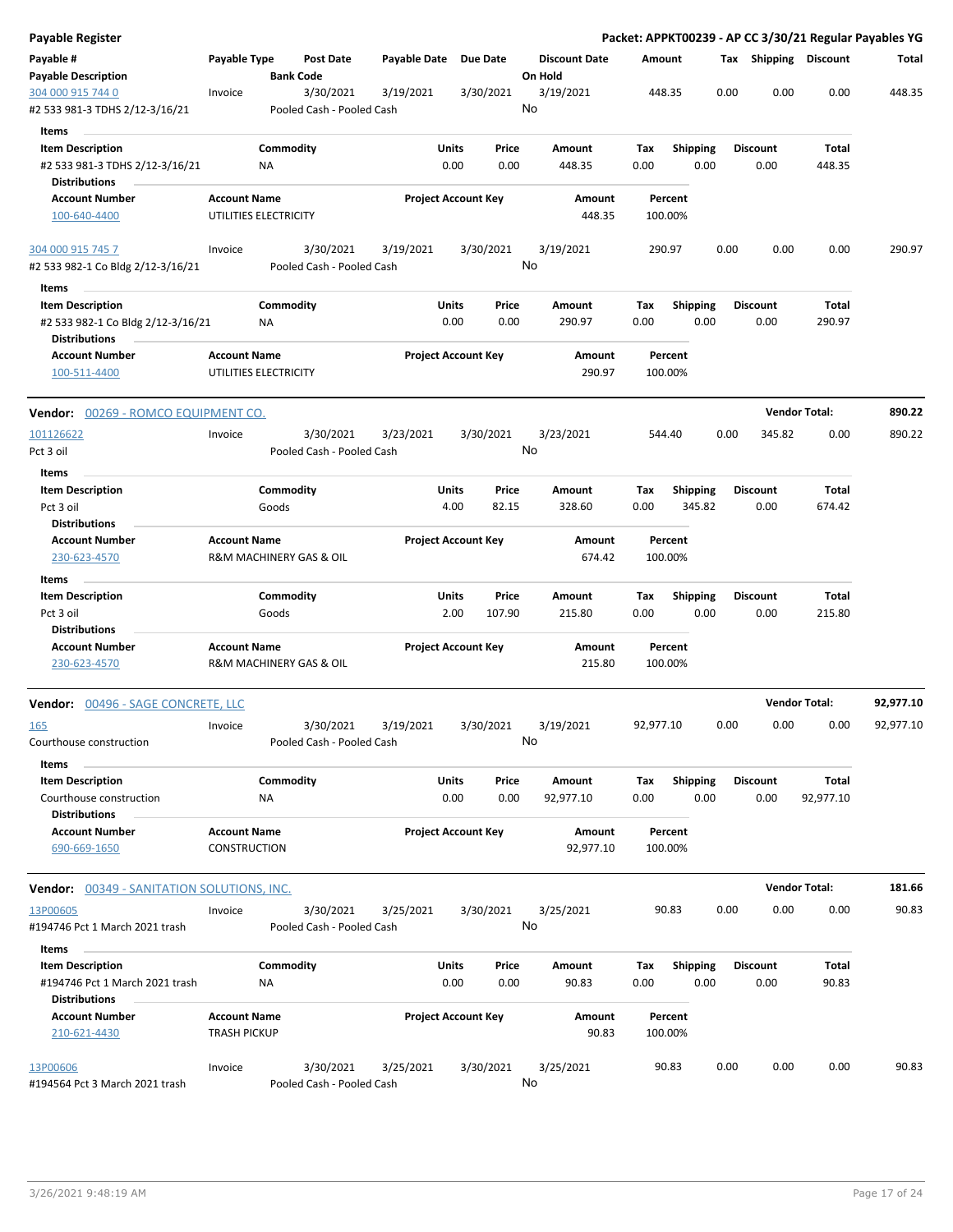| <b>Payable Register</b>                                                    |                                                 |                        |                                        |                       |                            |               |                                 |             |                         |      |                         | Packet: APPKT00239 - AP CC 3/30/21 Regular Payables YG |          |
|----------------------------------------------------------------------------|-------------------------------------------------|------------------------|----------------------------------------|-----------------------|----------------------------|---------------|---------------------------------|-------------|-------------------------|------|-------------------------|--------------------------------------------------------|----------|
| Payable #<br><b>Payable Description</b>                                    | Payable Type                                    | <b>Bank Code</b>       | <b>Post Date</b>                       | Payable Date Due Date |                            |               | <b>Discount Date</b><br>On Hold | Amount      |                         |      | Tax Shipping Discount   |                                                        | Total    |
| Items                                                                      |                                                 |                        |                                        |                       |                            |               |                                 |             |                         |      |                         |                                                        |          |
| <b>Item Description</b><br>#194564 Pct 3 March 2021 trash<br>Distributions |                                                 | Commodity<br><b>NA</b> |                                        |                       | Units<br>0.00              | Price<br>0.00 | Amount<br>90.83                 | Tax<br>0.00 | <b>Shipping</b><br>0.00 |      | <b>Discount</b><br>0.00 | Total<br>90.83                                         |          |
| <b>Account Number</b><br>230-623-4430                                      | <b>Account Name</b><br><b>TRASH PICK-UP</b>     |                        |                                        |                       | <b>Project Account Key</b> |               | Amount<br>90.83                 |             | Percent<br>100.00%      |      |                         |                                                        |          |
| <b>Vendor:</b> VEN02291 - Setterberg, Brad                                 |                                                 |                        |                                        |                       |                            |               |                                 |             |                         |      | <b>Vendor Total:</b>    |                                                        | 250.00   |
| <b>INV0001526</b>                                                          | Invoice                                         |                        | 3/30/2021                              | 3/19/2021             |                            | 3/30/2021     | 3/19/2021                       | 250.00      |                         | 0.00 | 0.00                    | 0.00                                                   | 250.00   |
| Setterberg TBLS annual-criminal law/appellate  Pooled Cash - Pooled Cash   |                                                 |                        |                                        |                       |                            |               | No                              |             |                         |      |                         |                                                        |          |
| Items                                                                      |                                                 |                        |                                        |                       |                            |               |                                 |             |                         |      |                         |                                                        |          |
| <b>Item Description</b><br>Setterberg TBLS annual-criminal law/appel NA    |                                                 | Commodity              |                                        |                       | Units<br>0.00              | Price<br>0.00 | Amount<br>250.00                | Tax<br>0.00 | <b>Shipping</b><br>0.00 |      | <b>Discount</b><br>0.00 | Total<br>250.00                                        |          |
| <b>Distributions</b><br><b>Account Number</b><br>100-475-4810              | <b>Account Name</b><br><b>DUES</b>              |                        |                                        |                       | <b>Project Account Key</b> |               | Amount<br>250.00                |             | Percent<br>100.00%      |      |                         |                                                        |          |
| Vendor: 00817 - SMITH, THOMAS SCOTT                                        |                                                 |                        |                                        |                       |                            |               |                                 |             |                         |      | <b>Vendor Total:</b>    |                                                        | 3,833.65 |
| <b>INV0001525</b><br>CR-18-26648 Law Dst Ct                                | Invoice                                         |                        | 3/30/2021<br>Pooled Cash - Pooled Cash | 2/26/2021             |                            | 3/30/2021     | 2/26/2021<br>No                 | 1.595.80    |                         | 0.00 | 0.00                    | 0.00                                                   | 1,595.80 |
| Items                                                                      |                                                 |                        |                                        |                       |                            |               |                                 |             |                         |      |                         |                                                        |          |
| <b>Item Description</b><br>CR-18-26648 Law Dst Ct                          |                                                 | Commodity<br>ΝA        |                                        |                       | Units<br>0.00              | Price<br>0.00 | Amount<br>1,595.80              | Tax<br>0.00 | <b>Shipping</b><br>0.00 |      | <b>Discount</b><br>0.00 | Total<br>1,595.80                                      |          |
| Distributions<br><b>Account Number</b><br>100-435-4370                     | <b>Account Name</b><br><b>ATTORNEY FEES</b>     |                        |                                        |                       | <b>Project Account Key</b> |               | Amount<br>1,595.80              |             | Percent<br>100.00%      |      |                         |                                                        |          |
| INV0001569                                                                 | Invoice                                         |                        | 3/30/2021                              | 3/3/2021              |                            | 3/30/2021     | 3/3/2021                        | 733.90      |                         | 0.00 | 0.00                    | 0.00                                                   | 733.90   |
| CR-20-27789 Jay Dst Ct<br>Items                                            |                                                 |                        | Pooled Cash - Pooled Cash              |                       |                            |               | No                              |             |                         |      |                         |                                                        |          |
| <b>Item Description</b>                                                    |                                                 | Commodity              |                                        |                       | Units                      | Price         | Amount                          | Tax         | <b>Shipping</b>         |      | <b>Discount</b>         | Total                                                  |          |
| CR-20-27789 Jay Dst Ct<br><b>Distributions</b>                             |                                                 | NA                     |                                        |                       | 0.00                       | 0.00          | 733.90                          | 0.00        | 0.00                    |      | 0.00                    | 733.90                                                 |          |
| <b>Account Number</b><br>100-435-4370                                      | <b>Account Name</b><br><b>ATTORNEY FEES</b>     |                        |                                        |                       | <b>Project Account Key</b> |               | Amount<br>733.90                |             | Percent<br>100.00%      |      |                         |                                                        |          |
| INV0001570<br>CR-19-27250 Titsworth Dst Ct                                 | Invoice                                         |                        | 3/30/2021<br>Pooled Cash - Pooled Cash | 3/8/2021              |                            | 3/30/2021     | 3/8/2021<br>No                  | 1,503.95    |                         | 0.00 | 0.00                    | 0.00                                                   | 1,503.95 |
| Items                                                                      |                                                 |                        |                                        |                       |                            |               |                                 |             |                         |      |                         |                                                        |          |
| <b>Item Description</b><br>CR-19-27250 Titsworth Dst Ct                    |                                                 | Commodity<br>ΝA        |                                        |                       | Units<br>0.00              | Price<br>0.00 | Amount<br>1,503.95              | Tax<br>0.00 | <b>Shipping</b><br>0.00 |      | <b>Discount</b><br>0.00 | Total<br>1,503.95                                      |          |
| <b>Distributions</b><br><b>Account Number</b><br>100-435-4370              | <b>Account Name</b><br><b>ATTORNEY FEES</b>     |                        |                                        |                       | <b>Project Account Key</b> |               | Amount<br>1,503.95              |             | Percent<br>100.00%      |      |                         |                                                        |          |
| <b>Vendor:</b> 00801 - SOLOMON, AMANDA                                     |                                                 |                        |                                        |                       |                            |               |                                 |             |                         |      |                         | <b>Vendor Total:</b>                                   | 4,398.50 |
| <b>INV0001560</b><br>FA-20-44571 CC Dst Ct                                 | Invoice                                         |                        | 3/30/2021<br>Pooled Cash - Pooled Cash | 3/3/2021              |                            | 3/30/2021     | 3/3/2021<br>No                  | 684.00      |                         | 0.00 | 0.00                    | 0.00                                                   | 684.00   |
| Items                                                                      |                                                 |                        |                                        |                       |                            |               |                                 |             |                         |      |                         |                                                        |          |
| <b>Item Description</b><br>FA-20-44571 CC Dst Ct<br><b>Distributions</b>   |                                                 | Commodity<br>NA        |                                        |                       | Units<br>0.00              | Price<br>0.00 | Amount<br>684.00                | Tax<br>0.00 | <b>Shipping</b><br>0.00 |      | <b>Discount</b><br>0.00 | Total<br>684.00                                        |          |
| <b>Account Number</b><br>100-435-4360                                      | <b>Account Name</b><br>ATTORNEY FEES- CPS CASES |                        |                                        |                       | <b>Project Account Key</b> |               | Amount<br>684.00                |             | Percent<br>100.00%      |      |                         |                                                        |          |
| INV0001561<br>FA-20-44800 Walker Dst Ct                                    | Invoice                                         |                        | 3/30/2021<br>Pooled Cash - Pooled Cash | 3/5/2021              |                            | 3/30/2021     | 3/5/2021<br>No                  | 1,130.50    |                         | 0.00 | 0.00                    | 0.00                                                   | 1,130.50 |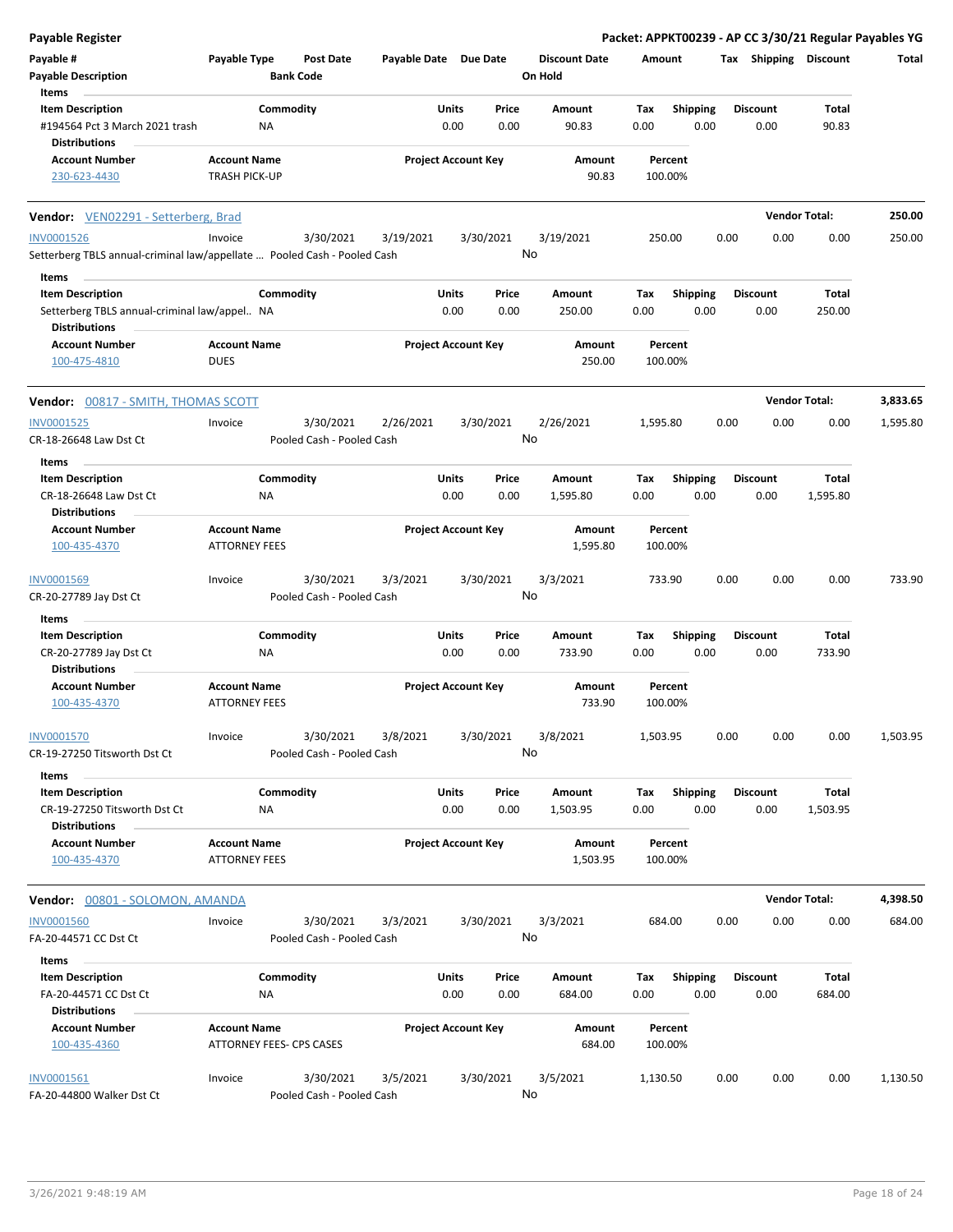| Payable #<br><b>Payable Description</b><br>Items                                                    | Payable Type                        | <b>Post Date</b><br><b>Bank Code</b>   | Payable Date Due Date |                            |                 | <b>Discount Date</b><br>On Hold | Amount             |                         | Tax  | Shipping                | <b>Discount</b>           | Total     |
|-----------------------------------------------------------------------------------------------------|-------------------------------------|----------------------------------------|-----------------------|----------------------------|-----------------|---------------------------------|--------------------|-------------------------|------|-------------------------|---------------------------|-----------|
| <b>Item Description</b><br>FA-20-44800 Walker Dst Ct<br><b>Distributions</b>                        | ΝA                                  | Commodity                              |                       | Units<br>0.00              | Price<br>0.00   | Amount<br>1,130.50              | Tax<br>0.00        | <b>Shipping</b><br>0.00 |      | <b>Discount</b><br>0.00 | Total<br>1,130.50         |           |
| <b>Account Number</b><br>100-435-4360                                                               | <b>Account Name</b>                 | ATTORNEY FEES- CPS CASES               |                       | <b>Project Account Key</b> |                 | Amount<br>1,130.50              | Percent<br>100.00% |                         |      |                         |                           |           |
| <b>INV0001562</b><br>FA-20-44897 AR Dst Ct                                                          | Invoice                             | 3/30/2021<br>Pooled Cash - Pooled Cash | 3/2/2021              |                            | 3/30/2021       | 3/2/2021<br>No                  | 912.00             |                         | 0.00 | 0.00                    | 0.00                      | 912.00    |
| Items                                                                                               |                                     |                                        |                       |                            |                 |                                 |                    |                         |      |                         |                           |           |
| <b>Item Description</b>                                                                             |                                     | Commodity                              |                       | Units                      | Price           | Amount                          | Tax                | <b>Shipping</b>         |      | <b>Discount</b>         | Total                     |           |
| FA-20-44897 AR Dst Ct<br><b>Distributions</b>                                                       | <b>NA</b>                           |                                        |                       | 0.00                       | 0.00            | 912.00                          | 0.00               | 0.00                    |      | 0.00                    | 912.00                    |           |
| <b>Account Number</b><br>100-435-4360                                                               | <b>Account Name</b>                 | ATTORNEY FEES- CPS CASES               |                       | <b>Project Account Key</b> |                 | Amount<br>912.00                | Percent<br>100.00% |                         |      |                         |                           |           |
| INV0001563<br>FA-21-45178 Sutherland Dst Ct                                                         | Invoice                             | 3/30/2021<br>Pooled Cash - Pooled Cash | 3/10/2021             |                            | 3/30/2021       | 3/10/2021<br>No                 | 551.00             |                         | 0.00 | 0.00                    | 0.00                      | 551.00    |
|                                                                                                     |                                     |                                        |                       |                            |                 |                                 |                    |                         |      |                         |                           |           |
| Items<br><b>Item Description</b><br>FA-21-45178 Sutherland Dst Ct                                   | NA                                  | Commodity                              |                       | Units<br>0.00              | Price<br>0.00   | Amount<br>551.00                | Tax<br>0.00        | <b>Shipping</b><br>0.00 |      | <b>Discount</b><br>0.00 | Total<br>551.00           |           |
| <b>Distributions</b><br><b>Account Number</b><br>100-435-4360                                       | <b>Account Name</b>                 | ATTORNEY FEES- CPS CASES               |                       | <b>Project Account Key</b> |                 | Amount<br>551.00                | Percent<br>100.00% |                         |      |                         |                           |           |
| <b>INV0001564</b><br>FA-20-44842 KG Dst Ct                                                          | Invoice                             | 3/30/2021<br>Pooled Cash - Pooled Cash | 3/4/2021              |                            | 3/30/2021<br>No | 3/4/2021                        | 1,121.00           |                         | 0.00 | 0.00                    | 0.00                      | 1,121.00  |
| Items                                                                                               |                                     |                                        |                       |                            |                 |                                 |                    |                         |      |                         |                           |           |
| <b>Item Description</b><br>FA-20-44842 KG Dst Ct<br><b>Distributions</b>                            | <b>NA</b>                           | Commodity                              |                       | Units<br>0.00              | Price<br>0.00   | Amount<br>1,121.00              | Tax<br>0.00        | <b>Shipping</b><br>0.00 |      | <b>Discount</b><br>0.00 | Total<br>1,121.00         |           |
| <b>Account Number</b><br>100-435-4360                                                               | <b>Account Name</b>                 | ATTORNEY FEES- CPS CASES               |                       | <b>Project Account Key</b> |                 | Amount<br>1,121.00              | Percent<br>100.00% |                         |      |                         |                           |           |
| Vendor: 00265 - TEXHOMA LIMESTONE, INC.                                                             |                                     |                                        |                       |                            |                 |                                 |                    |                         |      |                         | <b>Vendor Total:</b>      | 1,709.93  |
| 8317<br>Pct 1 Rock & Gravel-haulling 3/15-20/21                                                     | Invoice                             | 3/30/2021<br>Pooled Cash - Pooled Cash | 3/22/2021             |                            | 3/30/2021<br>No | 3/22/2021                       | 1,709.93           |                         | 0.00 | 0.00                    | 0.00                      | 1,709.93  |
| Items<br><b>Item Description</b><br>Pct 1 Rock & Gravel-haulling 3/15-20/21<br><b>Distributions</b> | NA                                  | Commodity                              |                       | Units<br>0.00              | Price<br>0.00   | Amount<br>1,709.93              | Tax<br>0.00        | <b>Shipping</b><br>0.00 |      | <b>Discount</b><br>0.00 | Total<br>1,709.93         |           |
| <b>Account Number</b><br>210-621-3410                                                               | <b>Account Name</b>                 | R&B MAT. ROCK & GRAVEL                 |                       | <b>Project Account Key</b> |                 | Amount<br>1,709.93              | Percent<br>100.00% |                         |      |                         |                           |           |
| <b>Vendor:</b> 00578 - TRIANGLE PLASTERING, LTD                                                     |                                     |                                        |                       |                            |                 |                                 |                    |                         |      |                         | <b>Vendor Total:</b>      | 58,571.20 |
| 42189<br>Courthouse construction                                                                    | Invoice                             | 3/30/2021<br>Pooled Cash - Pooled Cash | 3/31/2021             |                            | 3/31/2021       | 3/31/2021<br>No                 | 58,571.20          |                         | 0.00 | 0.00                    | 0.00                      | 58,571.20 |
| Items                                                                                               |                                     |                                        |                       |                            |                 |                                 |                    |                         |      |                         |                           |           |
| <b>Item Description</b><br>Courthouse construction<br><b>Distributions</b>                          | ΝA                                  | Commodity                              |                       | Units<br>0.00              | Price<br>0.00   | Amount<br>58,571.20             | Tax<br>0.00        | <b>Shipping</b><br>0.00 |      | <b>Discount</b><br>0.00 | <b>Total</b><br>58,571.20 |           |
| <b>Account Number</b><br>690-669-1650                                                               | <b>Account Name</b><br>CONSTRUCTION |                                        |                       | <b>Project Account Key</b> |                 | Amount<br>58,571.20             | Percent<br>100.00% |                         |      |                         |                           |           |
| Vendor: 00160 - TXU ENERGY                                                                          |                                     |                                        |                       |                            |                 |                                 |                    |                         |      |                         | <b>Vendor Total:</b>      | 55.83     |
| 054952679577<br>#900011583831 S Annex 2/11-3/14/21                                                  | Invoice                             | 3/30/2021<br>Pooled Cash - Pooled Cash | 3/16/2021             |                            | 3/30/2021       | 3/16/2021<br>No                 | 27.53              |                         | 0.00 | 0.00                    | 0.00                      | 27.53     |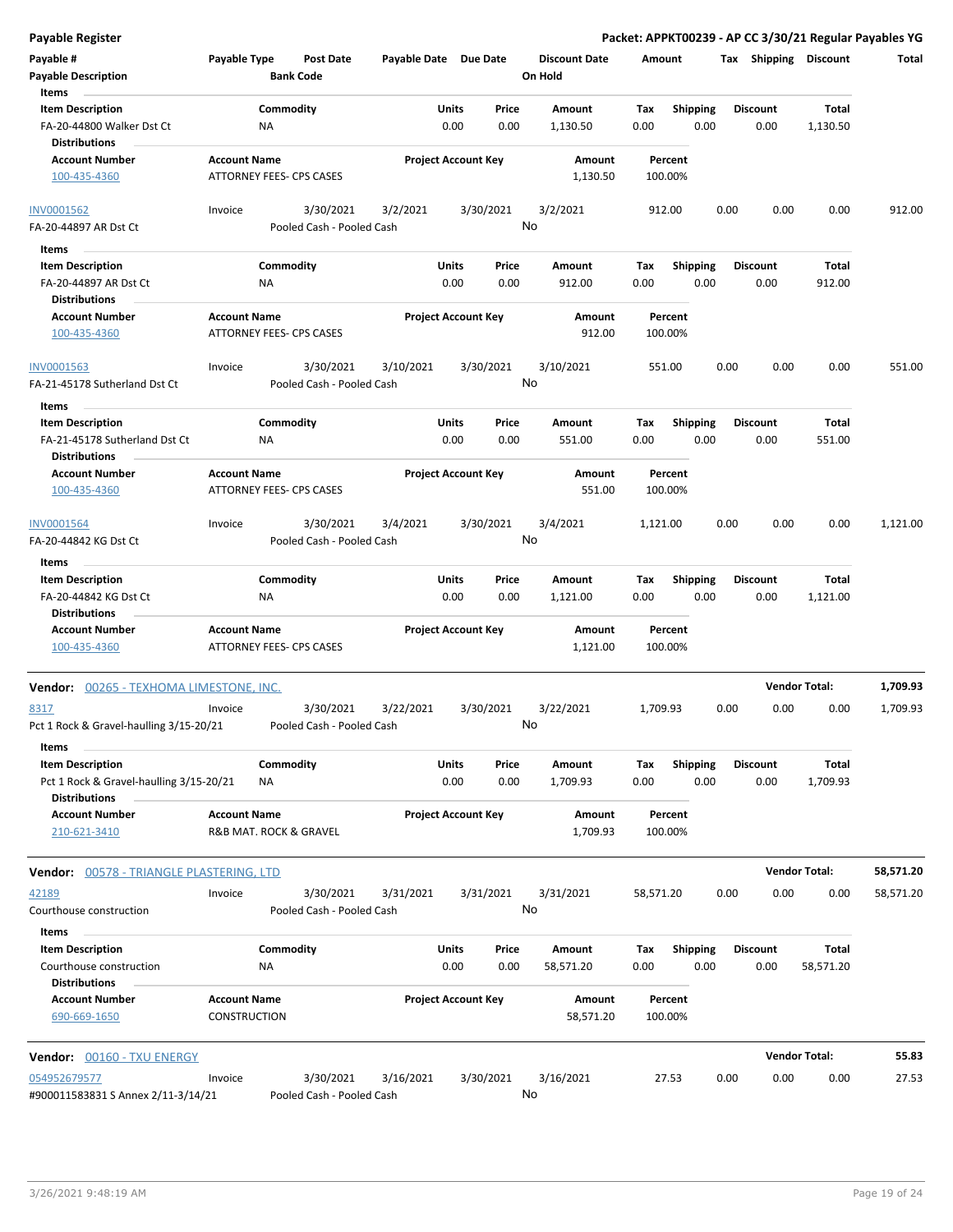| Payable Register                                                                      |                                            |                                      |                                        |                            |               |                                 |                    |                         |      |                         | Packet: APPKT00239 - AP CC 3/30/21 Regular Payables YG |           |
|---------------------------------------------------------------------------------------|--------------------------------------------|--------------------------------------|----------------------------------------|----------------------------|---------------|---------------------------------|--------------------|-------------------------|------|-------------------------|--------------------------------------------------------|-----------|
| Payable #<br><b>Payable Description</b><br>Items                                      | Payable Type                               | <b>Post Date</b><br><b>Bank Code</b> | Payable Date Due Date                  |                            |               | <b>Discount Date</b><br>On Hold | Amount             |                         |      |                         | Tax Shipping Discount                                  | Total     |
| <b>Item Description</b><br>#900011583831 S Annex 2/11-3/14/21<br><b>Distributions</b> |                                            | Commodity<br>NA                      |                                        | Units<br>0.00              | Price<br>0.00 | Amount<br>27.53                 | Tax<br>0.00        | <b>Shipping</b><br>0.00 |      | <b>Discount</b><br>0.00 | Total<br>27.53                                         |           |
| <b>Account Number</b><br>100-513-4400                                                 | <b>Account Name</b>                        | UTILITIES ELECTRICITY                |                                        | <b>Project Account Key</b> |               | Amount<br>27.53                 | Percent<br>100.00% |                         |      |                         |                                                        |           |
| 055927469567<br>Lake Fannin electric 2/16-3/16/21                                     | Invoice                                    | 3/30/2021                            | 3/18/2021<br>Pooled Cash - Pooled Cash |                            | 3/30/2021     | 3/18/2021<br>No                 | 28.30              |                         | 0.00 | 0.00                    | 0.00                                                   | 28.30     |
| Items                                                                                 |                                            |                                      |                                        |                            |               |                                 |                    |                         |      |                         |                                                        |           |
| <b>Item Description</b><br>Lake Fannin electric 2/16-3/16/21<br><b>Distributions</b>  |                                            | Commodity<br>NA.                     |                                        | Units<br>0.00              | Price<br>0.00 | Amount<br>28.30                 | Тах<br>0.00        | <b>Shipping</b><br>0.00 |      | <b>Discount</b><br>0.00 | Total<br>28.30                                         |           |
| <b>Account Number</b><br>850-520-4400                                                 | <b>Account Name</b>                        | UTILITIES ELECTRICITY                |                                        | <b>Project Account Key</b> |               | Amount<br>28.30                 | Percent<br>100.00% |                         |      |                         |                                                        |           |
| <b>Vendor:</b> VEN02208 - Vaden's Acoustics & Drywall, Inc                            |                                            |                                      |                                        |                            |               |                                 |                    |                         |      |                         | <b>Vendor Total:</b>                                   | 74,684.19 |
| $\overline{2}$<br>Courthouse construction                                             | Invoice                                    | 3/30/2021                            | 3/20/2021<br>Pooled Cash - Pooled Cash |                            | 3/20/2021     | 3/20/2021<br>No                 | 74,684.19          |                         | 0.00 | 0.00                    | 0.00                                                   | 74,684.19 |
| Items                                                                                 |                                            |                                      |                                        |                            |               |                                 |                    |                         |      |                         |                                                        |           |
| <b>Item Description</b><br>Courthouse construction<br>Distributions                   |                                            | Commodity<br>NA                      |                                        | Units<br>0.00              | Price<br>0.00 | Amount<br>74,684.19             | Tax<br>0.00        | <b>Shipping</b><br>0.00 |      | <b>Discount</b><br>0.00 | Total<br>74,684.19                                     |           |
| <b>Account Number</b><br>690-669-1650                                                 | <b>Account Name</b><br><b>CONSTRUCTION</b> |                                      |                                        | <b>Project Account Key</b> |               | Amount<br>74,684.19             | Percent<br>100.00% |                         |      |                         |                                                        |           |
| Vendor: 00127 - VERIZON WIRELESS                                                      |                                            |                                      |                                        |                            |               |                                 |                    |                         |      |                         | <b>Vendor Total:</b>                                   | 789.82    |
|                                                                                       |                                            |                                      |                                        |                            |               |                                 |                    |                         |      |                         |                                                        |           |
|                                                                                       |                                            |                                      |                                        |                            |               |                                 |                    |                         |      |                         |                                                        |           |
| 9875198307<br>Verizon internet 2/11-3/10/21                                           | Invoice                                    | 3/30/2021                            | 3/10/2021<br>Pooled Cash - Pooled Cash |                            | 3/30/2021     | 3/10/2021<br>No                 | 789.82             |                         | 0.00 | 0.00                    | 0.00                                                   | 789.82    |
| Items                                                                                 |                                            |                                      |                                        |                            |               |                                 |                    |                         |      |                         |                                                        |           |
| <b>Item Description</b><br>Internet                                                   |                                            | Commodity<br>NA                      |                                        | Units<br>0.00              | Price<br>0.00 | Amount<br>789.82                | Tax<br>0.00        | Shipping<br>0.00        |      | <b>Discount</b><br>0.00 | Total<br>789.82                                        |           |
| <b>Distributions</b>                                                                  |                                            |                                      |                                        |                            |               |                                 |                    |                         |      |                         |                                                        |           |
| <b>Account Number</b>                                                                 | <b>Account Name</b>                        |                                      |                                        | <b>Project Account Key</b> |               | Amount                          | Percent            |                         |      |                         |                                                        |           |
| 100-560-4210                                                                          | <b>INTERNET SERVICE</b>                    |                                      |                                        |                            |               | 561.84                          | 71.14%             |                         |      |                         |                                                        |           |
| <u>100-503-4210</u>                                                                   |                                            | <b>EMERGENCY INTERNET</b>            |                                        |                            |               | 37.99                           | 4.81%              |                         |      |                         |                                                        |           |
| 100-404-4210                                                                          | <b>ELECTION INTERNET</b>                   |                                      |                                        |                            |               | 114.01                          | 14.43%             |                         |      |                         |                                                        |           |
| 100-406-4210<br>100-457-4210                                                          | <b>INTERNET</b>                            | <b>EMERGENCY INTERNET</b>            |                                        |                            |               | 37.99<br>37.99                  | 4.81%<br>4.81%     |                         |      |                         |                                                        |           |
| Vendor: 00480 - VESTED NETWORKS                                                       |                                            |                                      |                                        |                            |               |                                 |                    |                         |      |                         | <b>Vendor Total:</b>                                   | 105.00    |
| $\underline{\mathsf{IN}}$                                                             | Invoice                                    | 3/30/2021                            | 3/25/2021                              |                            | 3/30/2021     | 3/25/2021                       | 105.00             |                         | 0.00 | 0.00                    | 0.00                                                   | 105.00    |
| Telephone system April 2021                                                           |                                            |                                      | Pooled Cash - Pooled Cash              |                            |               | No                              |                    |                         |      |                         |                                                        |           |
| Items                                                                                 |                                            |                                      |                                        |                            |               |                                 |                    |                         |      |                         |                                                        |           |
| <b>Item Description</b><br>Telephone system April 2021<br><b>Distributions</b>        |                                            | Commodity<br>NA                      |                                        | <b>Units</b><br>0.00       | Price<br>0.00 | Amount<br>105.00                | Tax<br>0.00        | <b>Shipping</b><br>0.00 |      | <b>Discount</b><br>0.00 | Total<br>105.00                                        |           |
| <b>Account Number</b><br>100-510-4200                                                 | <b>Account Name</b><br><b>TELEPHONE</b>    |                                      |                                        | <b>Project Account Key</b> |               | Amount<br>105.00                | Percent<br>100.00% |                         |      |                         |                                                        |           |
| Vendor: 00489 - VIKING FENCE CO., LTD                                                 |                                            |                                      |                                        |                            |               |                                 |                    |                         |      |                         | <b>Vendor Total:</b>                                   | 917.00    |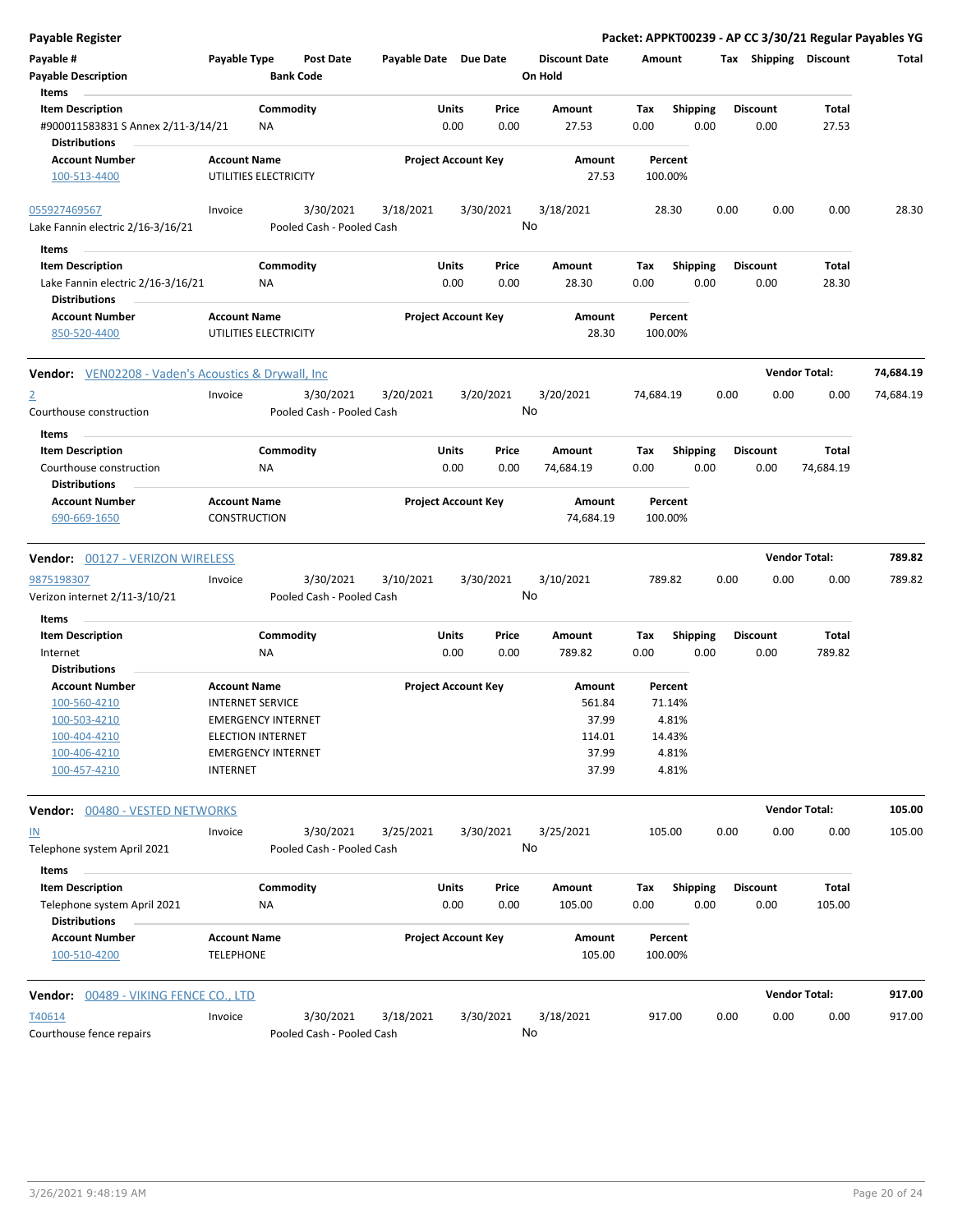| <b>Payable Register</b>                 |                         |                           |                            |              |           |                      |      |                         | Packet: APPKT00239 - AP CC 3/30/21 Regular Payables YG |                      |       |
|-----------------------------------------|-------------------------|---------------------------|----------------------------|--------------|-----------|----------------------|------|-------------------------|--------------------------------------------------------|----------------------|-------|
| Payable #                               | <b>Payable Type</b>     | <b>Post Date</b>          | Payable Date Due Date      |              |           | <b>Discount Date</b> |      | Amount                  | Tax Shipping Discount                                  |                      | Total |
| <b>Payable Description</b>              |                         | <b>Bank Code</b>          |                            |              |           | On Hold              |      |                         |                                                        |                      |       |
| <b>Items</b><br><b>Item Description</b> |                         | Commodity                 |                            | <b>Units</b> | Price     | Amount               | Tax  |                         | <b>Discount</b>                                        | <b>Total</b>         |       |
| Courthouse fence repairs                | Service                 |                           |                            | 0.00         | 0.00      | 917.00               | 0.00 | <b>Shipping</b><br>0.00 | 0.00                                                   | 917.00               |       |
| <b>Distributions</b>                    |                         |                           |                            |              |           |                      |      |                         |                                                        |                      |       |
| <b>Account Number</b>                   | <b>Account Name</b>     |                           | <b>Project Account Key</b> |              |           | Amount               |      | Percent                 |                                                        |                      |       |
| 690-669-1650                            | <b>CONSTRUCTION</b>     |                           |                            |              |           | 917.00               |      | 100.00%                 |                                                        |                      |       |
| Vendor: 00418 - WALMART COMMUNITY       |                         |                           |                            |              |           |                      |      |                         |                                                        | <b>Vendor Total:</b> | 75.52 |
| INV0001574                              | Invoice                 | 3/30/2021                 | 3/16/2021                  |              | 3/30/2021 | 3/16/2021            |      | 75.52                   | 0.00<br>0.00                                           | 0.00                 | 75.52 |
| March 2021 Janitor supplies             |                         | Pooled Cash - Pooled Cash |                            |              |           | No                   |      |                         |                                                        |                      |       |
| Items                                   |                         |                           |                            |              |           |                      |      |                         |                                                        |                      |       |
| <b>Item Description</b>                 |                         | Commodity                 |                            | <b>Units</b> | Price     | Amount               | Tax  | Shipping                | <b>Discount</b>                                        | Total                |       |
| March 2021 Janitor supplies             | <b>NA</b>               |                           |                            | 0.00         | 0.00      | 25.42                | 0.00 | 0.00                    | 0.00                                                   | 25.42                |       |
| <b>Distributions</b>                    |                         |                           |                            |              |           |                      |      |                         |                                                        |                      |       |
| <b>Account Number</b>                   | <b>Account Name</b>     |                           | <b>Project Account Key</b> |              |           | Amount               |      | Percent                 |                                                        |                      |       |
| 100-513-3320                            | <b>JANITOR SUPPLIES</b> |                           |                            |              |           | 15.10                |      | 59.40%                  |                                                        |                      |       |
| 100-511-3320                            | <b>JANITOR SUPPLIES</b> |                           |                            |              |           | 5.16                 |      | 20.30%                  |                                                        |                      |       |
| 100-516-3320                            | <b>JANITOR SUPPLIES</b> |                           |                            |              |           | 5.16                 |      | 20.30%                  |                                                        |                      |       |
| Items                                   |                         |                           |                            |              |           |                      |      |                         |                                                        |                      |       |
| <b>Item Description</b>                 |                         | Commodity                 |                            | <b>Units</b> | Price     | Amount               | Tax  | <b>Shipping</b>         | <b>Discount</b>                                        | <b>Total</b>         |       |
| March 2021 Janitor supplies             | <b>NA</b>               |                           |                            | 0.00         | 0.00      | 50.10                | 0.00 | 0.00                    | 0.00                                                   | 50.10                |       |
| <b>Distributions</b>                    |                         |                           |                            |              |           |                      |      |                         |                                                        |                      |       |
| <b>Account Number</b>                   | <b>Account Name</b>     |                           | <b>Project Account Key</b> |              |           | Amount               |      | Percent                 |                                                        |                      |       |
| 100-518-3320                            | <b>JANITOR SUPPLIES</b> |                           |                            |              |           | 50.10                |      | 100.00%                 |                                                        |                      |       |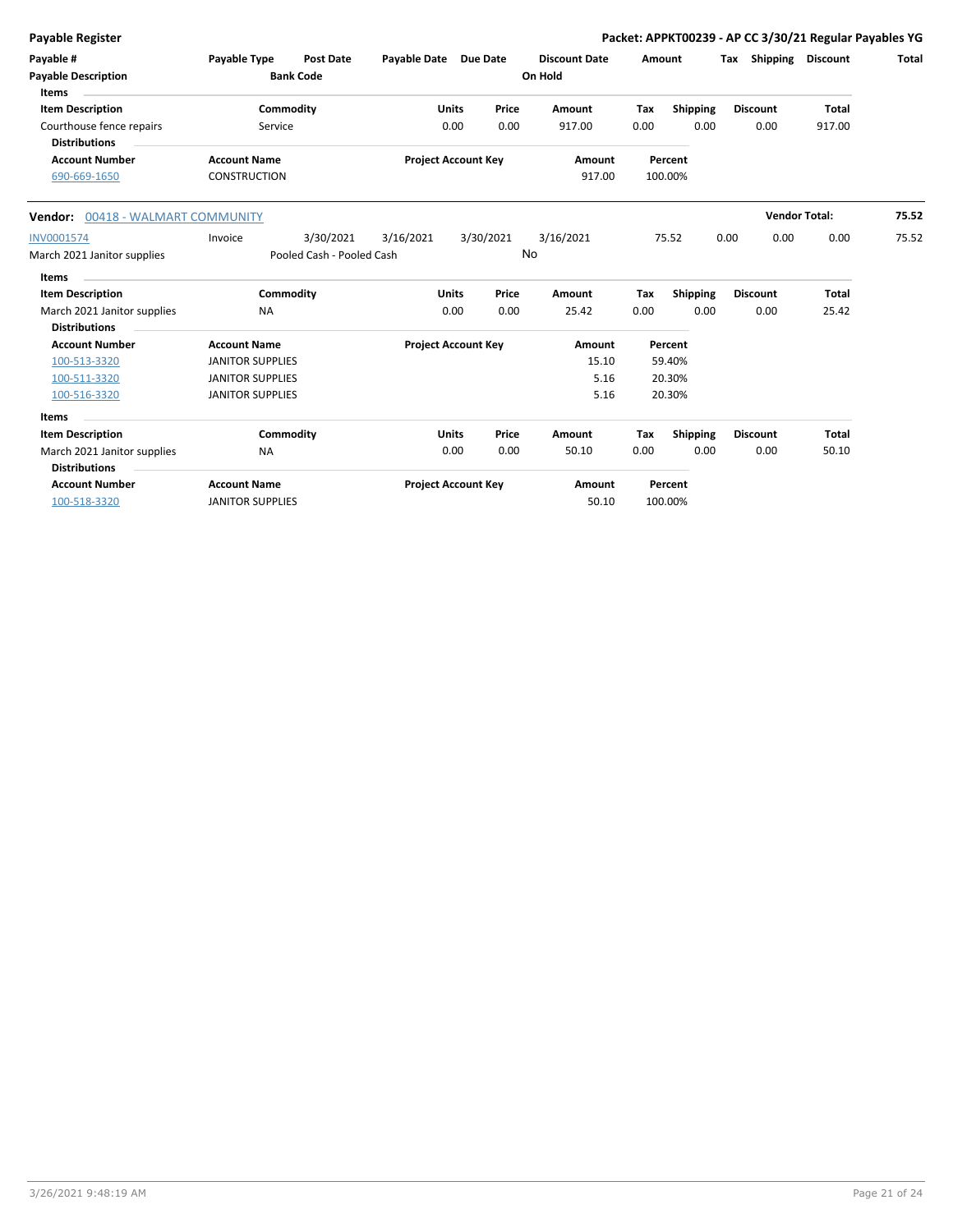## Payable Summary

| Type        | Count               | Gross        | Tax  | Shipping | <b>Discount</b> | Total        | <b>Manual Payment</b> | <b>Balance</b> |
|-------------|---------------------|--------------|------|----------|-----------------|--------------|-----------------------|----------------|
| Credit Memo |                     | $-517.84$    | 0.00 | 0.00     | 0.00            | $-517.84$    | 0.00                  | $-517.84$      |
| Invoice     | 116                 | 1,235,287.43 | 0.00 | 345.82   | 0.00            | 1,235,633.25 | 0.00                  | 1,235,633.25   |
|             | <b>Grand Total:</b> | 1.234.769.59 | 0.00 | 345.82   | 0.00            | 1,235,115.41 | 0.00                  | 1,235,115.41   |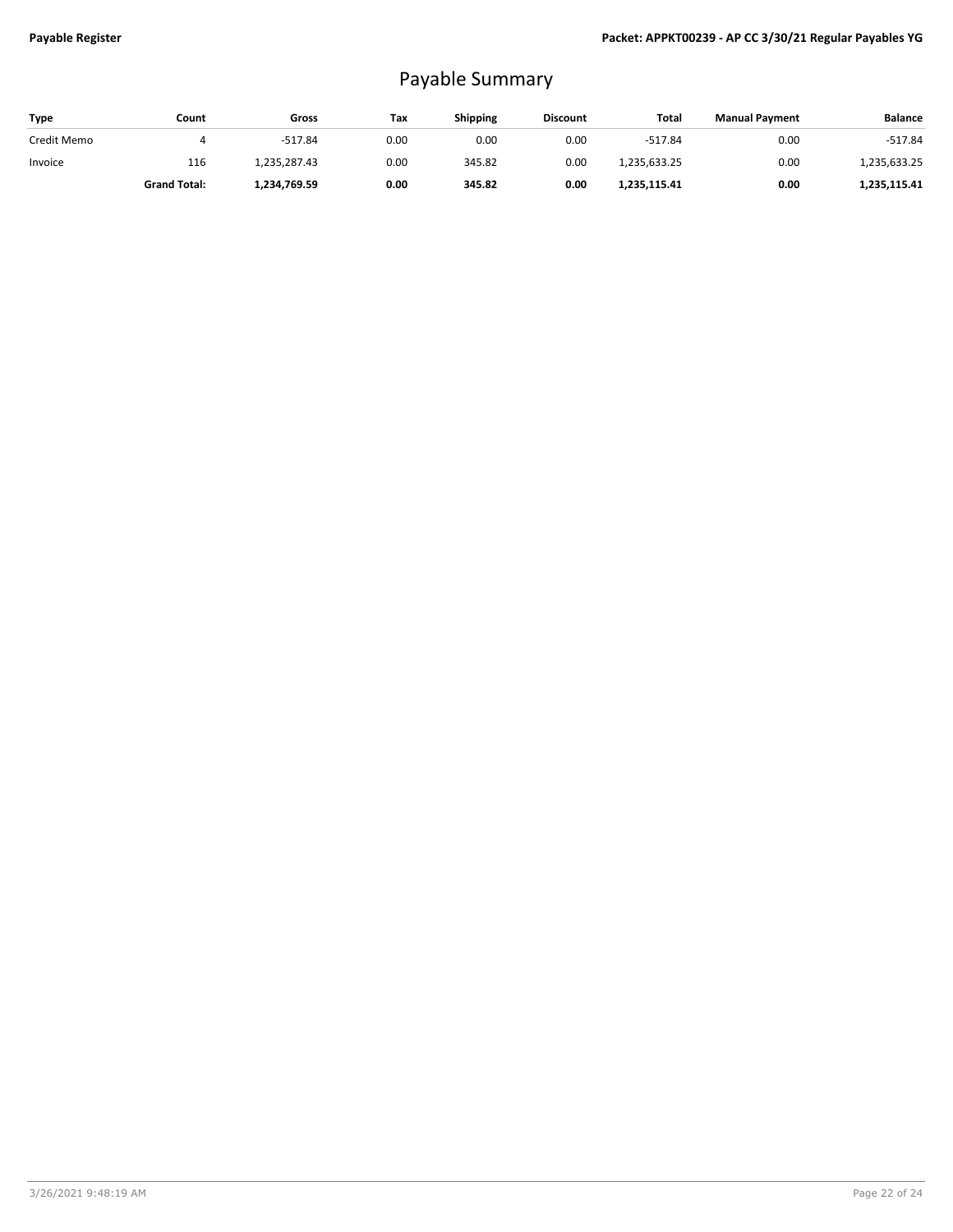## **Account Summary**

| Account                      | Name                                             | Amount               |
|------------------------------|--------------------------------------------------|----------------------|
| 100-404-4210                 | <b>ELECTION INTERNET</b>                         | 114.01               |
| 100-406-4210                 | <b>EMERGENCY INTERNET</b>                        | 37.99                |
| 100-410-4240                 | <b>INDIGENT ATTORNEY FEES</b>                    | 2,650.00             |
| 100-425-4660                 | <b>AUTOPSIES</b>                                 | 490.75               |
| 100-435-4320                 | <b>ATTORNEY FEES JUVENILE</b>                    | 1,000.00             |
| 100-435-4360                 | <b>ATTORNEY FEES- CPS CASES</b>                  | 18,831.65            |
| 100-435-4370                 | <b>ATTORNEY FEES</b>                             | 11,955.05            |
| 100-435-4420                 | OTHER PROFESSIONAL SERV.                         | 560.00               |
| 100-457-4210                 | <b>INTERNET</b>                                  | 37.99                |
| 100-475-4810                 | <b>DUES</b>                                      | 250.00               |
| 100-503-4210                 | <b>EMERGENCY INTERNET</b>                        | 37.99                |
| 100-510-3150                 | <b>COPIER RENTAL</b>                             | 40.00                |
| 100-510-4200                 | <b>TELEPHONE</b>                                 | 105.00               |
| 100-510-4400                 | UTILITIES ELECTRICITY                            | 184.30               |
| 100-511-3320                 | <b>JANITOR SUPPLIES</b>                          | 5.16                 |
| 100-511-4400                 | UTILITIES ELECTRICITY                            | 290.97               |
| 100-511-4410                 | UTILITIES GAS                                    | 87.98                |
| 100-513-3320                 | <b>JANITOR SUPPLIES</b>                          | 15.10                |
| 100-513-4400                 | UTILITIES ELECTRICITY                            | 27.53<br>210.32      |
| 100-513-4410                 | UTILITIES GAS                                    |                      |
| 100-515-4400                 | UTILITIES ELECTRICITY<br><b>JANITOR SUPPLIES</b> | 188.42               |
| 100-516-3320                 | UTILITIES ELECTRICITY                            | 5.16<br>657.68       |
| 100-516-4400<br>100-518-3320 | <b>JANITOR SUPPLIES</b>                          | 50.10                |
| 100-518-4400                 | UTILITIES ELECTRICITY                            | 662.08               |
| 100-540-4170                 | <b>EMS SERVICE</b>                               | 61,666.67            |
| 100-560-3110                 | <b>POSTAGE</b>                                   | 39.50                |
| 100-560-4210                 | <b>INTERNET SERVICE</b>                          | 561.84               |
| 100-560-4280                 | PRISONER TRANSPORT                               | 40.00                |
| 100-560-4540                 | R & M AUTOMOBILES                                | 108.69               |
| 100-565-4050                 | PRISONER MEDICAL                                 | 9,570.51             |
| 100-640-4400                 | UTILITIES ELECTRICITY                            | 448.35               |
| 100-640-4410                 | UTILITIES GAS                                    | 159.42               |
|                              |                                                  | Total:<br>111,090.21 |
|                              |                                                  |                      |
|                              | Name                                             | Amount               |
| Account                      |                                                  |                      |
| 210-621-3400                 | <b>SHOP SUPPLIES</b>                             | 5.90                 |
| 210-621-3410                 | R&B MAT. ROCK & GRAVEL                           | 1,709.93<br>90.83    |
| 210-621-4430                 | <b>TRASH PICKUP</b>                              | 1,806.66             |
|                              |                                                  | Total:               |
| Account                      | Name                                             | Amount               |
| 220-622-4580                 | <b>R&amp;M MACHINERY PARTS</b>                   | 1,164.96             |
|                              |                                                  | Total:<br>1,164.96   |
|                              |                                                  |                      |
| Account                      | Name                                             | Amount               |
| 230-623-4430                 | TRASH PICK-UP                                    | 90.83                |
| 230-623-4570                 | R&M MACHINERY GAS & OIL                          | 890.22               |
| 230-623-4580                 | <b>R&amp;M MACHINERY PARTS</b>                   | 14.50                |
|                              |                                                  | Total:<br>995.55     |
|                              |                                                  |                      |
| Account                      | Name                                             | Amount               |
| 240-624-4400                 | UTILITY ELECTRICITY                              | 271.25               |
| 240-624-4410                 | UTILITY GAS                                      | 80.79                |
| 240-624-4590                 | R&M MACH. TIRES & TUBES                          | 290.00               |